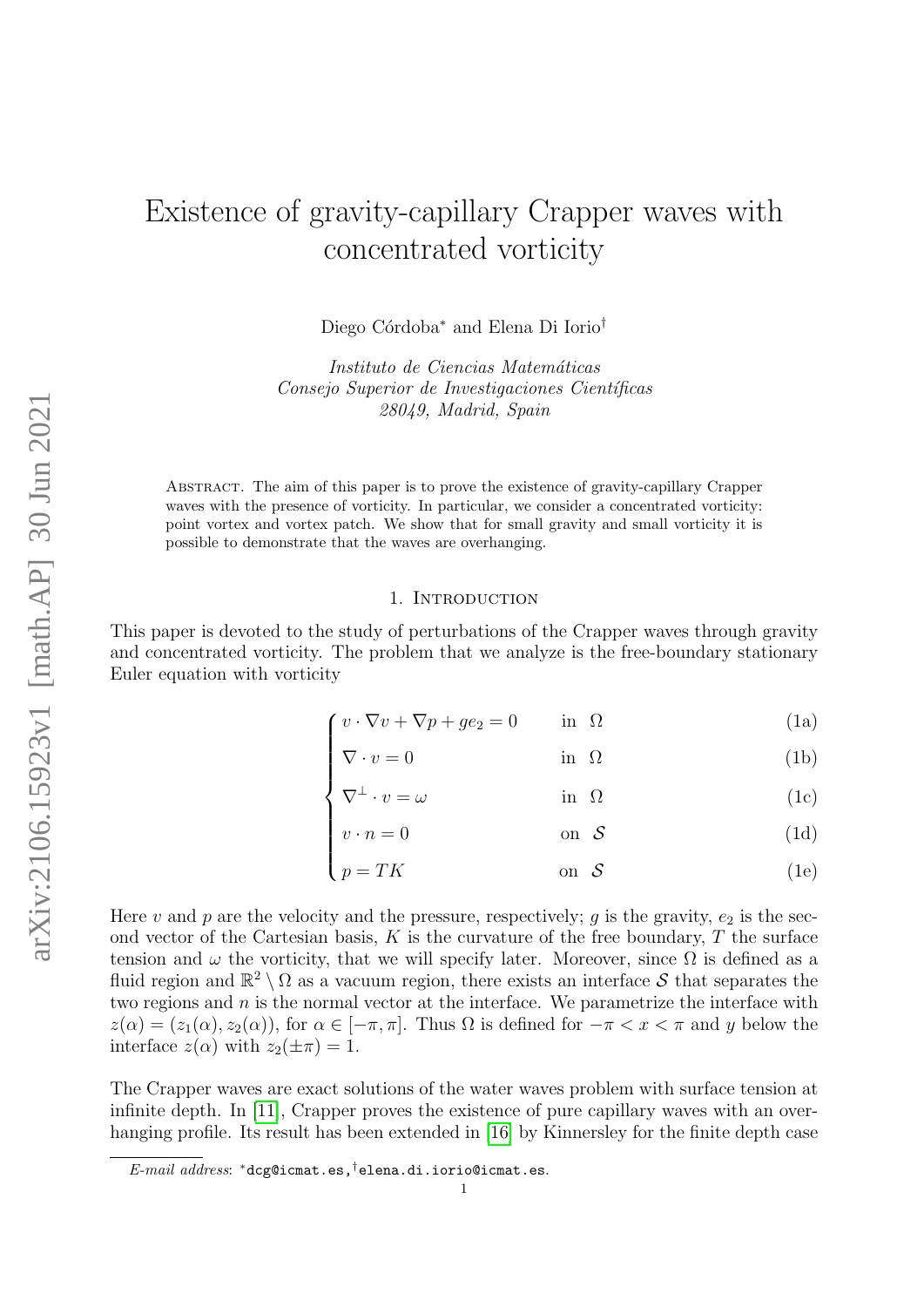### 2 EXISTENCE OF GRAVITY-CAPILLARY CRAPPER WAVES WITH CONCENTRATED VORTICITY

and in [\[1\]](#page-32-0) by Akers-Ambrose-Wright by adding a small gravity. In [\[2\]](#page-32-1) Ambrose-Strauss-Wright analyze the global bifurcation problem for traveling waves, considering the presence of two fluids and in [\[9\]](#page-33-2) and [\[10\]](#page-33-3), C´ordoba-Enciso-Grubic add beyond the small gravity a small density in the vacuum region in order to prove the existence of self-intersecting Crapper solutions with two fluids.

In the present paper we will deal with rotational waves. The literature about these waves is very recent and the first important result is the one by Constantin and Strauss [\[5\]](#page-32-2). They study the rotational gravity water waves problem without surface tension at finite depth and they are able to prove the existence of large amplitude waves. Later, in [\[7\]](#page-33-4), Constantin and Varvaruca extend the Babenko equation for irrotational flow [\[3\]](#page-32-3) to the gravity water waves with constant vorticity at finite depth. They remark that the new formulation opens the possibility of using global bifurcation theory to show the existence of large amplitude and possibly overhanging profiles. Furthermore, in a recent paper [\[6\]](#page-32-4), the same authors construct waves of large amplitude via global bifurcation. Such waves could have overhanging profiles but their explicit existence is still an open problem.

Furthermore, there are some new results by Hur and Vanden-Broeck [\[14\]](#page-33-5) and by Hur and Wheeler [\[15\]](#page-33-6), where the authors prove the numerical and further analytical existence of a new exact solution for the periodic traveling waves in a constant vorticity flows of infinite depth, in the absence of gravity and surface tension. They show that the free surface is the same as that of Crapper's capillary waves in an irrotational flow.

Concerning the presence of surface tension in a rotational fluid we recall the works by Wahlén, in [\[20\]](#page-33-7), where the author proves the existence of symmetric regular capillary waves for arbitrary vorticity distributions, provided that the wavelength is small enough and in [\[19\]](#page-33-8), he adds a gravity force acting at the interface and proves the existence of steady periodic capillary-gravity waves. As far as we know, there is not a proof of the existence of overhanging waves in both capillary and gravity-capillary rotational settings, with a fixed period. In [\[12\]](#page-33-9), De Boeck shows that Crapper waves are limiting configuration for both gravity-capillary water waves in infinte depth (see also [\[1\]](#page-32-0)) and gravity-capillary water waves with constant vorticity at finite depth. His formulation comes from the one introduced in [\[7\]](#page-33-4) and the idea is based on taking a small period, which implies that Crapper's waves govern both gravity-capillary and gravity-capillary with constant vorticity at finite depth. Differently from his work, we will consider a fixed period and small and concentrated vorticity as the point vortex and the vortex patch.

In [\[18\]](#page-33-10), Shatah, Walsh and Zheng study the capillary-gravity water waves with concentrated vorticity and they extend their work in [\[13\]](#page-33-11) by considering an exponential localized vorticity; in both cases they perturb from the flat and they do not consider overhanging profiles.

However, the technique we will use is completely different from the cited papers since we would like to show the existence of a perturbation of Crapper's waves with both small concentrated vorticity and small gravity.

1.1. Outline of the paper. In section [2](#page-2-0) we describe the setting in which we work and we introduce a new formulation for the problem [\(1\)](#page-0-0), through the stream function and a proper change of coordinates to fix the domain. In section [3](#page-5-0) we describe the point vortex formulation and the principal operators that identify our problem. In the end of the section we will prove the main theorem [3.1,](#page-10-0) which shows the existence of a perturbation of Crapper's waves with a small point vortex. In the last section we introduce the problem [\(1\)](#page-0-0)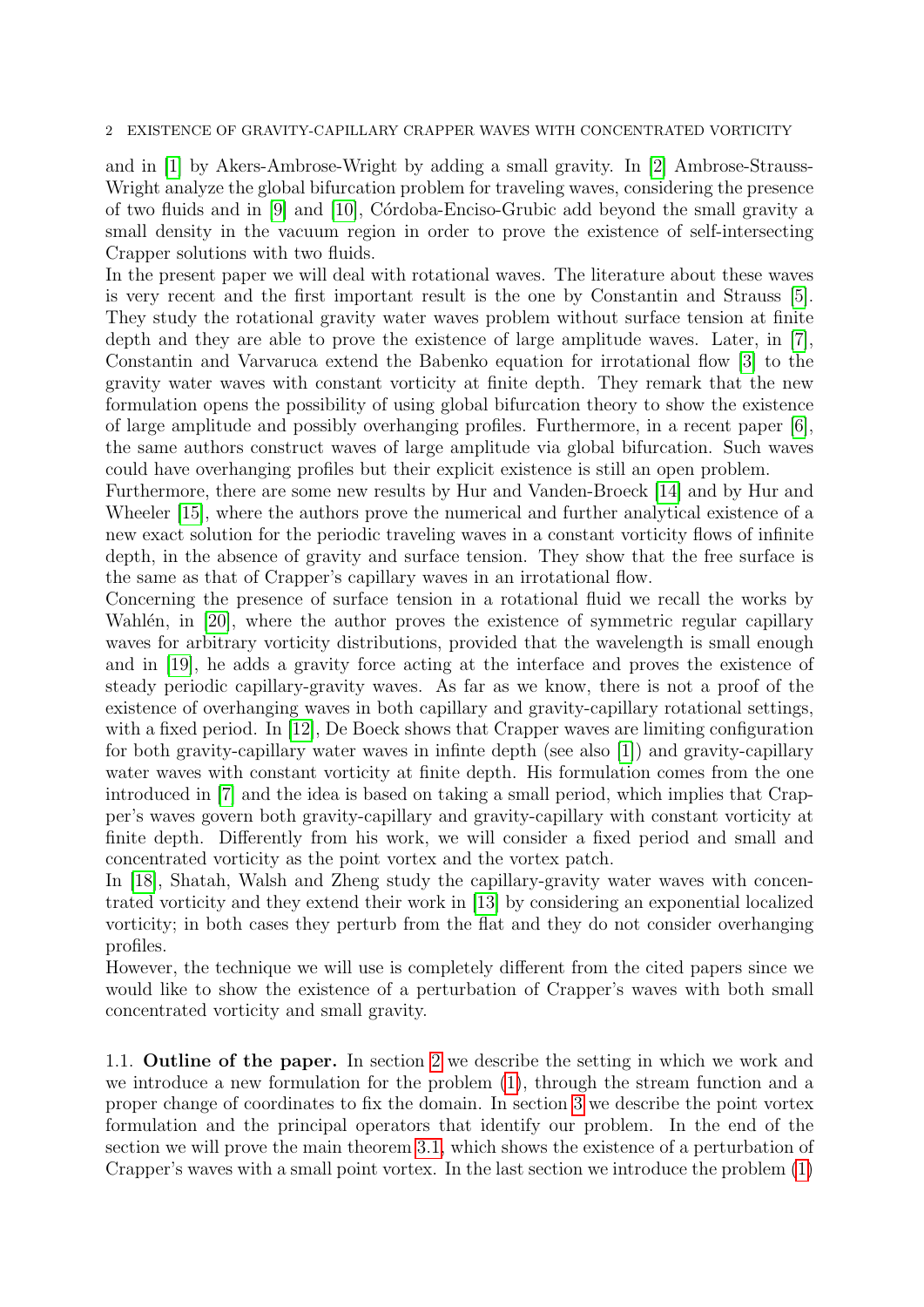with a vortex patch, which we identify through three operators and the implicit function theorem allow us to prove the existence of a perturbation of Crapper's waves also with a small vortex patch, theorem [4.1.](#page-25-0)

# 2. Setting of the problem

<span id="page-2-0"></span>The interface  $S = \partial \Omega$ , between the fluid region with density  $\rho = 1$  and the vacuum region, has a parametrization  $z(\alpha)$  which satisfies the periodicity conditions

$$
z_1(\alpha + 2\pi) = z_1(\alpha) + 2\pi,
$$
  $z_2(\alpha + 2\pi) = z_2(\alpha),$ 

and it is symmetric with respect to the y−axis

<span id="page-2-6"></span>
$$
z_1(\alpha) = -z_1(-\alpha), \qquad z_2(\alpha) = z_2(-\alpha). \tag{2}
$$

The aim of this paper is to prove the existence of perturbations of the Crapper waves with vorticity through the techniques developed in [\[17\]](#page-33-12), in [\[1\]](#page-32-0) and [\[9\]](#page-33-2). First of all we will rewrite the system [\(1\)](#page-0-0) in terms of the stream function and then we will do some changes of variables in order to modify the fluid region and to analyse the problem in a more manageable domain. The key point is the use of the implicit function theorem to show that in a neighborhod of the Crapper solutions there exists a perturbation due to the presence of the gravity and the vorticity.

2.1. The stream formulation with vorticity. The fluid flow is governed by the incompressible stationary Euler equations [\(1\)](#page-0-0). The incompressibility condition [\(1b\)](#page-0-1) implies the existence of a stream function  $\psi : \Omega \to \mathbb{R}$ , with  $v = \nabla^{\perp} \psi$  and the kinematic bound-ary condition [\(1d\)](#page-0-2) implies  $\psi = 0$  on S. In addition we can rewrite the equation [\(1a\)](#page-0-3) at the interface by using the condition [\(1e\)](#page-0-4) and the fact that the vorticity we consider is concentrated in the domain  $\Omega$ , we end up in the Bernoulli equation.

<span id="page-2-5"></span><span id="page-2-4"></span><span id="page-2-2"></span><span id="page-2-1"></span>
$$
\frac{1}{2}|v|^2 + TK + gy = \text{constant.} \tag{3}
$$

<span id="page-2-3"></span>We can write the system [\(1\)](#page-0-0) in terms of the stream function as follows

$$
\int \Delta \psi = \omega \tag{4a}
$$

$$
\begin{cases}\n\psi = 0 & \text{on } \mathcal{S} \\
\frac{1}{2}|\nabla \psi|^2 + gy + TK = \text{constant} & \text{on } \mathcal{S}\n\end{cases}
$$
\n(4b)

$$
\frac{1}{2}|\nabla\psi|^2 + gy + TK = \text{constant} \qquad \text{on } \mathcal{S} \tag{4c}
$$

$$
\frac{\partial \psi}{\partial x} = 0 \qquad \text{on } x = \pm \pi \qquad (4d)
$$

$$
\begin{cases}\n\frac{\partial \psi}{\partial x} = 0 & \text{on } x = \pm \pi \\
\lim_{y \to 0} \left( \frac{\partial \psi}{\partial y}, -\frac{\partial \psi}{\partial x} \right) = (c, 0) & \text{(4e)}\n\end{cases}
$$

where, the condition [\(4d\)](#page-2-1) comes from the periodic and symmetric assumptions and the condition [\(4e\)](#page-2-2) means that the flow becomes uniform at the infinite bottom and  $c \in \mathbb{R}$  is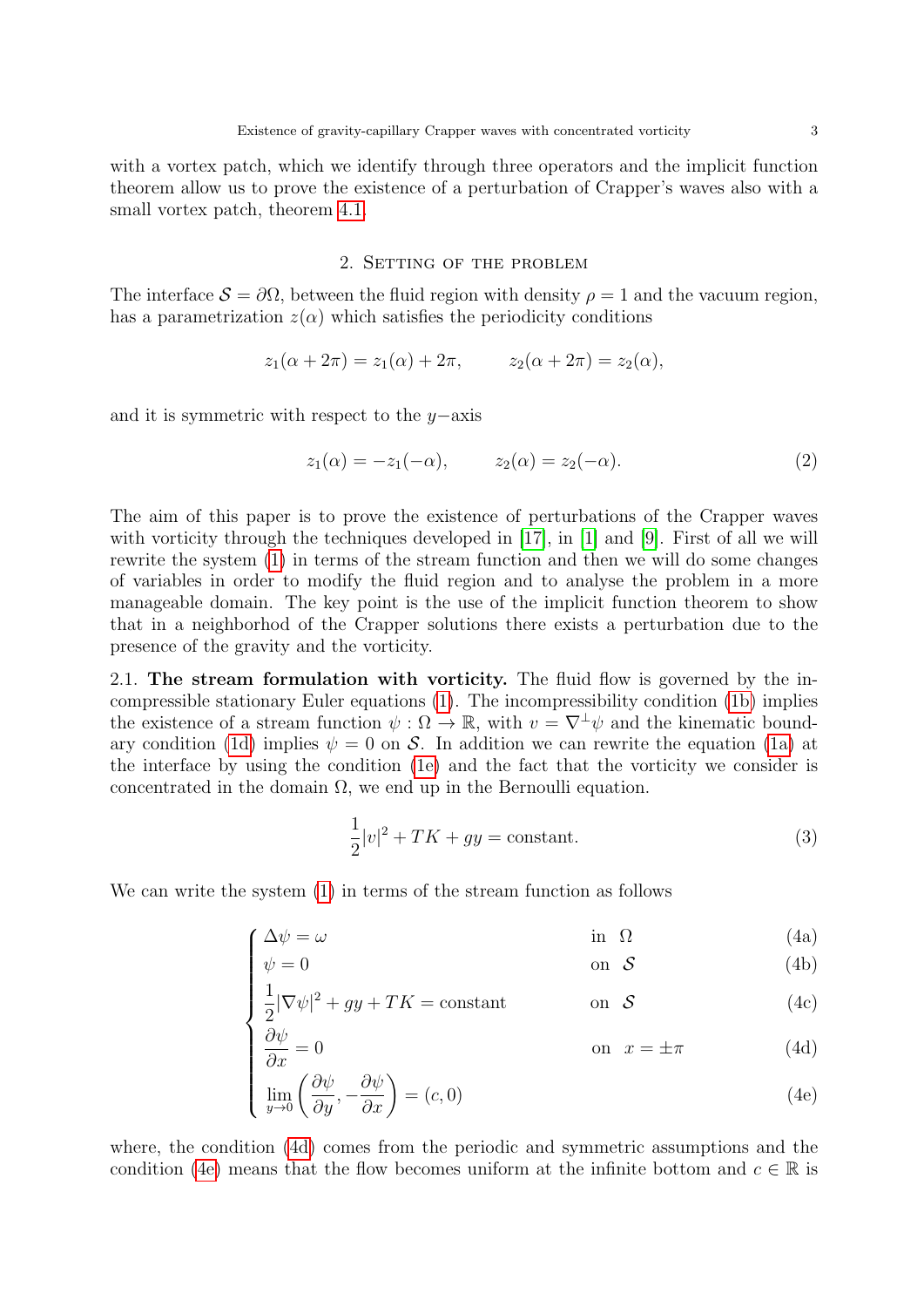### 4 EXISTENCE OF GRAVITY-CAPILLARY CRAPPER WAVES WITH CONCENTRATED VORTICITY

the wave speed. The main problem we have to face is the absence of a potential and is due to the rotationality of the problem. We will treat the point vortex and the vortex patch in two different ways, since the singularity of the problem is distinct, but before dealing with our problem we will focus on the general framework.

<span id="page-3-2"></span>2.2. The general vorticity case. The main difficulties of the problem [\(4\)](#page-2-3) are the presence of a moving interface and the absence of a potential, since the fluid is not irrotational. We recall the Zeidler theory [\[21\]](#page-33-13) about pseudo-potential, so we introduce the function  $\phi$ , which satisfies the following equations

<span id="page-3-1"></span><span id="page-3-0"></span>
$$
\begin{cases}\n\frac{\partial \phi}{\partial x} = W(x, y) \frac{\partial \psi}{\partial y} \\
\frac{\partial \phi}{\partial y} = -W(x, y) \frac{\partial \psi}{\partial x},\n\end{cases}
$$
\n(5)

where  $W(x, y)$  is exactly equal to 1 when the fluid is irrotational and satisfies

$$
\frac{\partial W}{\partial x}\frac{\partial \psi}{\partial x} + \frac{\partial W}{\partial y}\frac{\partial \psi}{\partial y} + W\Delta \psi = 0.
$$
\n(6)

We transform the problem from the  $(x, y)$ -plane into the  $(\phi, \psi)$ -plane, by taking the advantage of the fact that the stream function is zero at the interface, see fig. [1](#page-4-0) . Furthermore, we consider the case of symmetric waves, then it follows that

<span id="page-3-4"></span><span id="page-3-3"></span>
$$
\begin{cases}\n\phi(x,y) = -\phi(-x,y) \\
\psi(x,y) = \psi(-x,y),\n\end{cases}
$$
\n(7)

and they satisfy the following relations, coming from [\(5\)](#page-3-0).

$$
\begin{pmatrix}\n\frac{\partial x}{\partial \phi} & \frac{\partial x}{\partial \psi} \\
\frac{\partial y}{\partial \phi} & \frac{\partial y}{\partial \psi}\n\end{pmatrix} = \frac{1}{W(v_1^2 + v_2^2)} \begin{pmatrix} v_1 & -Wv_2 \\ v_2 & Wv_1 \end{pmatrix},
$$
\n(8)

where  $v_1, v_2$  are the components of the velocity field. Moreover, we want to write the system in a non-dimensional setting, thus the new variables are

$$
(\phi, \psi) = \frac{1}{c}(\phi^*, \psi^*), \quad (v_1, v_2) = \frac{1}{c}(v_1^*, v_2^*), \quad \omega = \frac{1}{c}\omega^*,
$$

where the variables with the star are the dimensional one and  $c$  is the wave speed. The properties of our problem allow us to pass from  $\Omega$  into  $\Omega$ , defined as follows

$$
\tilde{\Omega} := \{ (\phi, \psi) : -\pi < \phi < \pi, -\infty < \psi < 0 \}. \tag{9}
$$

We have to transform the system [\(4\)](#page-2-3) and the equation [\(6\)](#page-3-1) in the new coordinates. So we take the derivative with respect to  $\phi$  of the condition [\(4c\)](#page-2-4) and we get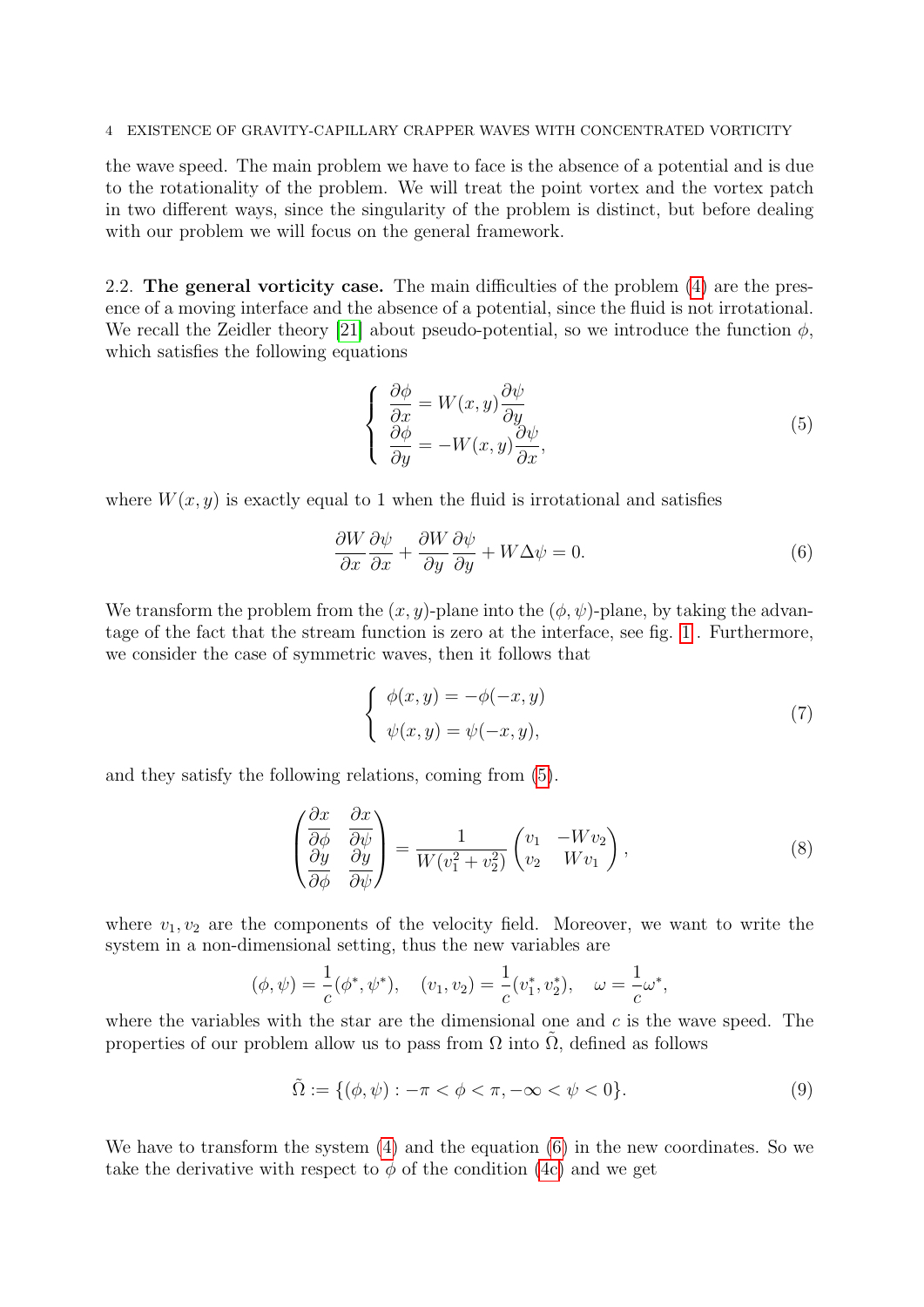$$
\frac{\partial}{\partial \phi} \left( \frac{v_1^2 + v_2^2}{2} \right) + p \frac{v_2}{v_1^2 + v_2^2} - q \frac{\partial}{\partial \phi} \left[ \frac{W}{\sqrt{v_1^2 + v_2^2}} \left( v_1 \frac{\partial v_2}{\partial \phi} - v_2 \frac{\partial v_1}{\partial \phi} \right) \right] = 0, \quad (10)
$$

where  $p =$ g  $\frac{g}{c^2}$  and  $q=$ T  $\frac{1}{c^2}$  and [\(6\)](#page-3-1) becomes

<span id="page-4-3"></span><span id="page-4-2"></span>
$$
(v_1^2 + v_2^2)\frac{\partial W}{\partial \psi} = W\omega.
$$
\n(11)

The problem we study is periodic, so it is more natural to do the analysis in a circular domain. We introduce the independent variable  $\zeta = e^{-i\phi + \psi}$ , where  $\phi + i\psi$  runs in  $\tilde{\Omega}$  and  $\zeta$  in the unit disk, so  $\zeta = \rho e^{i\alpha}$ . The relation between  $(\phi, \psi)$  and the variable in the disk  $(\alpha, \rho)$  is the following  $(\phi, \psi) = (-\alpha, \log(\rho))$ , where  $-\pi < \alpha < \pi$  and  $0 < \rho < 1$ . Thus, we pass from  $\tilde{\Omega}$  into the unit disk, see fig. [1.](#page-4-0)



<span id="page-4-0"></span>FIGURE 1. The domains  $\Omega$ ,  $\tilde{\Omega}$  and the disk.

Furthermore we define the dependent variables  $\tau(\alpha, \rho)$  and  $\theta(\alpha, \rho)$  as follows

$$
\tau = \frac{1}{2}\log(v_1^2 + v_2^2), \quad \theta = \arctan\left(\frac{v_2}{v_1}\right) \tag{12}
$$

Thanks to  $(12)$ , the equation  $(11)$  for W becomes

<span id="page-4-4"></span><span id="page-4-1"></span>
$$
e^{2\tau}\rho \frac{\partial W}{\partial \rho} = W\omega,
$$

then we have

$$
W(\alpha, \rho) = \exp\left(\int_0^{\rho} \omega \frac{e^{-2\tau(\alpha, \rho')}}{\rho'} d\rho'\right).
$$
 (13)

The derivative of the Bernoulli equation [\(10\)](#page-4-3), computed at the interface  $z(\alpha)$  which corresponds to  $\rho = 1$ , becomes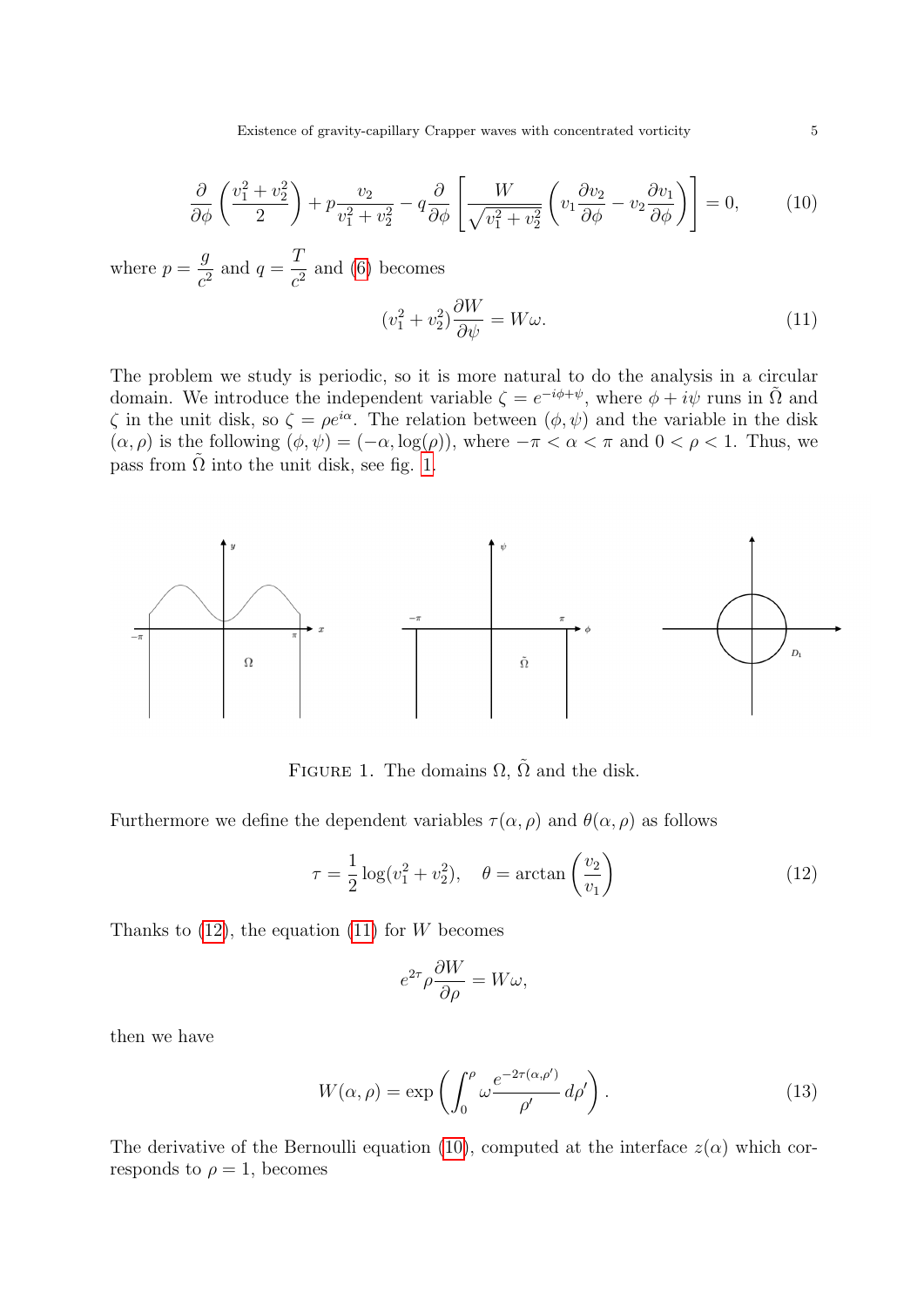$$
\frac{\partial}{\partial \alpha} \left( \frac{1}{2} e^{2\tau(\alpha,1)} \right) - p \frac{e^{-\tau(\alpha,1)} \sin(\theta(\alpha,1))}{W(\alpha,1)} + q \frac{\partial}{\partial \alpha} \left( W(\alpha,1) e^{\tau(\alpha,1)} \frac{\partial \theta}{\partial \alpha} \right) = 0. \tag{14}
$$

### <span id="page-5-3"></span><span id="page-5-1"></span>3. The point vortex case

<span id="page-5-0"></span>3.1. The point vortex framework. We consider a point of constant vorticity, that does not touch the interface  $z(\alpha)$ , defined as  $\omega = \omega_0 \delta((x, y) - (0, 0))$ , where  $\delta((x, y) - (0, 0))$  is a delta distribution taking value at the point  $(0, 0)$  and  $\omega_0$  is a small constant. In addition, since we have a fluid with density 1 inside the domain  $\Omega$  and the vacuum in  $\mathbb{R}^2 \setminus \Omega$ , then there is a discontinuity of the velocity field at the interface and a concentration of vorticity  $\tilde{\omega}(\alpha)\delta((x,y)-(z_1(\alpha),z_2(\alpha)))$ , where  $\tilde{\omega}(\alpha)$  is the amplitude of the vorticity along the interface. This implies the stream function  $\psi$  in  $\Omega$  to be the sum of an harmonic part

$$
\psi_H(x,y) = \frac{1}{2\pi} \int_{-\pi}^{\pi} \log|(x,y) - (z_1(\alpha'), z_2(\alpha')) |\tilde{\omega}(\alpha') d\alpha', \tag{15}
$$

which is continuous over the interface and another part related to the point vortex. The velocity can be obtained by taking the orthogonal gradient of the stream function and we have

$$
v(x,y) = (\partial_y \psi_H(x,y), -\partial_x \psi_H(x,y)) + \frac{\omega_0}{2\pi} \frac{(y,-x)}{x^2 + y^2}.
$$
 (16)

However, in order to describe the point vortex problem we have to adapt the kinematic boundary condition [\(1d\)](#page-0-2) and the Bernoulli equation [\(1e\)](#page-0-4), equivalent to [\(4c\)](#page-2-4). At first, let us compute the velocity at the interface by taking the limit in the normal direction and we get

$$
v(z(\alpha)) = (\partial_{z_2}\psi_H, -\partial_{z_1}\psi_H) + \frac{1}{2} \frac{\tilde{\omega}(\alpha)}{|\partial_{\alpha}z|^2} \partial_{\alpha}z + \frac{\omega_0}{2\pi} \frac{(z_2(\alpha), -z_1(\alpha))}{|z(\alpha)|^2}
$$
  
= 
$$
BR(z(\alpha), \tilde{\omega}(\alpha)) + \frac{1}{2} \frac{\tilde{\omega}(\alpha)}{|\partial_{\alpha}z|^2} \partial_{\alpha}z + \frac{\omega_0}{2\pi} \frac{(z_2(\alpha), -z_1(\alpha))}{|z(\alpha)|^2},
$$
(17)

where  $BR(z(\alpha), \tilde{\omega}(\alpha))$  is the Birkhoff-Rott integral

<span id="page-5-2"></span>
$$
BR(z(\alpha), \tilde{\omega}(\alpha)) = \frac{1}{2\pi} P.V. \int_{-\pi}^{\pi} \frac{(z(\alpha) - z(\alpha'))^{\perp}}{|z(\alpha) - z(\alpha')|^2} \cdot \tilde{\omega}(\alpha') d\alpha'.
$$

Thus the condition [\(1d\)](#page-0-2) becomes

$$
v(z(\alpha)) \cdot (\partial_{\alpha} z(\alpha))^{\perp} = \left( BR(z(\alpha), \tilde{\omega}(\alpha)) + \frac{\omega_0}{2\pi} \frac{(z_2(\alpha), -z_1(\alpha))}{|z(\alpha)|^2} \right) \cdot \partial_{\alpha} z(\alpha)^{\perp} = 0. \tag{18}
$$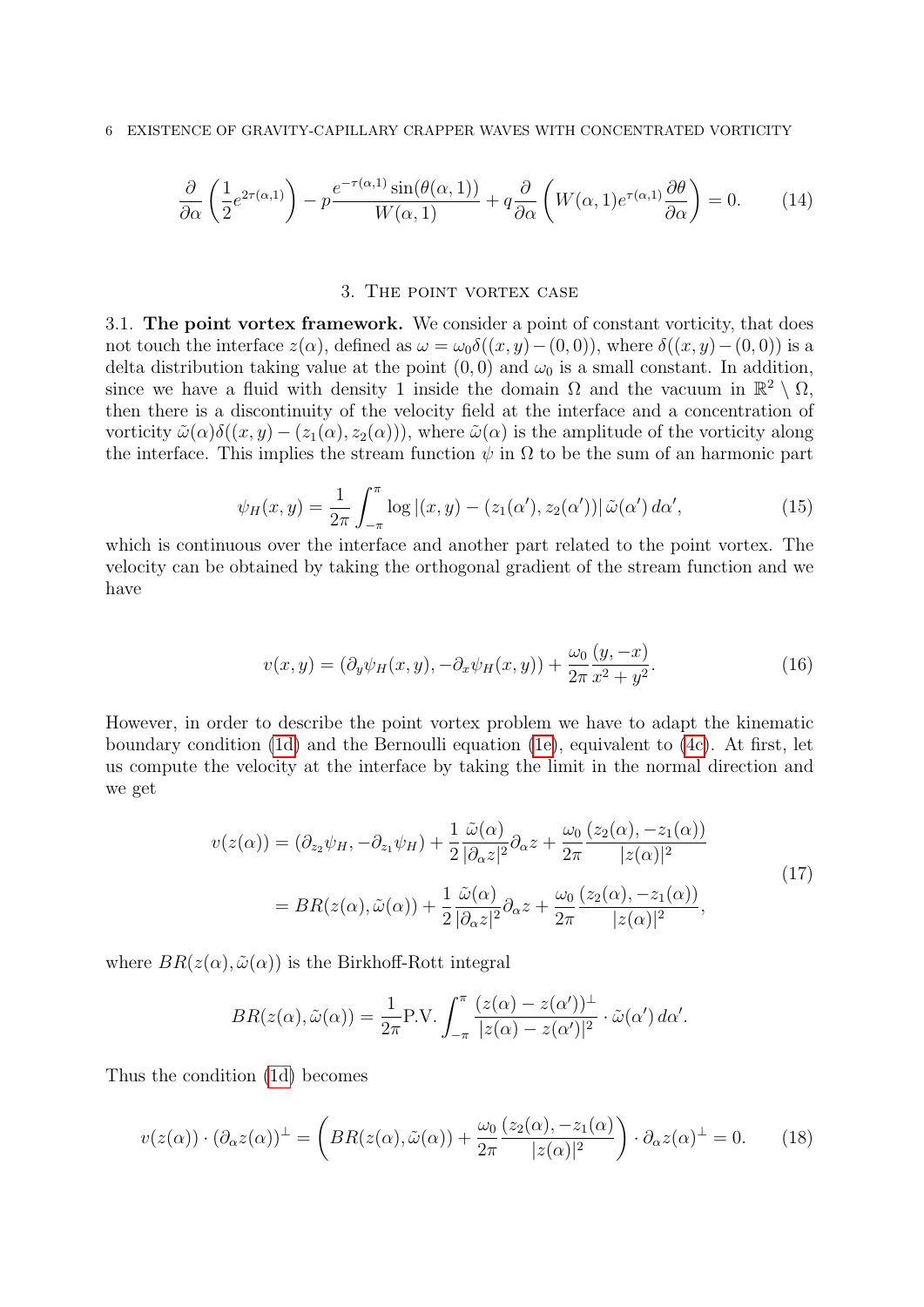To deal with the Bernoulli equation and to reach a manageable formulation, we have to use the change of variables described in section [2.2.](#page-3-2) We pass from the domain  $\Omega$  in  $(x, y)$ variables, fig. [1](#page-4-0) into  $\Omega$  in  $(\phi, \psi)$  and finally in the unit disk. In order to pass from  $\Omega$  into  $\Omega$  we use the pseudo-potential defined in [\(5\)](#page-3-0) and [\(6\)](#page-3-1). Moreover, as one can see in fig. [2](#page-6-0) (left), the interface  $z(\alpha)$  is sending in the line  $\psi = 0$ , thanks to condition [\(4b\)](#page-2-5), and the point vortex is still a point  $(0, \psi_0)$  on the vertical axis due to the oddness of  $\phi$ . In order to pass from  $\tilde{\Omega}$  into the unit disk, see fig. [2](#page-6-0) (right), we use the function  $e^{\psi - i\phi} = \rho e^{i\alpha}$  and the point vortex  $(0, \psi_0)$  becomes a point  $(0, \rho_0)$ , it does not depend on the angle  $\alpha$ .



<span id="page-6-0"></span>FIGURE 2. The domain  $\Omega$  and  $D_1$ 

After this change of variables, we rewrite the equation [\(13\)](#page-4-4) for  $W(\alpha, \rho)$ , by substituting  $\omega = \omega_0 \delta((\alpha, \rho) - (0, \rho_0))$ . And we have

$$
W(\alpha, \rho) = \begin{cases} 1 & \alpha \neq 0 \\ \exp\left(\frac{\omega_0 e^{-2\tau(\alpha, \rho_0)}}{\rho_0}\right) & \alpha = 0, \quad \rho_0 \in (0, \rho). \end{cases}
$$
(19)

We immediately point out that in this case the function  $W(\alpha, \rho) = W_{\omega_0, \rho_0} = W_0 \in \mathbb{R}$  and the constant is exactly one when there is no vorticity.

The derivative of the Bernoulli equation [\(14\)](#page-5-1) becomes

$$
\frac{\partial}{\partial \alpha} \left( \frac{1}{2} e^{2\tau(\alpha,1)} \right) - p \frac{e^{-\tau(\alpha,1)} \sin(\theta(\alpha,1))}{W_0} + q W_0 \frac{\partial}{\partial \alpha} \left( e^{\tau(\alpha,1)} \frac{\partial \theta}{\partial \alpha} \right) = 0 \tag{20}
$$

By integrating with respect to  $\alpha$ , we get

$$
\frac{1}{2}e^{2\tau(\alpha,1)} - \frac{p}{W_0} \int_{-\pi}^{\alpha} e^{-\tau(\alpha',1)} \sin(\theta(\alpha',1)) \, d\alpha' + qW_0 e^{\tau(\alpha,1)} \frac{\partial \theta}{\partial \alpha}(\alpha,1) = \tilde{\gamma}.
$$

In the pure capillarity case the constant is exactly  $\frac{1}{2}$ . For this reason we take  $\tilde{\gamma} = \frac{1}{2} + B$ , where  $B$  is a perturbation of the Crapper constant, see [\[17\]](#page-33-12). We multiply the equation by  $e^{-\tau(\alpha,1)}$  and we get a new formulation for the Bernoulli equation.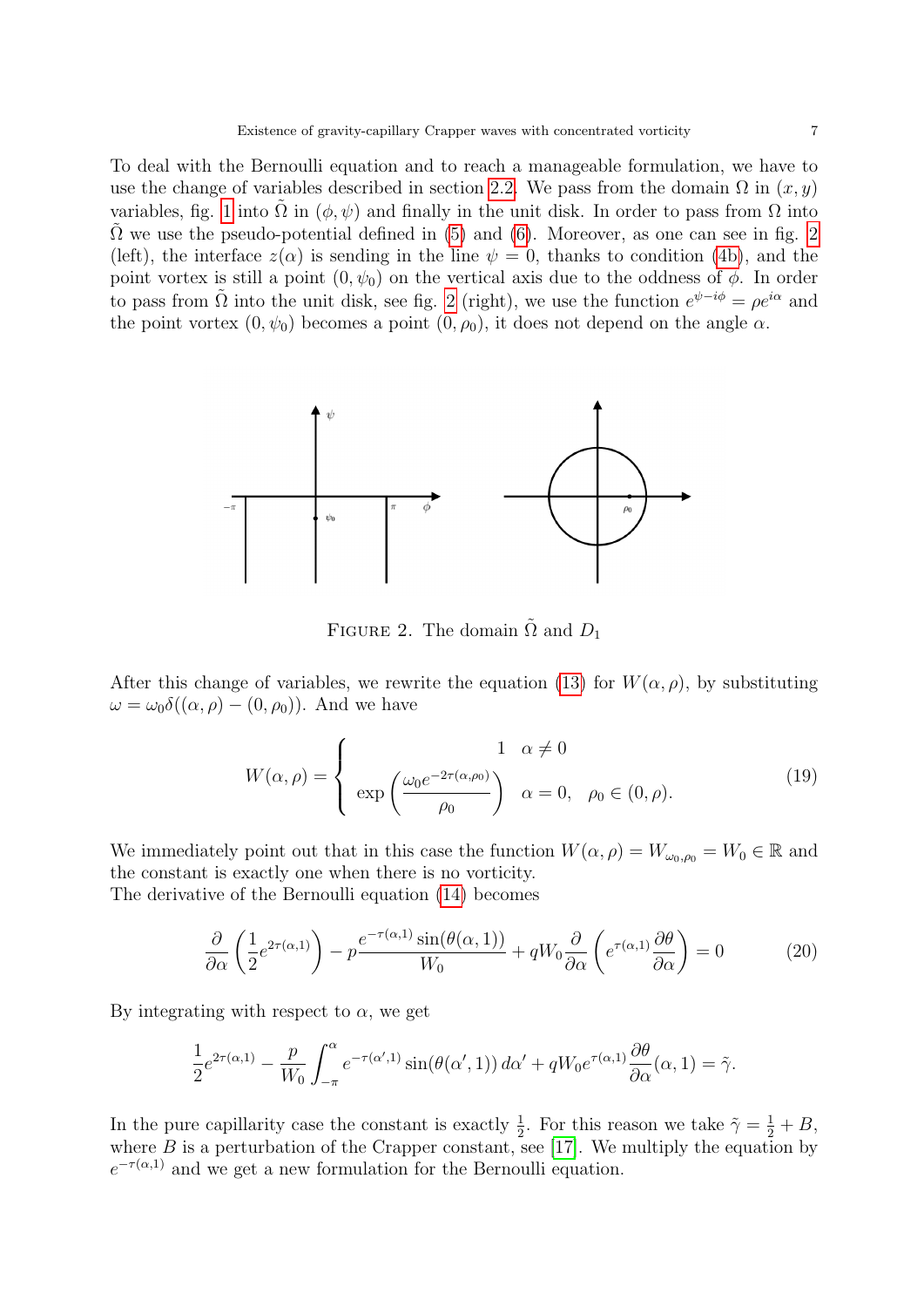### 8 EXISTENCE OF GRAVITY-CAPILLARY CRAPPER WAVES WITH CONCENTRATED VORTICITY

$$
\sinh(\tau(\alpha, 1)) - \frac{p}{W_0} e^{-\tau(\alpha, 1)} \left( \int_{-\pi}^{\alpha} e^{-\tau(\alpha', 1)} \sin(\theta(\alpha', 1) d\alpha' - 1) \right)
$$
  
+ 
$$
qW_0 \frac{\partial \theta(\alpha, 1)}{\partial \alpha} - Be^{-\tau(\alpha, 1)} = 0.
$$
 (21)

We can solve our problem by finding  $2\pi$  periodic functions  $\tau(\alpha)$  even and  $\theta(\alpha)$  odd, a function  $\tilde{\omega}(\alpha)$  even, that satisfy the following equations [\(18\)](#page-5-2) and [\(21\)](#page-7-0). However, in subsection [2.2,](#page-3-2) we explain the necessary change of variables to fix the domain. We observe that at the interface  $z(\alpha)$ , we have  $\psi(z(\alpha)) = 0$  and  $\rho = 1$ , respectively. Thus,

$$
\phi(z(\alpha)) = -\alpha \quad \Longrightarrow \quad \nabla \phi(z(\alpha)) \cdot \partial_{\alpha} z(\alpha) = -1,\tag{22}
$$

from  $(5)$  we get that  $(22)$ , can be written as follows

<span id="page-7-2"></span><span id="page-7-1"></span><span id="page-7-0"></span>
$$
W_0 v(z(\alpha)) \cdot \partial_{\alpha} z(\alpha) = -1. \tag{23}
$$

Since the equation [\(23\)](#page-7-2) has been obtained by using the kinematic boundary condition [\(18\)](#page-5-2), then to solve our problem we will use the Bernoulli equation [\(21\)](#page-7-0) and the equation [\(23\)](#page-7-2).

3.2. Crapper formulation. Our goal is to prove the existence of overhanging waves with the presence of concentrated vorticity, such as a point vortex or a vortex patch (Section [4\)](#page-16-0). It is well-known that without vorticity ( $\omega_0 = 0$  equivalent to  $W_0 = 1$ ), in [\[1\]](#page-32-0) the authors prove the existence of gravity-capillary overhanging waves. If we remove also the gravity then there is the pillar result of Crapper [\[11\]](#page-33-0), where the problem was to find a  $2\pi$  periodic, analytic function  $f_c = \theta_c + i\tau_c$  in the lower half plane which solves the Bernoulli equation

<span id="page-7-5"></span>
$$
\sinh(\tau_c) + q \frac{\partial \theta_c}{\partial \alpha} = 0,\tag{24}
$$

where  $q = \frac{q}{c^2}$  $\frac{T}{c^2}$ . Furthermore, the analyticity of the function f implies that  $\tau_c$  can be written as the Hilbert transform of  $\theta_c$  at the boundary  $\rho = 1$ , so the equation above reduces to an equation in the variable  $\theta_c$ ,

<span id="page-7-4"></span><span id="page-7-3"></span>
$$
\sinh(\mathcal{H}\theta_c) + q\frac{\partial \theta_c}{\partial \alpha} = 0.
$$
\n(25)

This problem admits a family of exact solutions,

$$
f_c(w) = 2i \log \left( \frac{1 + Ae^{-iw}}{1 - Ae^{-iw}} \right),\tag{26}
$$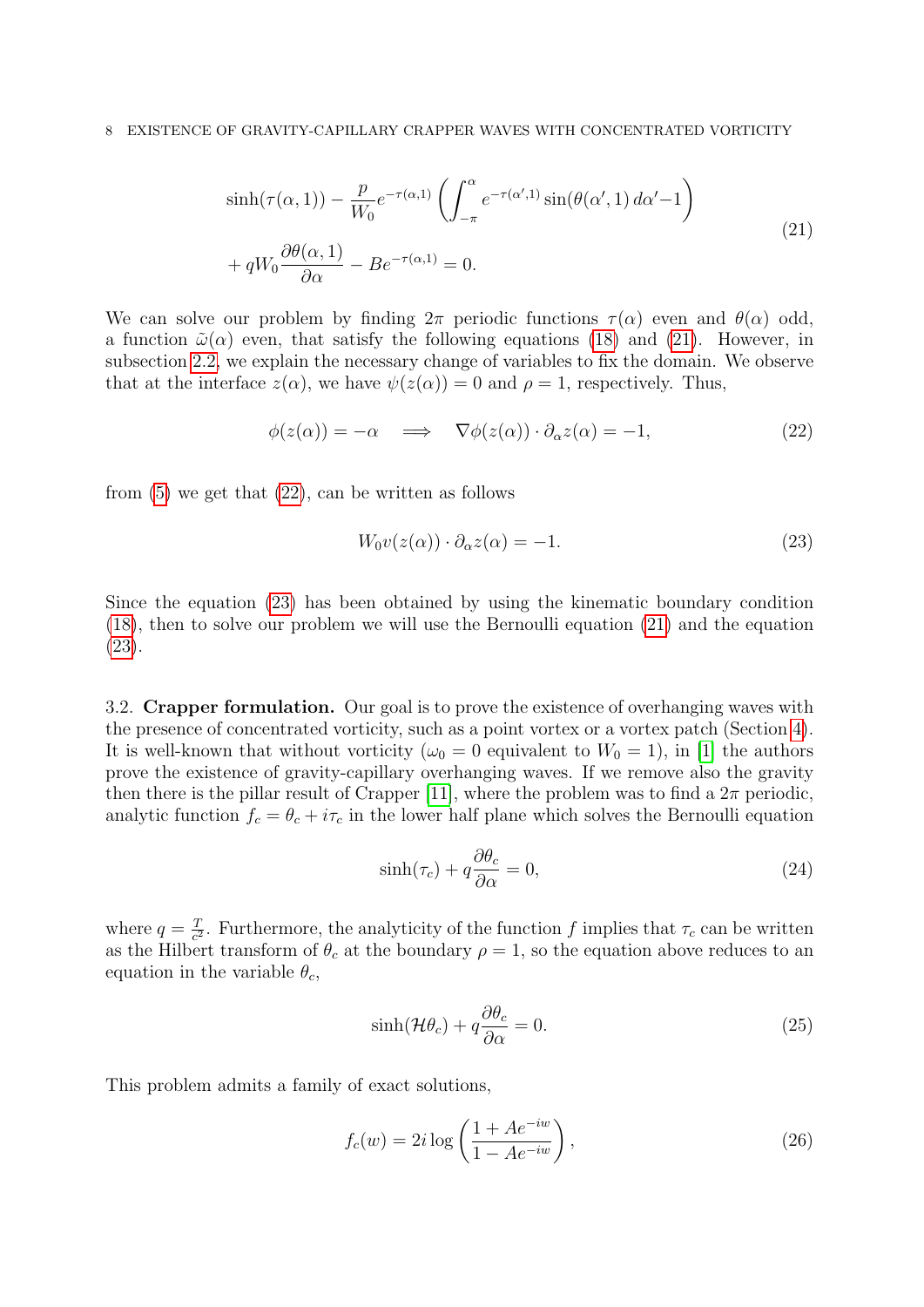where  $w = \phi + i\psi$  and in this case  $(\phi, \psi)$  are harmonic conjugates. The parameter A is defined in  $(-1, 1)$  and for  $|A| < A_0 = 0.45467...$ , the interface do not have self-intersection. Moreover, by substituting [\(26\)](#page-7-3) into [\(25\)](#page-7-4) for  $\rho = 1$ , we get  $q = \frac{1+A^2}{1-A^2}$  $\frac{1+A^2}{1-A^2}$ . This implies

<span id="page-8-3"></span>
$$
T = \frac{1 + A^2}{1 - A^2} c^2.
$$
\n(27)

By using [\(8\)](#page-3-3) in the Crapper case so with  $W = 1$ , coupled with  $\phi = -\alpha$  and  $\rho = 1$ , we get

$$
\partial_{\alpha} z^{c}(\alpha) = -e^{-\tau_{c}(\alpha) + i\theta_{c}(\alpha)}.
$$
\n(28)

We focus on this kind of waves because for some values of the parameter A, these waves are overhanging.

3.3. Perturbation of Crapper waves with a point of vorticity. In our formulation, the main difference with respect to the Crapper [\[11\]](#page-33-0) waves is in the function  $f = \tau + i\theta$ which is not analytic because of the presence of vorticity. The idea is to prove that our solutions are perturbation of the Crapper waves. If we recall the Crapper solution with small gravity but without vorticity,  $(\theta_A, \tau_A)$ , we know that  $f_A = \theta_A + i\tau_A$  is now analytic and  $(\theta_A, \tau_A)$  satisfy the following relations in both  $(\phi, \psi)$  and  $(\alpha, \rho)$  variables.

$$
\begin{cases}\n\frac{\partial \theta_A}{\partial \phi} = \frac{\partial \tau_A}{\partial \psi} \\
\frac{\partial \theta_A}{\partial \psi} = -\frac{\partial \tau_A}{\partial \phi}\n\end{cases} \implies\n\begin{cases}\n\frac{\partial \theta_A}{\partial \alpha} = -\rho \frac{\partial \tau_A}{\partial \rho} \\
\rho \frac{\partial \theta_A}{\partial \rho} = \frac{\partial \tau_A}{\partial \alpha}.\n\end{cases}
$$
\n(29)

Moreover,  $\tau_A = \mathcal{H} \theta_A$  at the interface. The idea is to write our dependent variables  $\tau$  and  $\theta$  as the sum of a Crapper part and a small perturbation, due to the small vorticity. So we have

<span id="page-8-2"></span><span id="page-8-1"></span><span id="page-8-0"></span>
$$
\tau = \tau_A + \omega_0 \tilde{\tau}, \quad \theta = \theta_A + \omega_0 \tilde{\theta}.\tag{30}
$$

So the Bernoulli equation [\(21\)](#page-7-0), reduces

$$
\sinh(\mathcal{H}\theta_A + \omega_0 \tilde{\tau}) - p e^{-\mathcal{H}\theta_A - \omega \tilde{\tau}} \left( \frac{1}{W_0} \int_{-\pi}^{\alpha} e^{-\mathcal{H}\theta_A - \omega_0 \tilde{\tau}} \sin(\theta_A + \omega_0 \tilde{\theta}) d\alpha' - 1 \right)
$$
  
+  $q \frac{\partial(\theta_A + \omega_0 \tilde{\theta})}{\partial \alpha} W_0 - B e^{-\mathcal{H}\theta_A - \omega_0 \tilde{\tau}} = 0$  at  $\rho = 1$ . (31)

However, we will figure out that  $\tilde{\tau}$  and  $\theta$  are functions of  $\theta_A$  and so [\(31\)](#page-8-0) will be an equation in the variable  $\theta_A$ . In order to end up with this statement we need to use some properties of our problem. We use the incompressibility and rotational conditions and we get the following relations for  $(\tau, \theta)$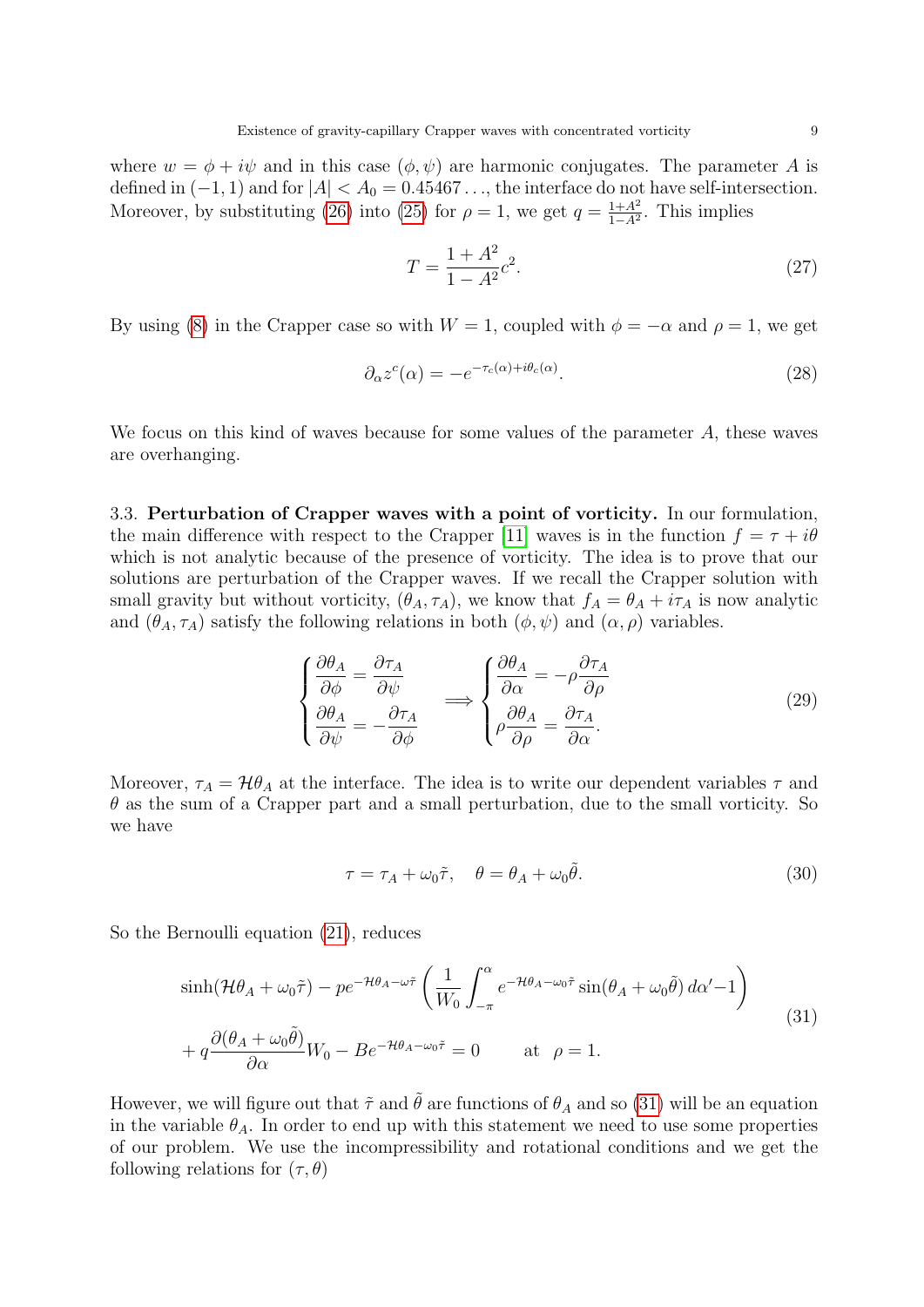### 10 EXISTENCE OF GRAVITY-CAPILLARY CRAPPER WAVES WITH CONCENTRATED VORTICITY

<span id="page-9-2"></span><span id="page-9-1"></span><span id="page-9-0"></span>
$$
\begin{cases}\n\frac{\partial \theta}{\partial \psi} = -W_0 \frac{\partial \tau}{\partial \phi} \\
\frac{\partial \theta}{\partial \phi} = \frac{\omega_0 e^{-2\tau (0, \psi_0)} \delta((\phi, \psi) - (0, \psi_0))}{W_0} + \frac{1}{W_0} \frac{\partial \tau}{\partial \psi}\n\end{cases}
$$
\n(32)

By substituting [\(30\)](#page-8-1) in [\(32\)](#page-9-0), we get

$$
\begin{cases}\n\omega_0 \frac{\partial \tilde{\theta}}{\partial \psi} = -W_0 \omega_0 \frac{\partial \tilde{\tau}}{\partial \phi} - W_0 \frac{\partial \tau_A}{\partial \phi} - \frac{\partial \theta_A}{\partial \psi} \\
\omega_0 \frac{\partial \tilde{\theta}}{\partial \phi} = \frac{\omega_0 e^{-2\mathcal{H}\theta_A(0,\psi_0) - 2\omega_0 \tilde{\tau}(0,\psi_0)} \delta((\phi, \psi) - (0, \psi_0))}{W_0} + \frac{1}{W_0} \left(\omega_0 \frac{\partial \tilde{\tau}}{\partial \psi} \frac{\partial \tau_A}{\partial \psi}\right) + \frac{\partial \theta_A}{\partial \phi}\n\end{cases}
$$
\n(33)

If we cross systems [\(29\)](#page-8-2) with system [\(33\)](#page-9-1) then we obtain

$$
\begin{cases}\n\omega_0 \frac{\partial \tilde{\theta}}{\partial \psi} = -W_0 \omega_0 \frac{\partial \tilde{\tau}}{\partial \phi} + (W_0 - 1) \frac{\partial \theta_A}{\partial \psi} \\
\omega_0 \frac{\partial \tilde{\theta}}{\partial \phi} = \frac{\omega_0 e^{-2\mathcal{H}\theta_A(0,\psi_0) - 2\omega_0 \tilde{\tau}(0,\psi_0)} \delta((\phi, \psi) - (0, \psi_0))}{W_0} + \frac{\partial \tilde{\tau}}{W_0 \partial \psi} + \left(1 + \frac{1}{W_0}\right) \frac{\partial \theta_A}{\partial \phi}\n\end{cases}
$$
\n(34)

By taking the derivative with respect to  $\phi$  in the first equation and the derivative with respect to  $\psi$  in the second equation and then the difference we get an elliptic equation

<span id="page-9-3"></span>
$$
W_0 \tilde{\varepsilon} \frac{\partial^2 \tilde{\tau}}{\partial \phi^2} + \frac{1}{W_0} \tilde{\varepsilon} \frac{\partial^2 \tilde{\tau}}{\partial \psi^2} + \frac{\omega_0 e^{-2\tau(0,\psi_0)}}{W_0} \frac{\partial}{\partial \psi} \delta(\phi, \psi - \psi_0) + \left(\frac{1 - W_0^2}{W_0}\right) \frac{\partial^2 \theta_A}{\partial \phi \partial \psi} = 0 \tag{35}
$$

We can do the same as [\(32\)](#page-9-0), [\(33\)](#page-9-1) and [\(34\)](#page-9-2) also in the variables  $(\alpha, \rho)$  and the elliptic equation is the following

$$
\frac{\rho}{W_0}\omega_0\frac{\partial^2 \tilde{\tau}}{\partial \rho^2} + \frac{1}{W_0}\omega_0\frac{\partial \tilde{\tau}}{\partial \rho} + \frac{W_0}{\rho}\omega_0\frac{\partial^2 \tilde{\tau}}{\partial \alpha^2} + \frac{\partial}{\partial \rho}\left(\frac{\omega_0 e^{-2\mathcal{H}\theta_A - 2\omega_0\tilde{\tau}}}{W_0}\right) + \left(W_0 - \frac{1}{W_0}\right)\frac{\partial^2 \theta_A}{\partial \alpha \partial \rho} = 0.
$$

Once we solve the elliptic equation we have a solution  $\tilde{\tau}$  as a function of  $\theta_A$  and thanks to the relations [\(34\)](#page-9-2) also  $\tilde{\theta}$  is a function of  $\theta_A$ .

3.4. The elliptic problem. In this section we want to show how to solve the elliptic problem. For simplicity, we will study the problem in the  $(\phi, \psi)$  coordinates thus, from [\(35\)](#page-9-3), the system is

$$
W_0 \omega_0 \frac{\partial^2 \tilde{\tau}}{\partial \phi^2} + \frac{1}{W_0} \omega_0 \frac{\partial^2 \tilde{\tau}}{\partial \psi^2} + \frac{\omega_0 e^{-2\tau(0, \psi_0)}}{W_0} \frac{\partial}{\partial \psi} \delta(\phi, \psi - \psi_0) + \left(\frac{1 - W_0^2}{W_0}\right) \frac{\partial^2 \theta_A}{\partial \phi \partial \psi} = 0.
$$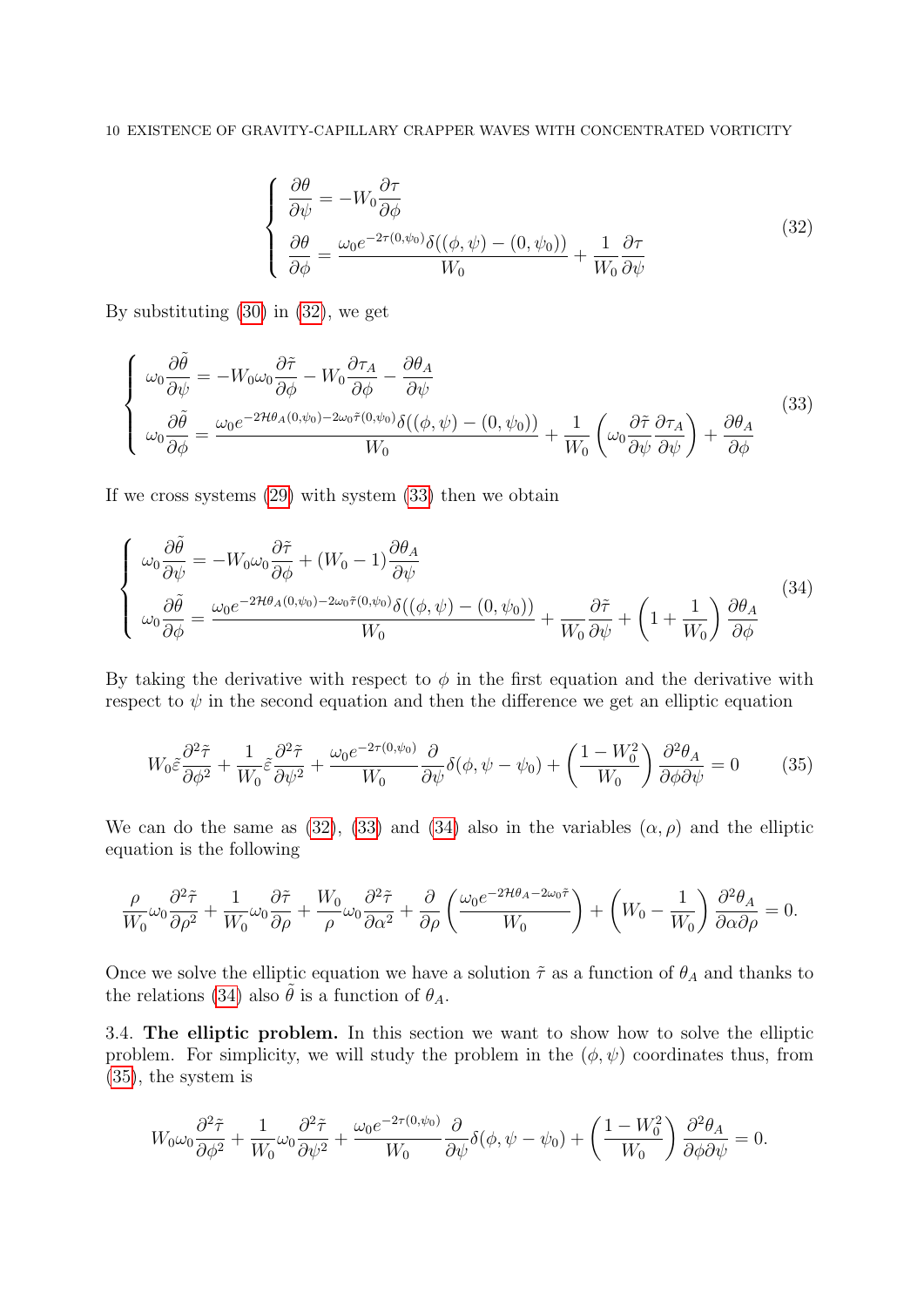The equation above is a linear elliptic equation with constant coefficients  $W_0$ , 1  $W_0$ . If we do a change of variables we obtain a Poisson equation. In the specific if we define  $\phi = W_0 \phi'$ , then we have

$$
\frac{\partial f}{\partial \phi'}(\phi', \psi) = \frac{\partial f}{\partial \phi} \frac{\partial \phi}{\partial \phi'} = W_0 \frac{\partial f}{\partial \phi} \Longrightarrow \frac{\partial f}{\partial \phi} = \frac{1}{W_0} \frac{\partial f}{\partial \phi'}
$$

$$
\frac{\partial^2 f}{\partial \phi^2} = \frac{1}{W_0^2} \frac{\partial^2 f}{\partial \phi'^2}.
$$

And the domain  $\tilde{\Omega}' = \{(\phi', \psi) : -\frac{\pi}{W}\}$  $\frac{\pi}{W_0} < \phi < \frac{\pi}{W_0}, -\infty < \psi < 0$ . By substituting in [\(35\)](#page-9-3), we have

$$
\omega_0 \frac{\partial^2 \tilde{\tau}}{\partial \phi'^2} + \omega_0 \frac{\partial^2 \tilde{\tau}}{\partial \psi^2} + \omega_0 e^{-2\tau(0,\psi_0)} \frac{\partial}{\partial \psi} \delta(\phi, \psi - \psi_0) + \left(\frac{1 - W_0^2}{W_0}\right) \frac{\partial^2 \theta_A}{\partial \phi' \partial \psi} = 0 \tag{36}
$$

Since we are looking for  $\tau \in H^2$  and we know that  $\tilde{\tau} \in H^2$  so that its Laplacian is in  $L^2(\tilde{\Omega}')$ ; then by the elliptic theory there exists a weak solution and so we can invert the Laplace operator, [\[4,](#page-32-5) Theorem 9.25]. We have

<span id="page-10-1"></span>
$$
\omega_0 \tilde{\tau} = \left( -\omega_0 e^{-2\tau(0,\psi_0)} \frac{\partial}{\partial \psi} \delta(\phi, \psi - \psi_0) - \left( \frac{1 - W_0^2}{W_0} \right) \frac{\partial^2 \theta_A}{\partial \phi' \partial \psi} \right) * G_2(\phi', \psi), \tag{37}
$$

where  $G_2$  is the Green function of the Poisson equation in  $\tilde{\Omega}'$ .

3.5. Existence of gravity rotational perturbed Crapper waves. The main theorem we want to prove is the following

<span id="page-10-0"></span>**Theorem 3.1.** Let us consider the water waves problem [\(1\)](#page-0-0), with a small point vortex and a small gravity g. Then, for some values of  $A < A_0$ , defined in [\(26\)](#page-7-3), there exist periodic solutions to  $(1)$  with overhanging profile.

In order to prove the existence of perturbed rotational Crapper waves we will apply the implitic function theorem around the Crapper solutions.

<span id="page-10-2"></span>**Theorem 3.2** (Implicit function theorem). Let X, Y, Z be Banach spaces and  $\zeta : X \times Y \to Y$ Z is a  $C^k$ , with  $k \geq 1$ . If  $\zeta(x_*, y_*) = 0$  and  $D_x \zeta(x_*, y_*)$  is a bijection from X to Z, then there exists  $\varepsilon > 0$  and a unique  $C^k$  map  $\chi : Y \to X$  such that  $\chi(y_*) = x_*$  and  $\zeta(\chi(y_*), y_*) = 0$  when  $||y - y_*||_Y \leq \varepsilon$ .

<span id="page-10-3"></span>The operators that identify the water waves problem with a point vortex are the following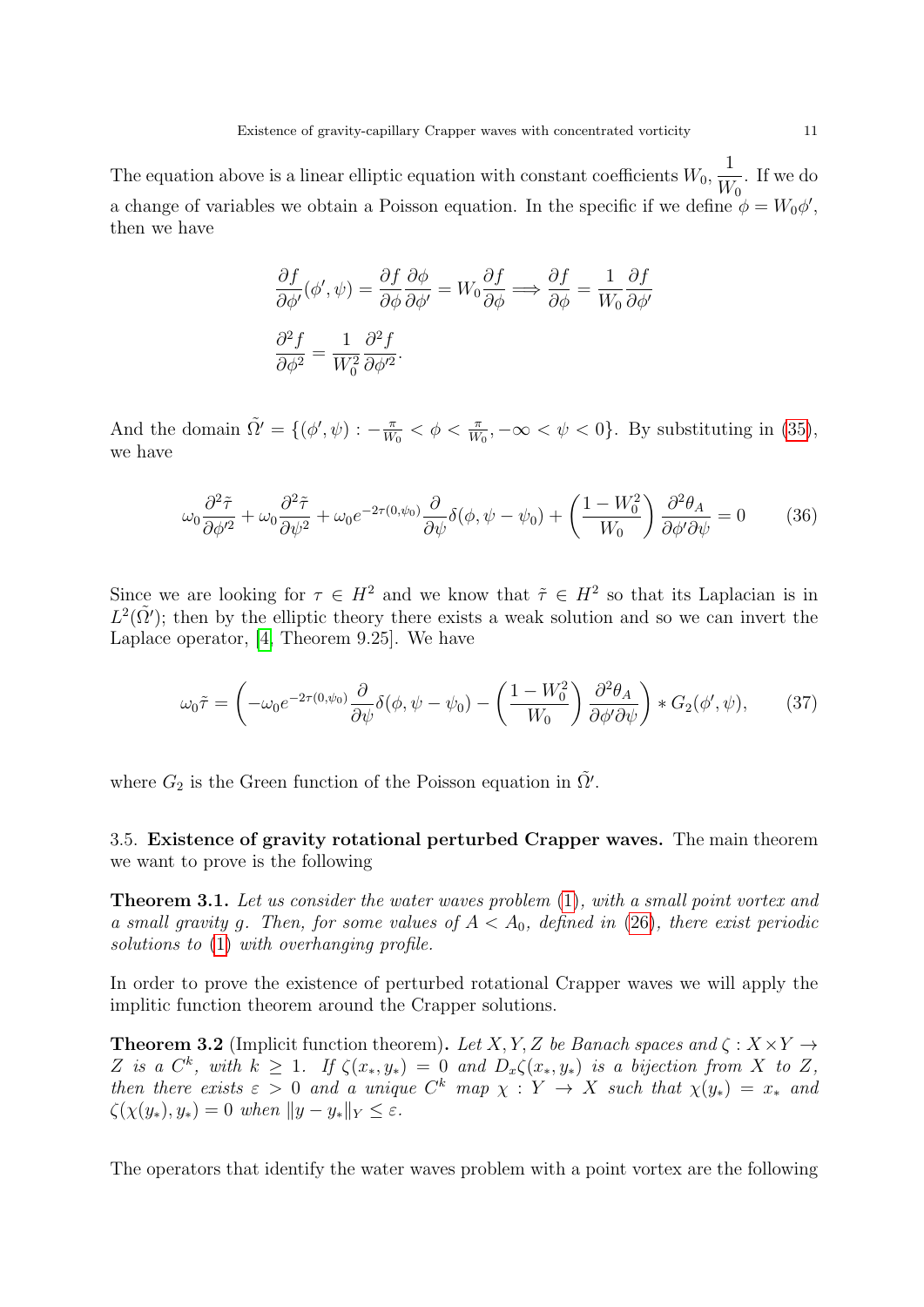$$
\mathcal{F}_{1}(\theta_{A}, \tilde{\omega}; B, p, \omega_{0}) := \sinh(\mathcal{H}\theta_{A} + \omega_{0}\tilde{\tau}(\theta_{A}))
$$
\n
$$
- p e^{-\mathcal{H}\theta_{A} - \omega_{0}\tilde{\tau}(\theta_{A})} \left( \frac{1}{W_{0}} \int_{-\pi}^{\alpha} e^{-\mathcal{H}\theta_{A} - \omega_{0}\tilde{\tau}(\theta_{A})} \sin(\theta_{A} + \omega_{0}\tilde{\theta}(\theta_{A})) d\alpha' - 1 \right)
$$
\n
$$
+ q \frac{\partial(\theta_{A} + \omega_{0}\tilde{\theta}(\theta_{A}))}{\partial \alpha} W_{0} - B e^{-\mathcal{H}\theta_{A} - \omega_{0}\tilde{\tau}(\theta_{A})}
$$
\n
$$
\mathcal{F}_{2}(\theta_{A}, \tilde{\omega}; B, p, \omega_{0}) := W_{0} \left( 2BR(z(\alpha), \tilde{\omega}(\alpha)) \cdot \partial_{\alpha} z(\alpha) + \tilde{\omega}(\alpha) \right)
$$
\n
$$
+ \frac{\omega_{0}}{\pi} \frac{(z_{2}(\alpha), -z_{1}(\alpha))}{|z(\alpha)|^{2}} \cdot \partial_{\alpha} z(\alpha) + 2 \tag{38b}
$$

We have that

$$
(\mathcal{F}_1, \mathcal{F}_2)(\theta_A, \tilde{\omega}; B, p, \omega_0): H^2_{odd} \times H^1_{even} \times \mathbb{R}^3 \to H^1_{even} \times H^1_{even}.
$$

<span id="page-11-0"></span>3.5.1. Proof of Theorem [3.1.](#page-10-0) We have to analyze the two operators. First we have to show that the operators are zero when computed at the point  $(\theta_c, \tilde{\omega}_c; 0, 0, 0)$ .

$$
\mathcal{F}_1(\theta_c, \tilde{\omega}_c; 0, 0, 0) = \sinh(\mathcal{H}\theta_c) + q \frac{\partial \theta_c}{\partial \alpha} = 0,
$$
\n(39)

since this is exactly [\(25\)](#page-7-4).

The second operator related to the kinematic boundary conditions satisfies

$$
\mathcal{F}_2(\theta_c, \tilde{\omega}_c; 0, 0, 0) = 2BR(z^c(\alpha), \tilde{\omega}_c(\alpha)) + \tilde{\omega}_c(\alpha) + 2 = 0,
$$
\n(40)

where  $z^c(\alpha)$  is the parametrization of the Crapper interface and it is zero by construction [\(22\)](#page-7-1).

Now, we compute all the Fréchet derivatives. We will take the derivatives with respect to  $\theta_A$  and  $\tilde{\omega}$ , then we will compute them at the point  $(\theta_c, \tilde{\omega}_c; 0, 0, 0)$  and we will show their invertibility. For the operator  $\mathcal{F}_1$  we observe that

$$
D_{\tilde{\omega}} \mathcal{F}_1(\theta_c, \tilde{\omega}_c; 0, 0, 0) = 0.
$$

It remains to compute the derivative with respect to  $\theta_A$ .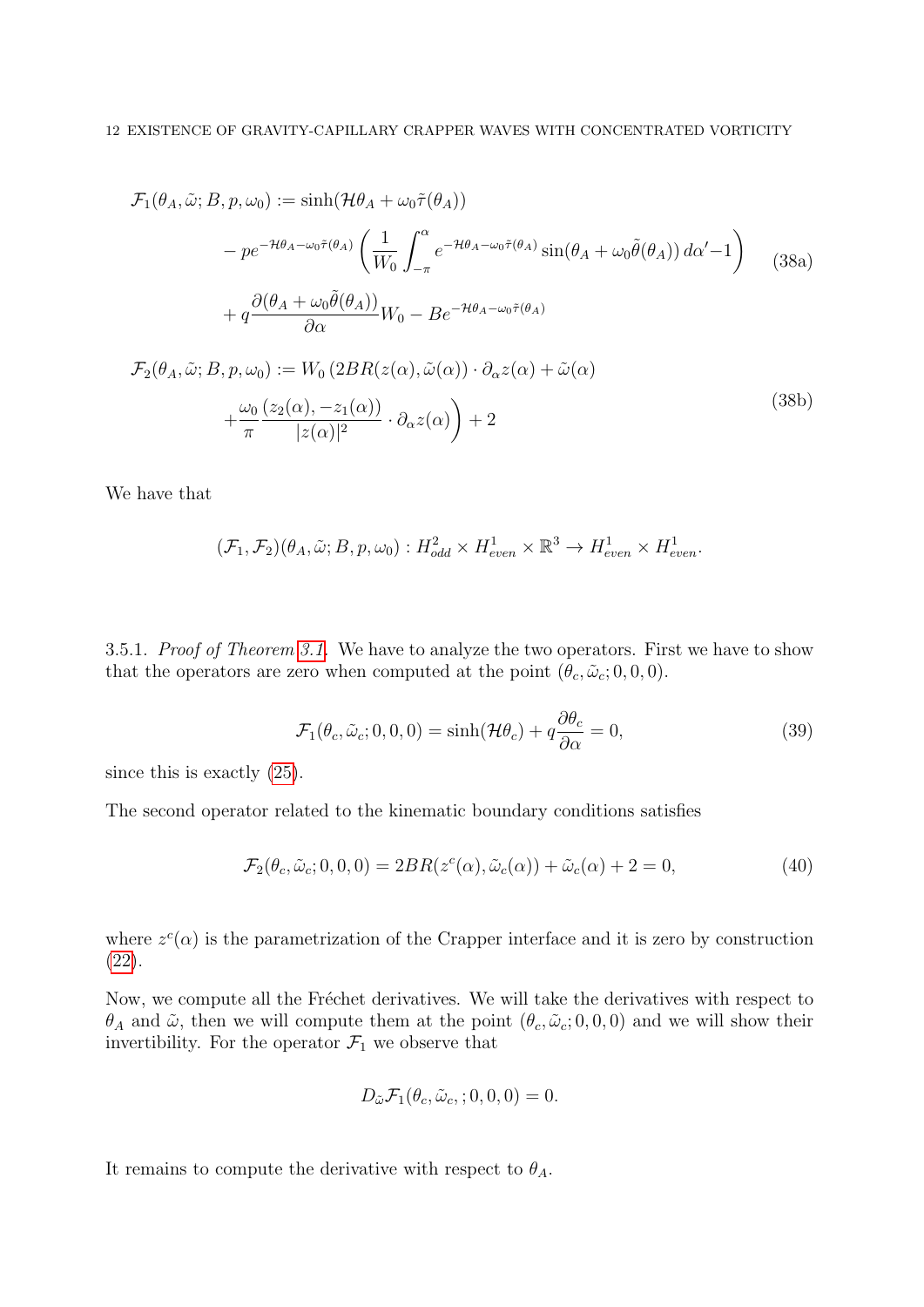$$
D_{\theta_A} \mathcal{F}_1 = \left[ \frac{d}{d\mu} \mathcal{F}_1(\theta_A + \mu\theta_1, \psi_H, c; B, p, \varepsilon, \omega_0) \right]_{|\mu=0} = \left[ \frac{d}{d\mu} \left[ \sinh(\mathcal{H}\theta_A + \mu\mathcal{H}\theta_1 + \omega_0 \tilde{\tau}(\theta_A + \mu\theta_1)) \right]_{|\mu=0} \right]
$$
  
\n
$$
- p e^{-\mathcal{H}\theta_A - \mu\mathcal{H}\theta_1 + \omega_0 \tilde{\tau}(\theta_A + \mu\theta_1)} \left( \frac{1}{W_0} \int_{-\pi}^{\alpha} e^{-\mathcal{H}\theta_A + \mu\mathcal{H}\theta_1 + \omega_0 \tilde{\tau}(\theta_A + \mu\theta_1)} \sin(\theta_A + \mu\theta_1 + \omega_0 \tilde{\theta}) d\alpha' - 1 \right)
$$
  
\n
$$
+ q \frac{\partial(\theta_A + \mu\theta_1 + \omega_0 \tilde{\theta})}{\partial \alpha} W_0 - B e^{-\mathcal{H}\theta_A - \mu\mathcal{H}\theta_1 + \omega_0 \tilde{\tau}(\theta_A + \mu\theta_1)} \right]_{|\mu=0} =
$$
  
\n
$$
= \cosh(\mathcal{H}\theta_A + \omega_0 \tilde{\tau}(\theta_A)) \left( \mathcal{H}\theta_1 + \omega_0 \left[ \frac{d}{d\mu} \tilde{\tau}(\theta_A + \mu\theta_1) \right]_{|\mu=0} \right)
$$
  
\n
$$
- p \left[ \frac{d}{d\mu} \left[ e^{-\mathcal{H}\theta_A - \mu\mathcal{H}\theta_1 + \omega_0 \tilde{\tau}(\theta_A + \mu\theta_1)} \right] \sin(\theta_A + \mu\theta_1 + \omega_0 \tilde{\theta}) d\alpha' - 1 \right] \right]_{|\mu=0} |_{\mu=0}
$$
  
\n
$$
+ q W_0 \frac{\partial \theta_1}{\partial \alpha} - B \left[ \frac{d}{d\mu} \left[ e^{-\mathcal{H}\theta_A - \mu\mathcal{H}\theta_1 + \omega_0 \tilde{\tau}(\theta_A + \mu\theta_1)} \right]_{|\mu=0}
$$

In order to compute  $\frac{d}{d\mu}\tilde{\tau}$  we refer to [\(37\)](#page-10-1) and since it is multiply by  $\omega_0$  that we will take equal to zero, then it will desapper as well as the terms multiplied by  $p, B$ . Thus the Fréchet derivative computed at  $(\theta_c, \tilde{\omega}_c; 0, 0, 0)$  is

$$
D_{\theta_A} \mathcal{F}_1(\theta_c, \tilde{\omega}_c; 0, 0, 0) = \cosh(\mathcal{H}\theta_c)\mathcal{H}\theta_1 + q\frac{\partial \theta_1}{\partial \alpha}.
$$
 (41)

The Fréchet derivative with respect to  $\theta_A$ , can be obtained by substituting the definition of the interface  $z(\alpha)$  to the operator. Indeed, from the equations [\(8\)](#page-3-3), we get

$$
\begin{cases}\n\frac{\partial z_1}{\partial \alpha} = -\frac{e^{-\tau(\alpha,1)} \cos(\theta(\alpha,1))}{W(\alpha,1)} \\
\frac{\partial z_2}{\partial \alpha} = -\frac{e^{-\tau(\alpha,1)} \sin(\theta(\alpha,1))}{W(\alpha,1)},\n\end{cases}
$$
\n(42)

By substituting the value of  $W(\alpha, 1)$  for the point vortex and by rewriting  $\tau, \theta$  as the sum of Crapper and a perturbation, then we have

$$
\begin{cases}\n z_1(\alpha) = -\frac{1}{W_0} \int_{-\pi}^{\alpha} e^{-\mathcal{H}\theta_A - \omega_0 \tilde{\tau}(\theta_A)} \cos(\theta_A + \omega_0 \tilde{\theta}(\theta_A)) \, d\alpha' \\
 z_2(\alpha) = -\frac{1}{W_0} \int_{-\pi}^{\alpha} e^{-\mathcal{H}\theta_A - \omega_0 \tilde{\tau}(\theta_A)} \sin(\theta_A + \omega_0 \tilde{\theta}(\theta_A)) \, d\alpha' - 1\n\end{cases} \tag{43}
$$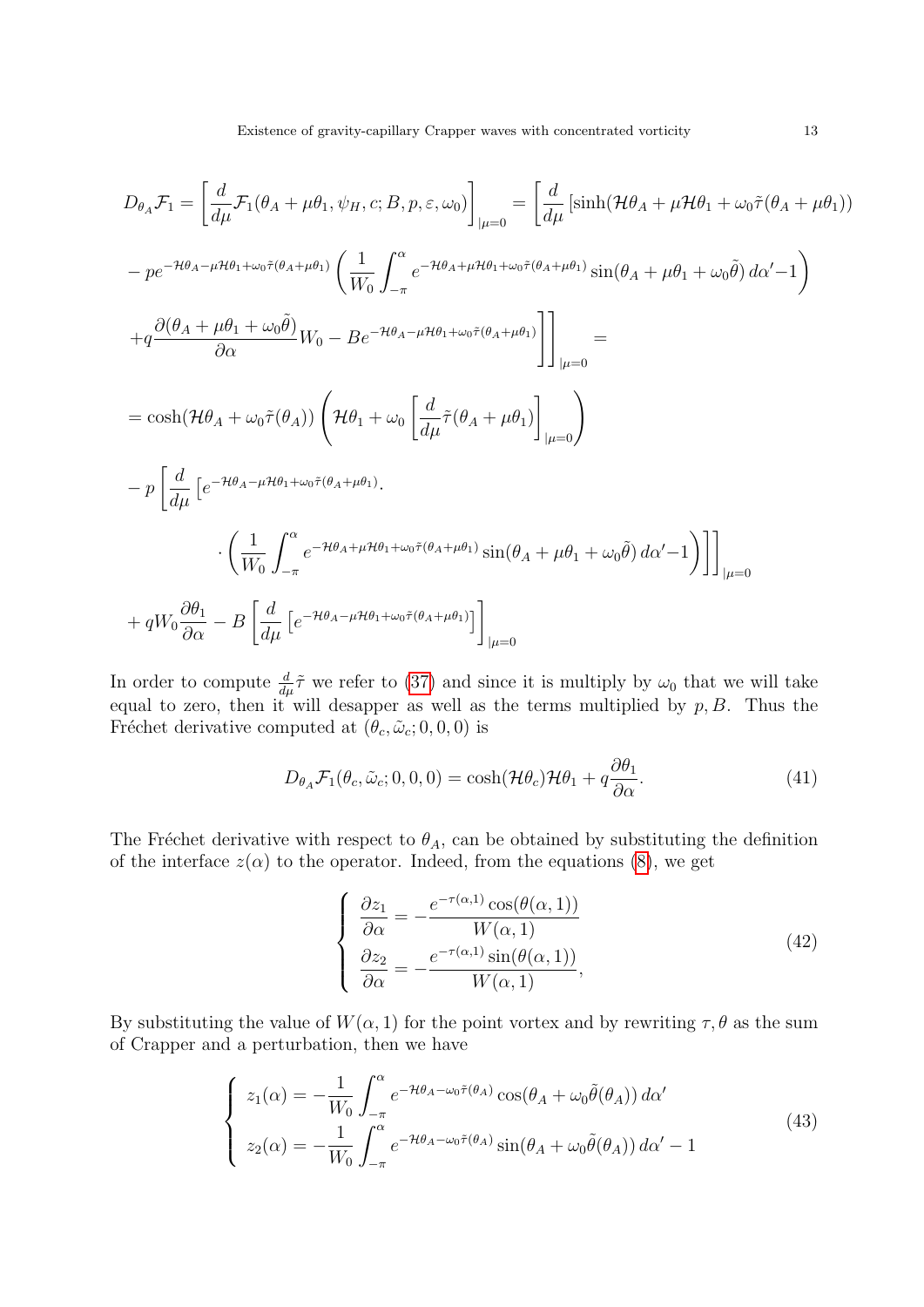# 14 EXISTENCE OF GRAVITY-CAPILLARY CRAPPER WAVES WITH CONCENTRATED VORTICITY In a compact way, the interface  $z(\alpha)$  is

$$
z(\alpha) = -\frac{1}{W_0} \int_{-\pi}^{\alpha} e^{-\mathcal{H}\theta_A - \omega_0 \tilde{\tau}(\theta_A) + i(\theta_A + \omega_0 \tilde{\theta}(\theta_A))} d\alpha' - e_2.
$$
 (44)

The main Fréchet derivative for the operator  $\mathcal{F}_2$  is with respect to  $\tilde{\omega}$ .

$$
D_{\tilde{\omega}}\mathcal{F}_{2} = \left[\frac{d}{d\mu}\mathcal{F}_{2}(\theta_{A}, \tilde{\omega} + \mu\omega_{1}; B, p, \omega_{0})\right]_{|\mu=0} = \left[\frac{d}{d\mu}\left[2W_{0}BR(z(\alpha), \tilde{\omega}(\alpha) + \mu\omega_{1})\cdot\partial_{\alpha}z(\alpha)\right]_{|\mu=0} + W_{0}(\tilde{\omega}(\alpha) + \mu\omega_{1}(\alpha)) + W_{0}\frac{\omega_{0}}{\pi}\frac{(z_{2}(\alpha), -z_{1}(\alpha))}{|z(\alpha)|^{2}}\cdot\partial_{\alpha}z(\alpha) + 2\right]\bigg]_{|\mu=0}
$$
  
= 
$$
2W_{0}P.V.\frac{1}{2\pi}\int_{-\pi}^{\pi}\frac{(z(\alpha)-z(\alpha'))^{\perp}}{|z(\alpha)-z(\alpha')|^{2}}\cdot\omega_{1}(\alpha') d\alpha'\cdot\partial_{\alpha}z(\alpha) + W_{0}\omega_{1}(\alpha).
$$

When we compute this derivative at the point  $(\theta_c, \tilde{\omega}_c; 0, 0, 0)$  we get

$$
D_{\tilde{\omega}}\mathcal{F}_2(\theta_c, \tilde{\omega}_c; 0, 0, 0) = 2BR(z^c(\alpha), \omega_1(\alpha)) \cdot \partial_{\alpha} z^c(\alpha) + \omega_1(\alpha), \tag{45}
$$

where  $z^c(\alpha)$  is the parametrization of the Crapper interface coming from [\(28\)](#page-8-3).

The final step of this proof is to show the invertibility of the derivative's matrix, defined as follows

$$
D\mathcal{F}(\theta_c, \tilde{\omega}_c; 0, 0, 0) = \begin{pmatrix} D_{\theta_A} \mathcal{F}_1 & 0 \\ D_{\theta_A} \mathcal{F}_2 & D_{\tilde{\omega}} \mathcal{F}_2 \end{pmatrix} = \begin{pmatrix} \Gamma & 0 \\ D_{\theta_A} \mathcal{F}_2 & \mathcal{A}(z^c(\alpha)) + \mathcal{I} \end{pmatrix} \cdot \begin{pmatrix} \theta_1 \\ \omega_1 \end{pmatrix}
$$
(46)

where

<span id="page-13-0"></span>
$$
\Gamma \theta_1 = \cosh(\mathcal{H}\theta_c)\mathcal{H}\theta_1 + q \frac{d}{d\alpha} \theta_1
$$
  

$$
(\mathcal{A}(z^c(\alpha)) + \mathcal{I})\omega_1 = 2BR(z^c(\alpha), \omega_1) \cdot \partial_{\alpha} z^c(\alpha) + \omega_1.
$$

The invertibility of [\(46\)](#page-13-0) is related with the invertibility of the diagonal, since the matrix is triangular. Hence we have to analyze the invertibility of the operators  $\Gamma$  and  $\mathcal{A}+\mathcal{I}$ , where  $\mathcal I$  stays for the identity operator. Below, we resume the properties of the  $\Gamma$  operator, for details, see in [\[1\]](#page-32-0) and [\[9\]](#page-33-2).

Lemma 3.3. The operator

$$
D_{\theta_A} \mathcal{F}_1(\theta_c, \tilde{\omega}_c; 0, 0, 0) = \cosh(\mathcal{H}\theta_c)\theta_1 + q\frac{d}{d\alpha}\theta_1 = \Gamma\theta_1,
$$

defined  $\Gamma: H_{odd}^1 \to L_{even}^2$  is injective.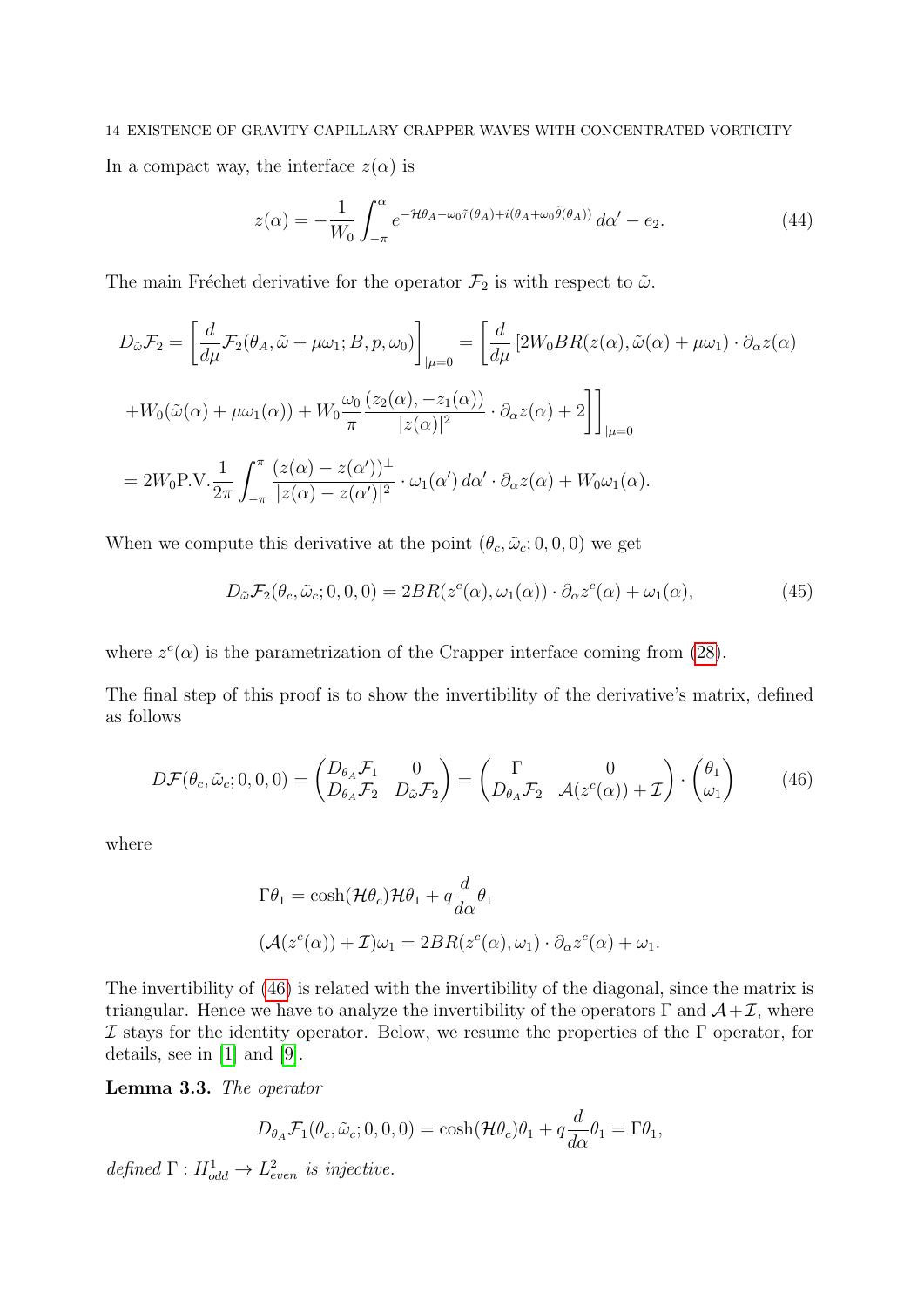*Proof.* The injectivity follows from the fact that  $\Gamma \theta_1 = 0$  if and only if  $\theta_1 =$  $d\theta_c$  $rac{d\alpha}{d\alpha}$ , see [\[17,](#page-33-12) Lemma 2.1]. Moreover, we know that  $\theta_c$  is an odd function then  $\frac{d\theta_c}{d\alpha}$  is even. This statement implies that the constants are the only trivial solutions of  $\Gamma \theta_1^{\alpha \alpha} = 0$ .

The problem concerning the invertibility of this operator is related with its surjectivity.

<span id="page-14-1"></span>**Lemma 3.4.** Let  $f \in L^2_{even}$ . Then there exists  $\theta_1 \in H^1_{odd}$  with  $\Gamma \theta_1 = f$  if and only if

$$
(f, \cos \theta_c) = \int_{-\pi}^{\pi} f(\alpha) \cos \theta_c(\alpha) d\alpha = 0
$$

*Proof.* The complete proof can be found in [\[1,](#page-32-0) Proposition 3.3]. Here we will prove that the cokernel has dimension one and it is spanned by  $\cos \theta_c$ .

If we consider the operator  $\mathcal{F}_1$  with  $(p, \omega_0, B) = (0, 0, 0)$ , we have

$$
\int_{-\pi}^{\pi} \mathcal{F}_1 \cos \theta \, d\alpha = \int_{-\pi}^{\pi} \left( \sin \mathcal{H} \theta + q \frac{d\theta}{d\alpha} \right) \cos \theta \, d\alpha = 0,
$$

because the second term is the q multiplied by  $\sin \theta$  in the interval  $(-\pi, \pi)$  and the the first term is 0 because of the Cauchy integral theorem. In particular, if we take the derivative with respect to  $\theta$  and we compute it in  $\theta_c$  we get

$$
\int_{-\pi}^{\pi} \Gamma \theta_1 \cos \theta_c \, d\alpha + \int_{-\pi}^{\pi} \mathcal{F}_1 \sin \theta_c \, d\alpha = \int_{-\pi}^{\pi} \Gamma \theta_1 \cos \theta_c \, d\alpha + \int_{-\pi}^{\pi} \left( q \frac{d\theta_c}{d\alpha} + \sinh \mathcal{H} \theta_c \right) \sin \theta_c \, d\alpha = 0,
$$
  
since the quantity in the brackets is 0 for (24) thus it follows

brackets is  $0$  for  $(24)$  thus it fo

<span id="page-14-0"></span>
$$
\int_{-\pi}^{\pi} \Gamma \theta_1 \cos \theta_c \, d\alpha = 0. \tag{47}
$$

For the operator  $A + \mathcal{I}$  we have the following result, proved in [\[8\]](#page-33-14).

<span id="page-14-2"></span>**Lemma 3.5.** Let  $z \in H^3$  be a curve without self-intersections. Then

$$
\mathcal{A}(z)\omega = 2BR(z,\omega)\cdot \partial_{\alpha} z
$$

defines a compact linear operator

$$
\mathcal{A}(z):H^1\to H^1
$$

whose eigenvalues are strictly smaller than 1 in absolute value. In particular, the operator  $A + \mathcal{I}$  is invertible.

In conclusion, the equations

$$
\begin{pmatrix} \Gamma & 0 \\ D_{\theta_A} \mathcal{F}_2 & D_{\tilde{\omega}} \mathcal{F}_2 \end{pmatrix} \cdot \begin{pmatrix} \theta_1 \\ \omega_1 \end{pmatrix} = \begin{pmatrix} f \\ g \end{pmatrix} . \tag{48}
$$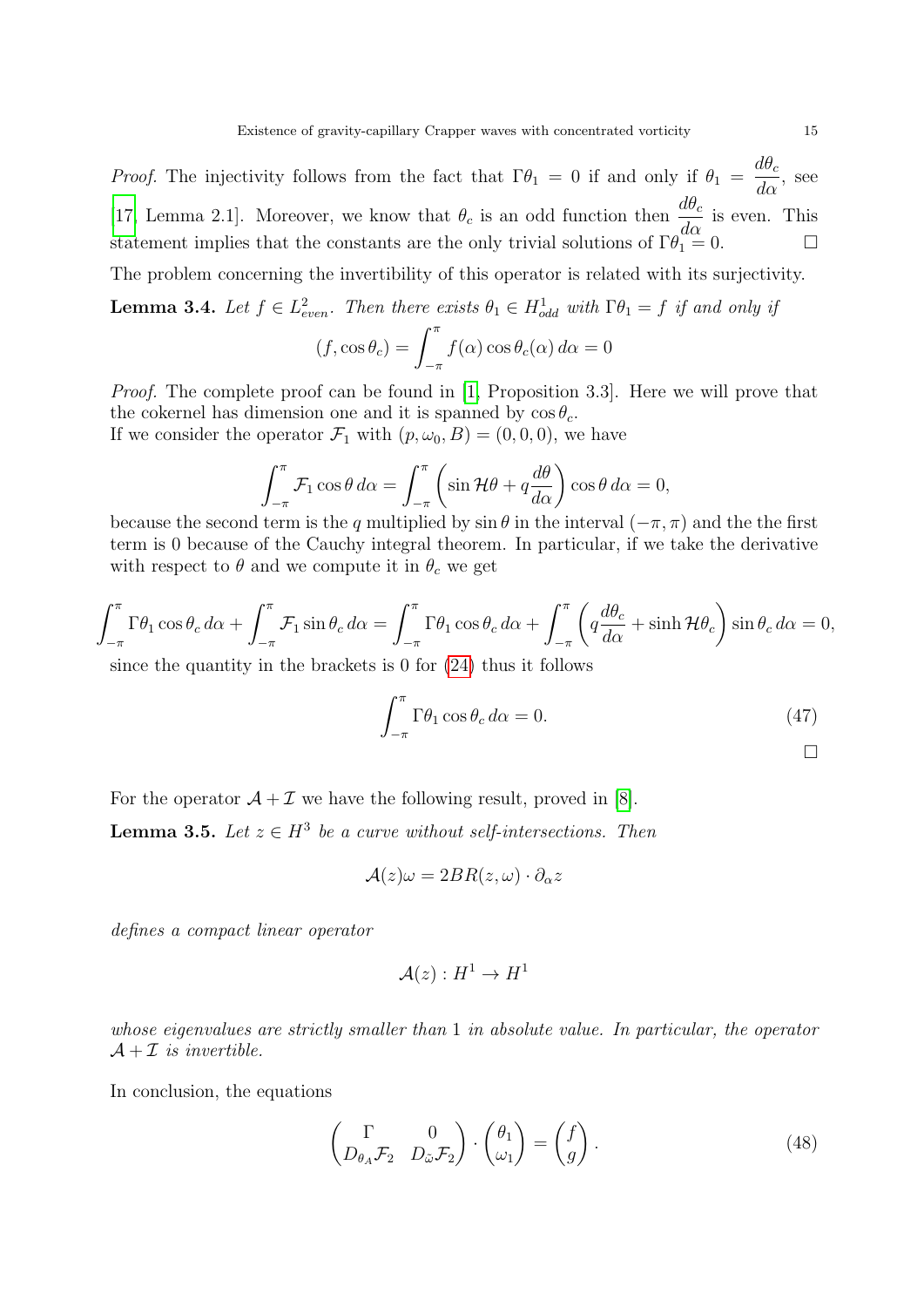### 16 EXISTENCE OF GRAVITY-CAPILLARY CRAPPER WAVES WITH CONCENTRATED VORTICITY

computed at the point  $(\theta_c, \tilde{\omega}_c; 0, 0, 0)$  has a solution if and only if  $|A| < A_0$  and  $(f, \cos \theta_c)$ 0.

To prove Theorem [3.1,](#page-10-0) we cannot use directly the implicit function theorem [3.2](#page-10-2) since the Féchet derivative  $D\mathcal{F}$  is not surjective. Following [\[1\]](#page-32-0) and also [\[9\]](#page-33-2), we use an adaptation of the Lyapunov-Schmidt reduction argument. Define

<span id="page-15-0"></span>
$$
\Pi \theta_1 := (\cos \theta_c, \theta_1) \frac{\cos \theta_c}{\|\cos \theta_c\|_{L^2}^2},
$$

where  $\Pi$  is the  $L^2$  projector onto the linear span of  $\cos \theta_c$  and from [\(47\)](#page-14-0) we have  $\Pi\Gamma = 0$ . Thus, we define the projector on  $\Gamma(H_{odd}^2)$ , as  $\mathcal{I} - \Pi$  and

$$
\tilde{\mathcal{F}} = ((\mathcal{I} - \Pi)\mathcal{F}_1, \mathcal{F}_2) : H^2_{odd} \times H^1_{even} \times \mathbb{R}^3 \to \Gamma(H^2_{odd}) \times L^2,
$$
\n(49)

where  $\mathcal{F} = (\mathcal{F}_1, \mathcal{F}_2)$  is defined in [\(38\)](#page-10-3). The Fréchet derivatives of [\(49\)](#page-15-0) in  $(\theta_A, \tilde{\omega}_A)$  at the Crapper point  $(\theta_c, \tilde{\omega_c}; 0, 0, 0)$  is now invertible. So we can apply the implicit function theorem to  $\tilde{\mathcal{F}}$  then there exists a smooth function  $\Theta_c: U_{B,p,\omega_0} \to \overline{H}_{odd}^2 \times H_{even}^1$ , where  $U_{B,p,\omega_0}$ is a small neighborhod of  $(0, 0, 0)$  such that  $\Theta_c(0, 0, 0) = (\theta_c, \tilde{\omega}_c)$  and for all  $(B, p, \omega_0) \in$  $U_{B,p,\omega_0}$ 

$$
\tilde{\mathcal{F}}(\Theta_c(B, p, \omega_0); B, p, \omega_0) = 0.
$$

But now, if we consider  $\mathcal{F}(\Theta_c(B, p, \omega_0); B, p, \omega_0)$ , defined in [\(38\)](#page-10-3), then it could not be 0. So we introduce a differentiable function on  $U_{B,p,\omega_0}$ :

$$
f(B; p, \omega_0) = (\cos \theta_c, \mathcal{F}_1(\Theta_c(B, p, \omega_0); B, p, \omega_0)).
$$

We have that  $\Pi \mathcal{F}_1 = f(B; p, \omega_0) \frac{\cos \theta_c}{\|\cos \theta_c\|}$  $\frac{\cos \theta_c}{\|\cos \theta_c\|_{L^2}^2}$  and if we find a point  $(B^*; p^*, \omega_0^*)$  such that  $f(B^*; p^*, \omega_0^*) = 0$ , then  $\mathcal{F}_1(\Theta_c(B^*, p^*, \omega_0^*))$ ;  $B^*, p^*, \omega_0^*)$  = 0 and so our problem is solved.

We note that choosing  $(B^*; p^*, \omega_0^*) = (0, 0, 0)$ , then  $f(0; 0, 0) = 0$ . Its derivative with respect to  $B$  is

$$
D_B f(0,0;0) = (\cos \theta_c, \Gamma \partial_k \Theta_c + e^{-\mathcal{H}\theta_c}) = (\cos \theta_c, e^{-\mathcal{H}\theta_c}) = -2\pi,
$$

where we have used [\(47\)](#page-14-0) and the Cauchy integral theorem. Hence, we can apply the im-plicit function theorem [3.2](#page-10-2) to the function f and there exists a smooth function  $B^*(p,\omega_0)$ that satisfies  $f(B^*(p, \omega_0); p, \omega_0) = 0$ , for  $(p, \omega_0)$  in  $U_{p, \omega_0}$ , a small neighborhod of  $(0, 0)$ .

We can resume these results in the following theorem.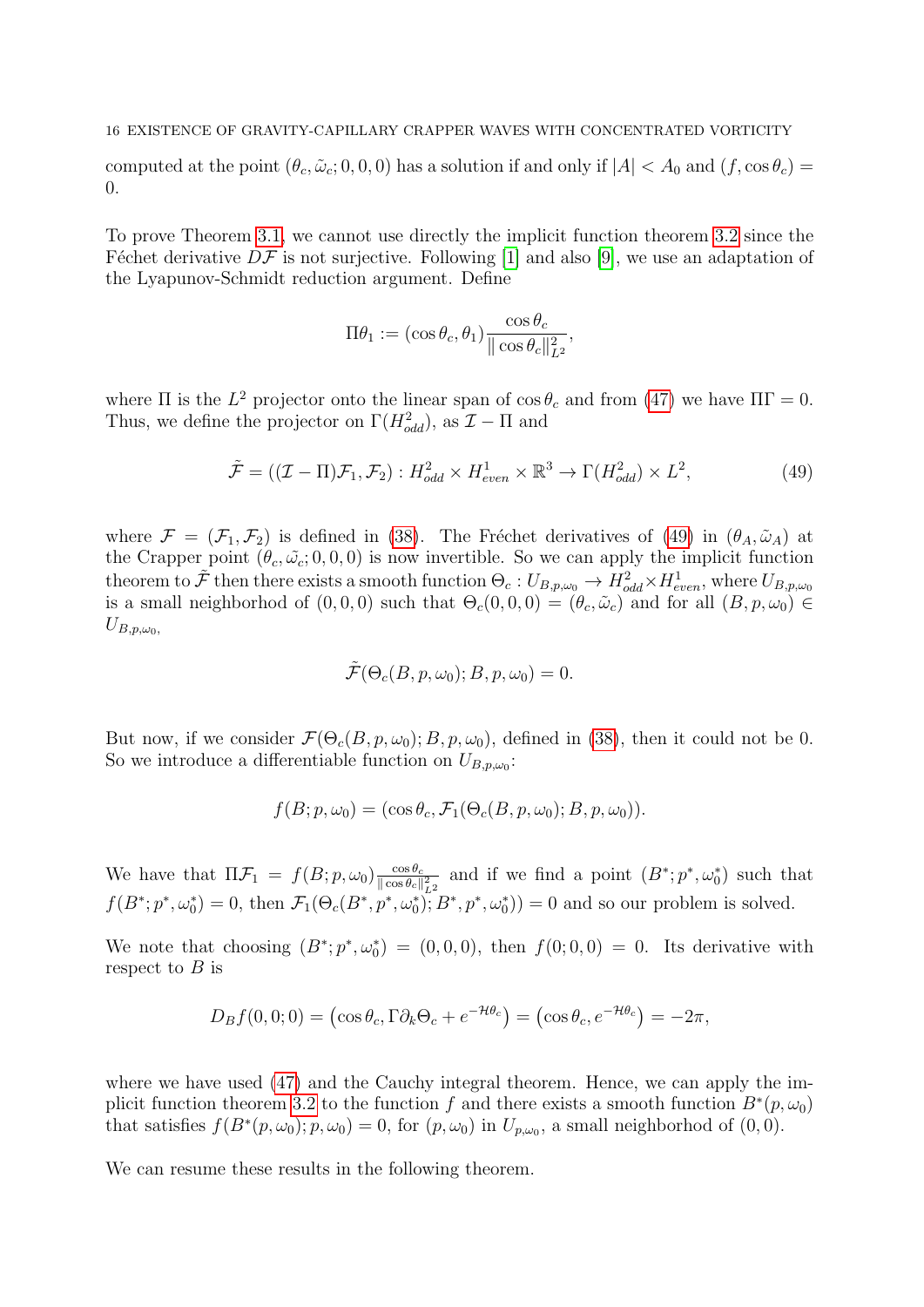**Theorem 3.6.** Let  $|A| < A_0$ . There exist  $(B, p, \omega_0)$  and a unique smooth function  $B^*$ :  $U_{p,\omega_0} \to U_B$ , such that  $B^*(0,0) = 0$  and a unique smooth function

$$
\Theta_c: U_{B,p,\omega_0} \to H_{odd}^2 \times H_{even}^1,
$$

such that  $\Theta_c(0,0,0) = (\theta_c, \tilde{\omega}_c)$  and satisfy

$$
\mathcal{F}(\Theta_c(B^*(p,\omega_0),p,\omega_0);B^*(p,\omega_0),p,\omega_0,)=0.
$$

The main Theorem [3.1](#page-10-0) is a direct consequence of the theorem above.

# <span id="page-16-2"></span><span id="page-16-1"></span>4. THE VORTEX PATCH CASE

<span id="page-16-0"></span>4.1. **Framework.** We consider a patch of vorticity  $\omega(x, y) = \omega_0 \chi_D(x, y)$ , where  $\omega_0 \in \mathbb{R}$ and  $\chi_D$  is the indicator function of the vortex domain D near the origin, symmetric with respect to the y-axis, satisfying

$$
\max\{\text{dist}((x, y), (0, 0))\} << 1, \qquad \forall (x, y) \in \partial D,\tag{50}
$$

equivalent to consider a small vortex patch. In this case, as for the previous one, the fluid is incompressible then we introduce a stream function, which is the sum of an harmonic part  $\psi_H$ , defined in [\(15\)](#page-5-3) and a part related to the vortex patch

$$
\psi_{VP}(x,y) = \frac{\omega_0}{2\pi} \int_D \log|(x,y) - (x',y')| \, dx' \, dy'. \tag{51}
$$

We introduce the parametrization of the boundary  $\partial D = \{\gamma(\alpha), \alpha \in [-\pi, \pi]\}\$ , that for now is a generic parametrization that satisfies the condition [\(50\)](#page-16-1). The representation of D in the fig. [3](#page-18-0) is just an example, since it depends on the choice of the parametrization. Additionally, we obtain the velocity by taking the orthogonal gradient of the stream function, then the velocity associated to [\(51\)](#page-16-2) is

$$
v_{VP}(x,y) = \frac{\omega_0}{2\pi} \int_{\partial D} \log |(x,y) - (\gamma_1(\alpha'), \gamma_2(\alpha'))| \partial_\alpha \gamma(\alpha') d\alpha'.
$$
 (52)

The velocity is the sum of [\(52\)](#page-16-3) and the orthogonal gradient of the harmonic stream function [\(15\)](#page-5-3)

<span id="page-16-3"></span>
$$
v(x,y) = (-\partial_y \psi_H(x,y), \partial_x \psi_H(x,y)) + v_{VP}(x,y). \tag{53}
$$

As for the case of the point vortex we have to adapt the problem [\(1\)](#page-0-0). One of the conditions is the kinematic boundary condition, so we need the velocity at the interface,

$$
v(z(\alpha)) = BR(z(\alpha), \tilde{\omega}(\alpha)) + \frac{1}{2} \frac{\tilde{\omega}(\alpha)}{|\partial_{\alpha} z|^2} \partial_{\alpha} z + \frac{\omega_0}{2\pi} \int_{-\pi}^{\pi} \log|z(\alpha) - \gamma(\alpha')| \partial_{\alpha} \gamma(\alpha') d\alpha', \quad (54)
$$

where  $z(\alpha)$  is the parametrization of the interface  $\partial\Omega$  and we can write the kinematic boundary condition as follows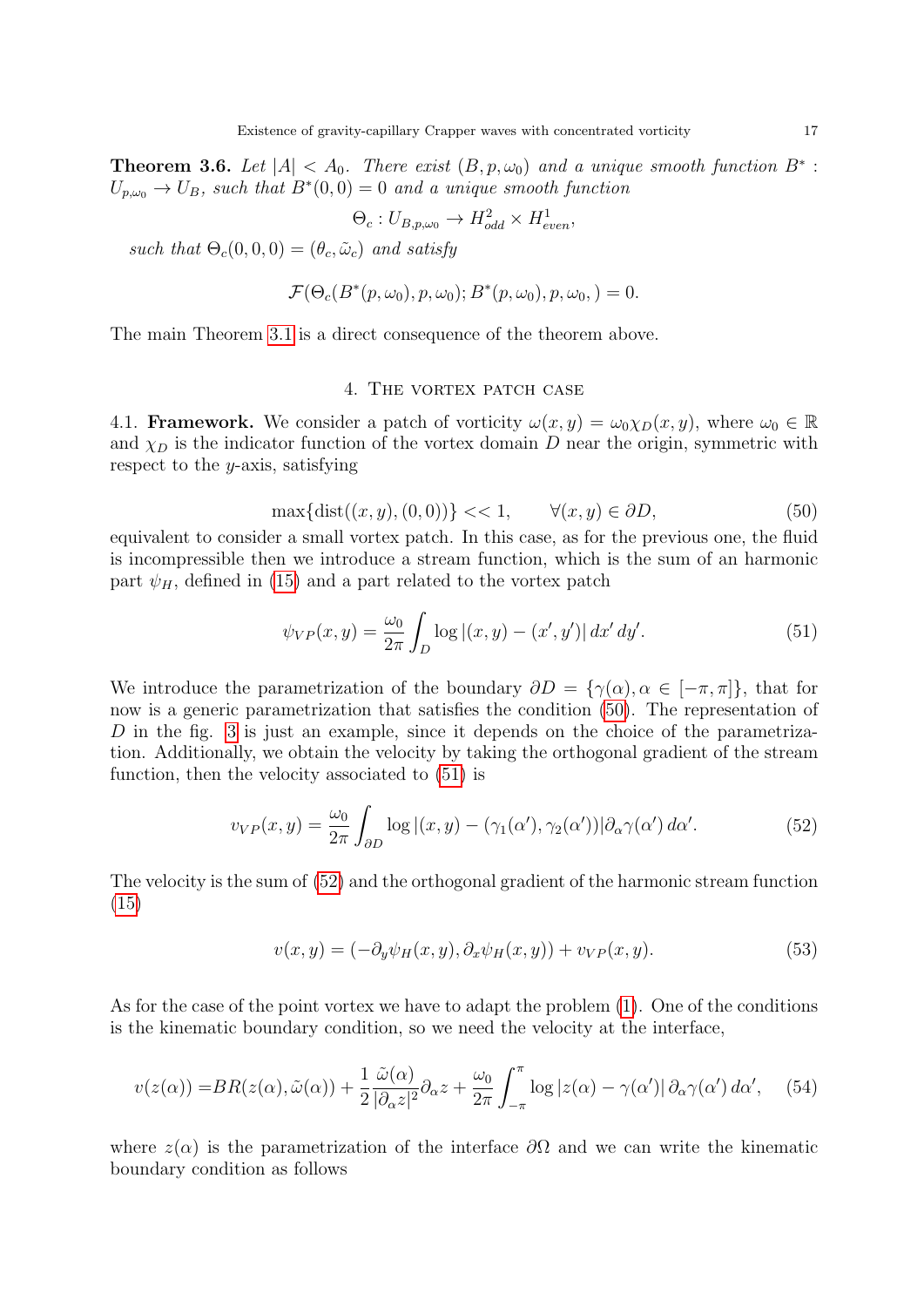$$
v(z(\alpha)) \cdot (\partial_{\alpha} z(\alpha))^{\perp} = BR(z(\alpha), \tilde{\omega}(\alpha)) \cdot \partial_{\alpha} z(\alpha)^{\perp}
$$
  
+ 
$$
\frac{\omega_0}{2\pi} \int_{-\pi}^{\pi} \log |z(\alpha) - \gamma(\alpha')| \partial_{\alpha} \gamma(\alpha') d\alpha' \cdot (\partial_{\alpha} z(\alpha))^{\perp} = 0.
$$
 (55)

In the analysis of this case we observe that the patch satisfies an elliptic equation and it has a moving boundary. We impose the patch to be fixed by the following condition

<span id="page-17-3"></span><span id="page-17-2"></span>
$$
v(\gamma(\alpha)) \cdot (\partial_{\alpha} \gamma(\alpha))^{\perp} = 0.
$$

This is equivalent to require

$$
v(\gamma(\alpha)) \cdot (\partial_{\alpha}\gamma(\alpha))^{\perp} = \frac{1}{2\pi} \int_{-\pi}^{\pi} \frac{(\gamma(\alpha) - z(\alpha'))^{\perp}}{|\gamma(\alpha) - z(\alpha')|^2} \cdot \tilde{\omega}(\alpha') d\alpha' \cdot \partial_{\alpha}\gamma(\alpha)^{\perp} + \frac{\omega_0}{2\pi} P.V. \int_{\partial D} \log |\gamma(\alpha) - \gamma(\alpha')| \partial_{\alpha}\gamma(\alpha') d\alpha' \cdot \partial_{\alpha}\gamma(\alpha)^{\perp} = 0
$$
\n(56)

Furthermore, we need another condition for identify completely our problem. This condition is related to the Bernoulli equation [\(1e\)](#page-0-4), equivalent to [\(4c\)](#page-2-4). The most important issue is to fix the interface  $\partial\Omega$ , but for the vortex patch case we will slightly change the idea presented in subsection [2.2](#page-3-2) and used for the point vortex case. To pass from the domain  $\Omega(x, y)$  into  $\tilde{\Omega}(\phi, \psi)$  we will consider an approximated stream function  $\tilde{\psi}$  such that

<span id="page-17-0"></span>
$$
\begin{cases}\n\frac{\partial \tilde{\psi}}{\partial x} = W(x, y) \frac{\partial \psi}{\partial x} \\
\frac{\partial \tilde{\psi}}{\partial y} = W(x, y) \frac{\partial \psi}{\partial y},\n\end{cases}
$$
\n(57)

hence, in this way  $(\phi, \tilde{\psi})$  are in relation through the Cauchy-Riemann equations

<span id="page-17-1"></span>
$$
\begin{cases}\n\frac{\partial \phi}{\partial x} = \frac{\partial \tilde{\psi}}{\partial y} = Wv_1 \\
\frac{\partial \phi}{\partial y} = -\frac{\partial \tilde{\psi}}{\partial x} = Wv_2,\n\end{cases}
$$
\n(58)

where  $W(x, y)$  has to satisfy [\(6\)](#page-3-1) and it is equal to 1 in the case of irrotational fluid and  $\Delta \tilde{\psi} = 0$ . Moreover, we point out that the new domain  $\tilde{\Omega}(\phi, \tilde{\psi})$  is also the lower half plane, see fig. [3,](#page-18-0) because the approximated stream function  $\tilde{\psi}(z(\alpha)) = 0$ , due to the kinematic boundary condition [\(1d\)](#page-0-2) and the positivity of W.

In view of the fact that we will use the new coordinate system  $(\phi, \tilde{\psi})$ , we have to rewrite [\(8\)](#page-3-3) and [\(10\)](#page-4-3). Let us start by writing the relation between  $(x, y)$  and  $(\phi, \tilde{\psi})$ , so the system [\(8\)](#page-3-3) becomes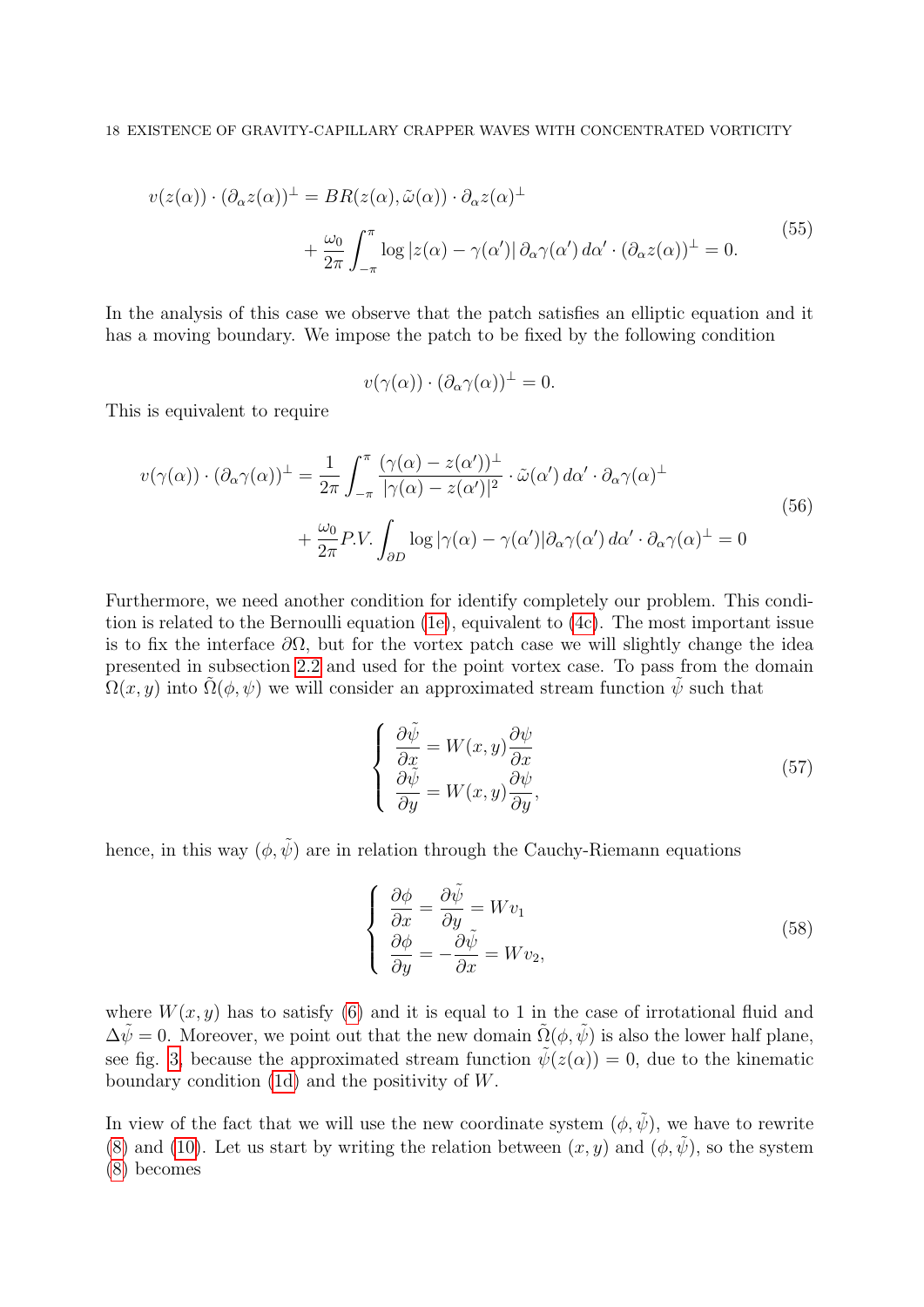Existence of gravity-capillary Crapper waves with concentrated vorticity 19

<span id="page-18-3"></span>
$$
\begin{pmatrix}\n\frac{\partial x}{\partial \phi} & \frac{\partial x}{\partial \tilde{\psi}} \\
\frac{\partial y}{\partial \phi} & \frac{\partial y}{\partial \tilde{\psi}}\n\end{pmatrix} = \frac{1}{W(v_1^2 + v_2^2)} \begin{pmatrix} v_1 & -v_2 \\ v_2 & v_1 \end{pmatrix},
$$
\n(59)

Now, we have to rewrite the Bernoulli equation [\(4c\)](#page-2-4) in the new coordinates. We will derive [\(4c\)](#page-2-4) with respect to  $\phi$ , such that the constant on the RHS will disappear. Thus we have

$$
\frac{1}{2}\frac{\partial}{\partial \phi}\left(v_1^2 + v_2^2\right) + p\frac{v_2}{W(v_1^2 + v_2^2)} - q\frac{\partial}{\partial \phi}\left(\frac{W}{\sqrt{v_1^2 + v_2^2}}\left(v_1\frac{\partial v_2}{\partial \phi} - v_2\frac{\partial v_1}{\partial \phi}\right)\right) = 0.
$$
 (60)

Finally, it is natural to bring the equations into a disk, because of the periodicity of the problem. As we did for the point and we define

<span id="page-18-2"></span><span id="page-18-1"></span>
$$
\begin{cases} \phi = -\alpha \\ \tilde{\psi} = \log \rho, \end{cases} \tag{61}
$$

And we pass from  $\tilde{\Omega}(\phi, \tilde{\psi})$  into the unit disk, see fig. [3.](#page-18-0) We observe that the patch has been chosen symmetric with respect to the vertical axis, so in the coordinates  $(\phi, \tilde{\psi})$  it remains symmetric with respect to the  $\tilde{\psi}$ −axis (due to the symmetry of the functions [\(7\)](#page-3-4)). And in the coordinates  $(\alpha, \rho)$ , by using [\(61\)](#page-18-1), it will be symmetric with respect to the horizontal axis and contained in a circular sector, where  $\pm \alpha_1$  are defined through  $\pm \phi_1$ , in this way

$$
\mathrm{dist}((\pm \phi_1, \tilde{\psi}_1), (0, \tilde{\psi})) > \mathrm{dist}((\phi, \tilde{\psi}), (0, \tilde{\psi})), \quad \forall (\phi, \tilde{\psi}) \in \partial \tilde{D}.
$$



<span id="page-18-0"></span>FIGURE 3. The transformation of the patch  $D(x, y)$ ,  $\tilde{D}(\phi, \tilde{\psi})$  and A.

In addition, by using the independent variables  $(\tau, \theta)$ , defined in [\(12\)](#page-4-1), we write the equation  $\Delta \tilde{\psi} = 0$  in the new coordinates  $(\phi, \tilde{\psi})$ , by using the relations [\(57\)](#page-17-0) and [\(58\)](#page-17-1) and we get an equation for  $W(\phi, \tilde{\psi})$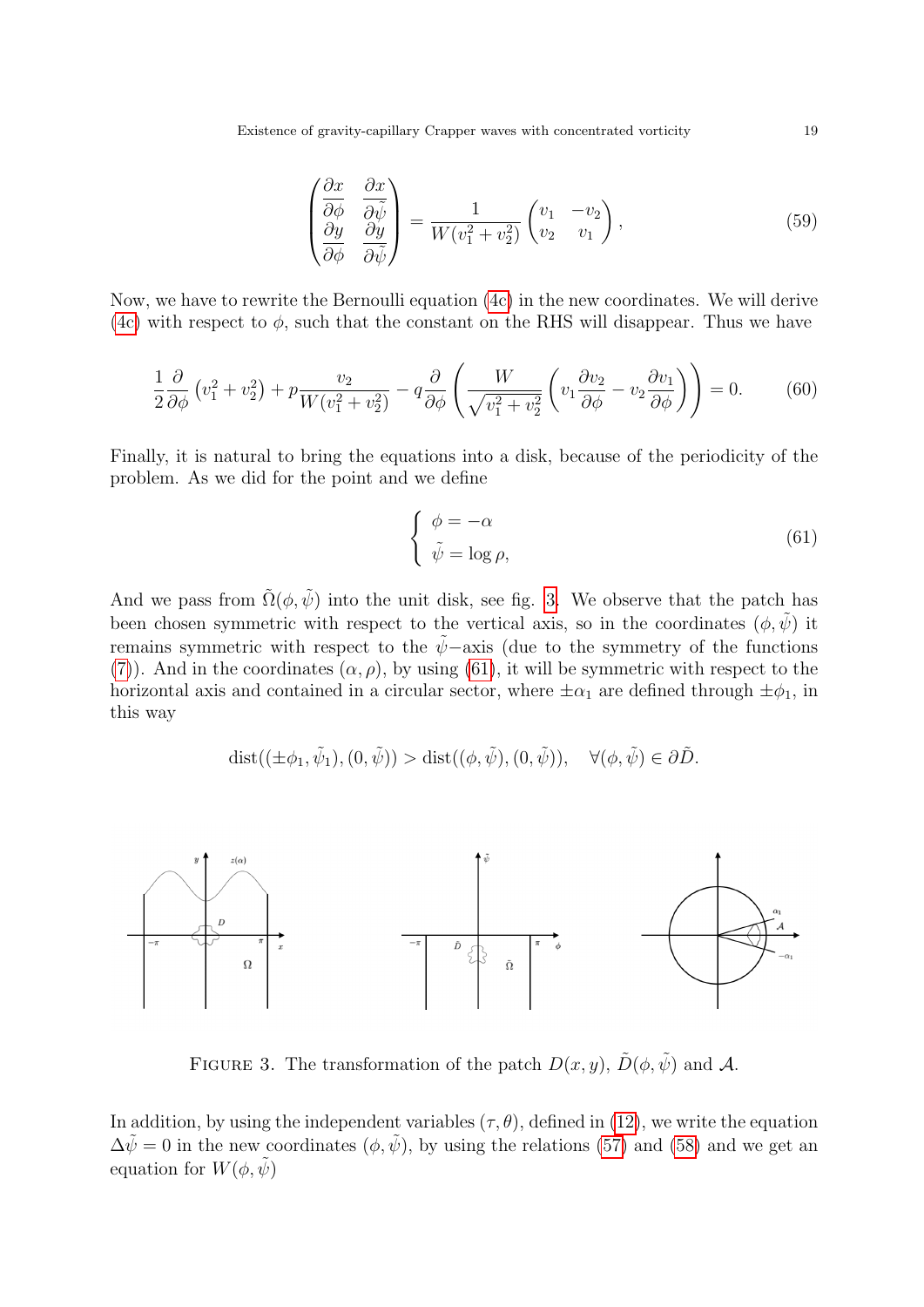$$
\frac{\partial W}{\partial \tilde{\psi}}(v_1^2 + v_2^2) - \omega_0 \chi_{\tilde{D}} = 0 \quad \Rightarrow \quad W(\phi, \tilde{\psi}) - W(\phi, -\infty) = \omega_0 \int_{-\infty}^{\tilde{\psi}} e^{-2\tau(\phi, \tilde{\psi}')} \chi_{\tilde{D}}(\phi, \tilde{\psi}) d\tilde{\psi}'.
$$

Since the value of W at infinite is 1, then in the variables  $(\phi, \tilde{\psi})$ , we have

$$
W(\phi, \tilde{\psi}) = 1 + \omega_0 \int_{-\infty}^{\tilde{\psi}} e^{-2\tau(\phi, \tilde{\psi}')}\chi_{\tilde{D}}(\phi, \tilde{\psi}') d\tilde{\psi}'. \tag{62}
$$

By using the change of variables [\(61\)](#page-18-1), we have

<span id="page-19-2"></span>
$$
W(\alpha, \rho) = 1 + \omega_0 \int_0^{\rho} \frac{e^{-2\tau(\alpha, \rho')}}{\rho'} \chi_{\mathcal{A}}(\alpha, \rho') d\rho' \tag{63}
$$

Concerning the derivative of the Bernoulli equation [\(60\)](#page-18-2), we get

$$
\frac{\partial}{\partial \alpha} \left( \frac{1}{2} e^{2\tau} \right) - p \frac{e^{-\tau} \sin \theta}{W} + q \frac{\partial}{\partial \alpha} \left( W e^{\tau} \frac{\partial \theta}{\partial \alpha} \right) = 0. \tag{64}
$$

By integrating with respect to  $\alpha$  and taking the constant that appears on the RHS as  $\frac{1}{2} + B$ , as explained for the point vortex case, we get

$$
\frac{1}{2}e^{2\tau} - p\left(\int_{-\pi}^{\alpha} \frac{e^{-\tau}\sin\theta}{W(\alpha,1)}\,d\alpha' - 1\right) + qW(\alpha,1)e^{\tau}\frac{\partial\theta}{\partial\alpha} = \frac{1}{2} + B,
$$

We multiply by  $e^{-\tau}$  and we obtain the equation

$$
\sinh(\tau(\alpha, 1)) - p e^{-\tau(\alpha, 1)} \left( \int_{-\pi}^{\alpha} \frac{e^{-\tau(\alpha', 1)} \sin \theta(\alpha', 1)}{W} d\alpha' - 1 \right) + q W \frac{\partial \theta(\alpha, 1)}{\partial \alpha} - B e^{-\tau(\alpha, 1)} = 0.
$$
\n(65)

We can solve our problem by finding a  $2\pi$  periodic functions  $\tau(\alpha)$  even and  $\theta(\alpha)$  odd, an even function  $\tilde{\omega}(\alpha)$  and a curve  $\gamma(\alpha)$ , which is the parametrization of the vortex patch that satisfy [\(55\)](#page-17-2), [\(56\)](#page-17-3) and [\(65\)](#page-19-0). As we did for the point vortex, the kinematic boundary condition [\(55\)](#page-17-2), can be replaced by

<span id="page-19-1"></span><span id="page-19-0"></span>
$$
W(\alpha, 1)v(z(\alpha)) \cdot \partial_{\alpha} z(\alpha) = -1,\tag{66}
$$

then our problem reduced to analyze the equation [\(56\)](#page-17-3), [\(65\)](#page-19-0) and [\(66\)](#page-19-1).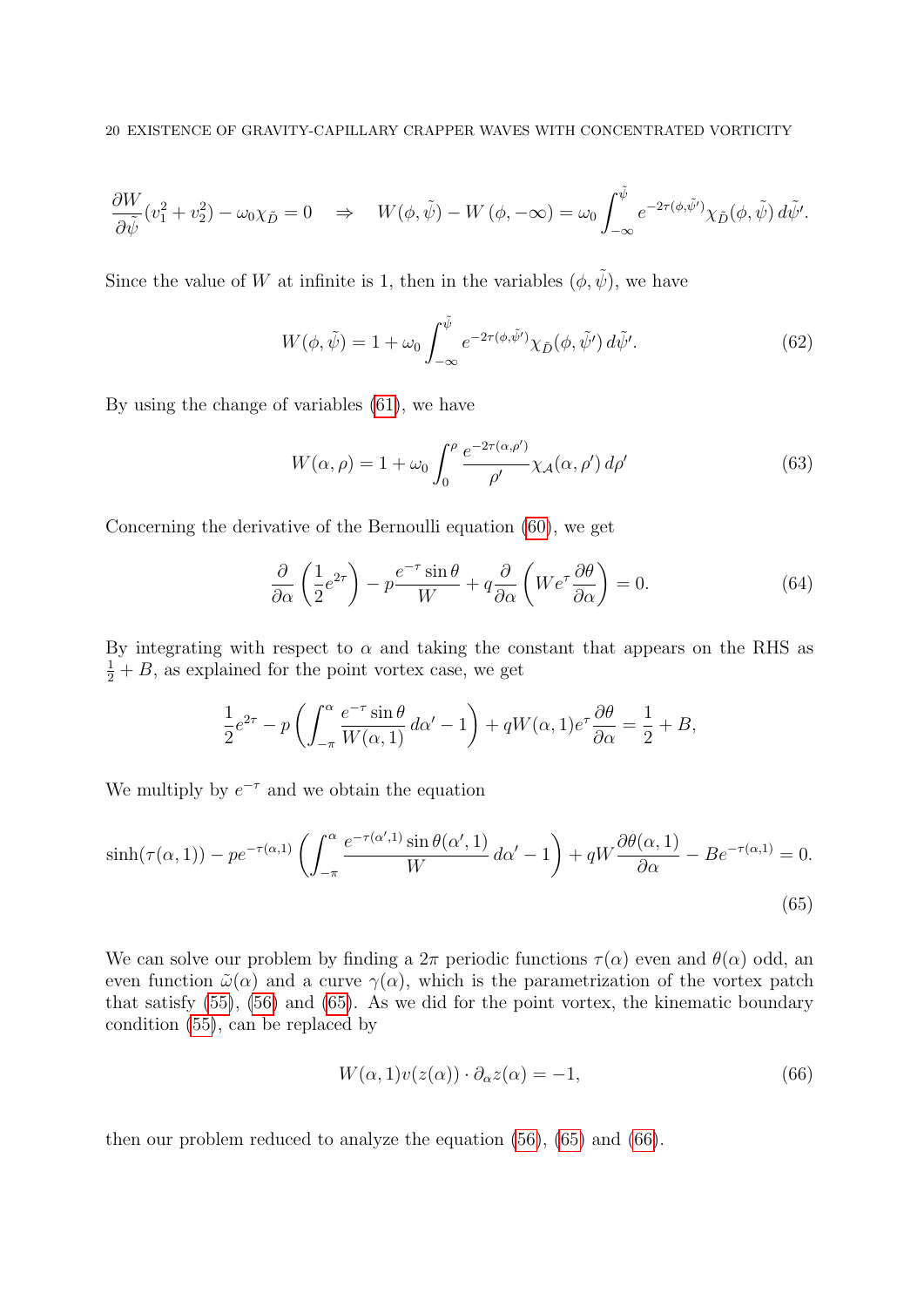4.2. Perturbation of the Crapper formulation with a vortex patch. In this section, we want to write our variables as a perturbation of Crapper variables. First of all, we get a relation between  $(\tau, \theta)$  in both  $(\phi, \psi)$  and  $(\alpha, \rho)$  variables, by using the rotational and the divergence free conditions,

$$
\begin{cases}\n\frac{\partial \theta}{\partial \phi} = \frac{\omega e^{-2\tau}}{W} + \frac{\partial \tau}{\partial \tilde{\psi}} \\
\frac{\partial \theta}{\partial \tilde{\psi}} = -\frac{\partial \tau}{\partial \phi}\n\end{cases}\n\Longrightarrow\n\begin{cases}\n-\frac{\partial \theta}{\partial \alpha} = \frac{\omega e^{-2\tau}}{W} + \rho \frac{\partial \tau}{\partial \rho} \\
\rho \frac{\partial \theta}{\partial \rho} = \frac{\partial \tau}{\partial \alpha}.\n\end{cases}\n\tag{67}
$$

Once we find the values of  $(\tau, \theta)$ , we can use the relations [\(59\)](#page-18-3) and [\(61\)](#page-18-1) to obtain the parametrization of the interface

<span id="page-20-2"></span><span id="page-20-1"></span>
$$
\begin{cases}\n\frac{\partial z_1}{\partial \alpha} = -\frac{e^{-\tau(\alpha,1)} \cos(\theta(\alpha,1))}{W(\alpha,1)} \\
\frac{\partial z_2}{\partial \alpha} = -\frac{e^{-\tau(\alpha,1)} \sin(\theta(\alpha,1))}{W(\alpha,1)},\n\end{cases}
$$
\n(68)

where  $W(\alpha, 1)$  is defined in [\(63\)](#page-19-2).

In the case of rotational waves  $(\tau, \theta)$  do not satisfy the Cauchy-Riemann equations. For this reason we define  $\tau = \tau_A + \omega_0 \tilde{\tau}$  and  $\theta = \theta_A + \omega_0 \tilde{\theta}$ , such that  $(\tau_A, \theta_A)$  is the Crapper solution with small gravity but without vorticity thus it is incompressible and irrotational and satisfies the Cauchy-Riemann equations in the variables  $(\phi, \psi)$ , as explained in [\(29\)](#page-8-2)

<span id="page-20-0"></span>
$$
\left\{ \begin{array}{l} \displaystyle \frac{\partial \theta_A}{\partial \phi} = \frac{\partial \tau_A}{\partial \psi} \\ \displaystyle \frac{\partial \theta_A}{\partial \psi} = - \frac{\partial \tau_A}{\partial \phi}. \end{array} \right.
$$

This implies that on the interface S, i.e.  $\psi = 0$ , one variable can be written as the Hilbert transform of the other  $\tau_A = \mathcal{H} \theta_A$ . Hence, in the  $(\phi, \psi)$  variables, we have

$$
\begin{cases}\n\frac{\partial \theta_A}{\partial \phi} = W \frac{\partial \mathcal{H} \theta_A}{\partial \tilde{\psi}} \\
\frac{\partial \theta_A}{\partial \tilde{\psi}} = -\frac{1}{W} \frac{\partial \mathcal{H} \theta_A}{\partial \phi} \n\end{cases} \implies \begin{cases}\n-\frac{\partial \theta_A}{\partial \alpha} = W \rho \frac{\partial \mathcal{H} \theta_A}{\partial \rho} \\
\rho \frac{\partial \theta_A}{\partial \rho} = \frac{1}{W} \frac{\partial \mathcal{H} \theta_A}{\partial \alpha}.\n\end{cases} \tag{69}
$$

By substituting [\(69\)](#page-20-0) in [\(67\)](#page-20-1), we have

$$
\begin{cases}\n\omega_0 \frac{\partial \tilde{\theta}}{\partial \phi} = \left(\frac{1}{W} - 1\right) \frac{\partial \theta_A}{\partial \phi} + \frac{\omega_0 \chi_{\tilde{D}} e^{-2\tau}}{W} + \omega_0 \frac{\partial \tilde{\tau}}{\partial \tilde{\psi}} \\
\omega_0 \frac{\partial \tilde{\theta}}{\partial \tilde{\psi}} = -\omega_0 \frac{\partial \tilde{\tau}}{\partial \phi} + (W - 1) \frac{\partial \theta_A}{\partial \tilde{\psi}}\n\end{cases} (70)
$$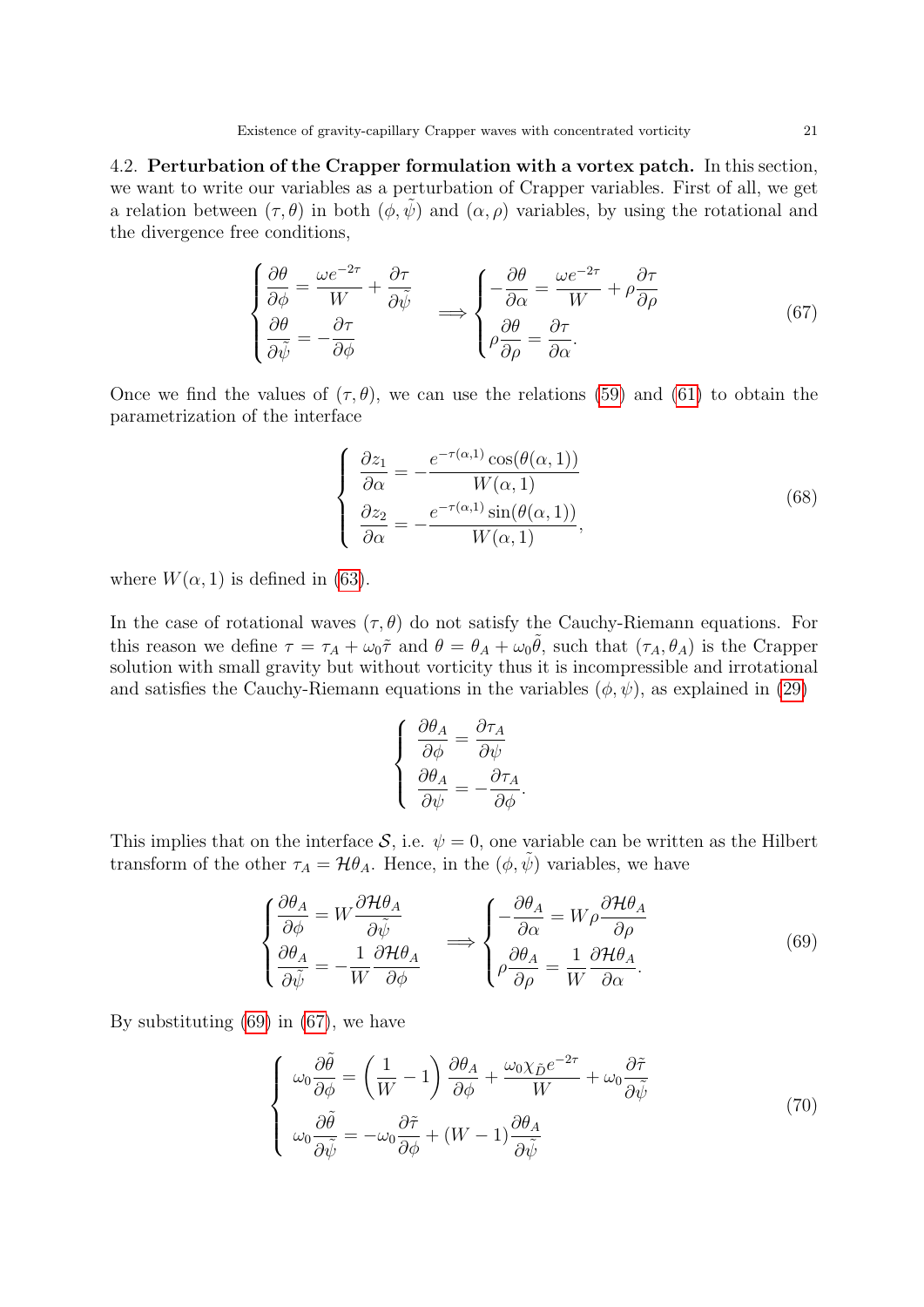<span id="page-21-1"></span><span id="page-21-0"></span>
$$
\downarrow
$$

$$
\begin{cases}\n-\omega_0 \frac{\partial \tilde{\theta}}{\partial \alpha} = \left(1 - \frac{1}{W}\right) \frac{\partial \theta_A}{\partial \alpha} + \frac{\omega_0 \chi_{\tilde{D}} e^{-2\tau}}{W} + \rho \omega_0 \frac{\partial \tilde{\tau}}{\partial \rho} \\
\omega_0 \frac{\partial \tilde{\theta}}{\partial \tilde{\rho}} = \frac{1}{\rho} \omega_0 \frac{\partial \tilde{\tau}}{\partial \alpha} + (1 + W) \frac{\partial \theta_A}{\partial \tilde{\rho}}\n\end{cases}
$$
\n(71)

By deriving with respect to the opposite variable and taking the difference, we have the following elliptic equation in  $(\alpha, \rho)$ 

$$
\omega_0 \frac{\partial^2 \tilde{\tau}}{\partial \rho^2} + \frac{1}{\rho^2} \omega_0 \frac{\partial^2 \tilde{\tau}}{\partial \alpha^2} + \frac{1}{\rho} \omega_0 \frac{\partial \tilde{\tau}}{\partial \rho} = -\frac{1}{\rho} \frac{\partial}{\partial \rho} \left( \frac{\omega_0 \chi_A(\alpha, \rho) e^{-2\tau}}{W} \right) + \frac{1}{\rho} \frac{\partial}{\partial \rho} \left( \frac{1}{W} \right) \frac{\partial \theta_A}{\partial \alpha} - \frac{1}{\rho} \frac{\partial W}{\partial \alpha} \frac{\partial \theta_A}{\partial \rho} + \frac{1}{\rho} \frac{\partial^2 \theta_A}{\partial \alpha \partial \rho} \left( \frac{1 - W^2}{W} \right).
$$
(72)

But we are interested in the elliptic equation in  $(\phi, \tilde{\psi})$ –coordinates, since it will be easy to study and we have

$$
\omega_0 \Delta \tilde{\tau} = -\frac{\partial}{\partial \tilde{\psi}} \left( \frac{\omega_0 \chi_{\tilde{D}}(\phi, \tilde{\psi}) e^{-2\tau}}{W} \right) + \frac{1}{W^2} \frac{\partial W}{\partial \tilde{\psi}} \frac{\partial \theta_A}{\partial \phi} + \frac{\partial W}{\partial \phi} \frac{\partial \theta_A}{\partial \tilde{\psi}} + \left( \frac{W^2 - 1}{W} \right) \frac{\partial^2 \theta_A}{\partial \phi \partial \tilde{\psi}}. \tag{73}
$$

We want to find a solution  $\tilde{\tau}$  of the elliptic problem [\(73\)](#page-21-0). First of all let us rewrite the equation with all the explicit terms.

$$
\Delta \tilde{\tau}(\phi, \tilde{\psi}) = -\frac{\partial}{\partial \tilde{\psi}} \left( \frac{\chi_{\tilde{D}}(\phi, \tilde{\psi}) e^{(-2\mathcal{H}\theta_{A} - 2\omega_{0}\tilde{\tau})(\phi, \tilde{\psi})}}{1 + \omega_{0} \int_{-\infty}^{\tilde{\psi}} \chi_{\tilde{D}}(\phi, \tilde{\psi}) e^{(-2\mathcal{H}\theta_{A} - 2\omega_{0}\tilde{\tau})(\phi, \tilde{\psi}')} d\tilde{\psi}'} \right) \n+ \frac{\chi_{\tilde{D}}(\phi, \tilde{\psi}) e^{(-2\mathcal{H}\theta_{A} - 2\omega_{0}\tilde{\tau})(\phi, \tilde{\psi})}}{\left(1 + \omega_{0} \int_{-\infty}^{\tilde{\psi}} \chi_{\tilde{D}}(\phi, \tilde{\psi}') e^{(-2\mathcal{H}\theta_{A} - 2\omega_{0}\tilde{\tau})(\phi, \tilde{\psi}')} d\tilde{\psi}'}\right)^{2} \frac{\partial \theta_{A}}{\partial \phi}} \n+ \frac{\partial}{\partial \phi} \left( \int_{-\infty}^{\tilde{\psi}} \chi_{\tilde{D}}(\phi, \tilde{\psi}') e^{(-2\mathcal{H}\theta_{A} - 2\omega_{0}\tilde{\tau})(\phi, \tilde{\psi}')} d\tilde{\psi}'} \right) \frac{\partial \theta_{A}}{\partial \tilde{\psi}} \n+ \frac{2 \int_{-\infty}^{\tilde{\psi}} \chi_{\tilde{D}}(\phi, \tilde{\psi}') e^{(-2\mathcal{H}\theta_{A} - 2\omega_{0}\tilde{\tau})(\phi, \tilde{\psi}')} d\tilde{\psi}'}{1 + \omega_{0} \int_{-\infty}^{\tilde{\psi}} \chi_{\tilde{D}}(\phi, \tilde{\psi}') e^{(-2\mathcal{H}\theta_{A} - 2\omega_{0}\tilde{\tau})(\phi, \tilde{\psi}')} d\tilde{\psi}'} \frac{\partial^{2} \theta_{A}}{\partial \phi \partial \tilde{\psi}} \n+ \frac{\omega_{0} \left( \int_{-\infty}^{\tilde{\psi}} \chi_{\tilde{D}}(\phi, \tilde{\psi}') e^{(-2\mathcal{H}\theta_{A} - 2\omega_{0}\tilde{\tau})(\phi, \tilde{\psi}')} d\tilde{\psi}'} \frac{\partial^{2} \theta
$$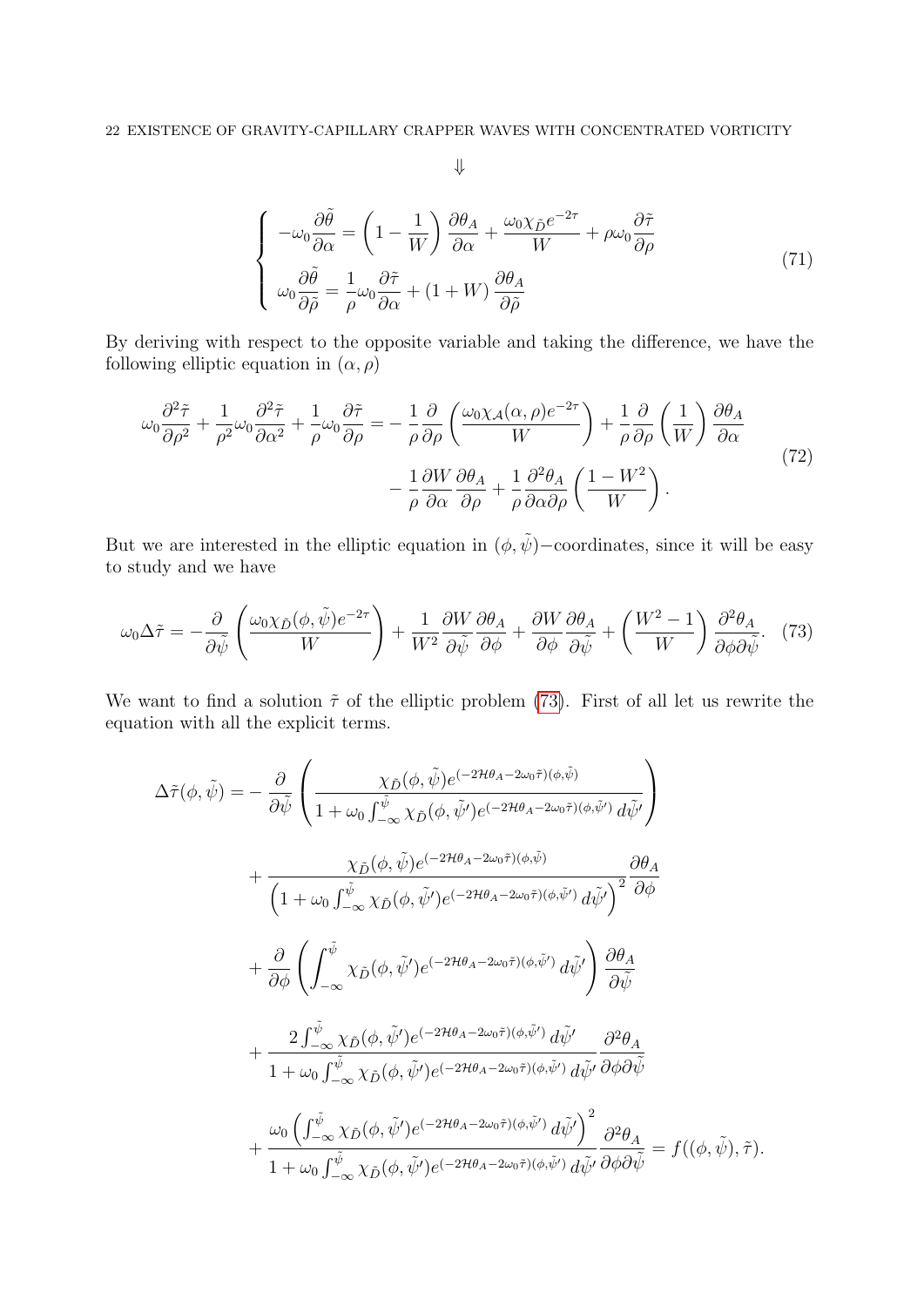where we use that  $\frac{\partial W}{\partial \tilde{x}}$  $\frac{\partial W}{\partial \tilde{\psi}} = \omega_0 \chi_{\tilde{D}}(\phi, \tilde{\psi}) e^{(-2\mathcal{H}\theta_A - 2\omega_0 \tilde{\tau})(\phi, \tilde{\psi})}$ . Now, we define a solution in the following way

<span id="page-22-1"></span><span id="page-22-0"></span>
$$
\tilde{\tau}(\phi, \tilde{\psi}) = f((\phi, \tilde{\psi}), \tilde{\tau}) * G_2(\phi, \tilde{\psi}), \tag{74}
$$

where  $G_2(\phi, \tilde{\psi})$  is the Green function in the domain  $\tilde{\Omega}$ . We will show that [\(74\)](#page-22-0) solves the elliptic equation, thanks to the smallness of the parameters involved.

If we use the properties of commutativity and differentiation of the convolution; the integration by parts with the fact that  $W(\pm \pi, \tilde{\psi}') = 1$ , then we are able to eliminate the derivative of  $\tilde{\tau}$  and we have

$$
\tilde{\tau}(\phi,\tilde{\psi}) = -\frac{\chi(\phi,\tilde{\psi})e^{(-2\mathcal{H}\theta_{A}-2\omega_{0}\tilde{\tau})(\phi,\tilde{\psi})}}{1+\omega_{0}\int_{-\infty}^{\tilde{\psi}}\chi_{\tilde{D}}(\phi,\tilde{\psi}')e^{(-2\mathcal{H}\theta_{A}-2\omega_{0}\tilde{\tau})(\phi,\tilde{\psi}')}d\tilde{\psi}'} * \frac{\partial}{\partial\tilde{\psi}}G_{2}(\phi,\tilde{\psi})
$$
\n
$$
+\frac{\chi(\phi,\tilde{\psi})e^{(-2\mathcal{H}\theta_{A}-2\omega_{0}\tilde{\tau})(\phi,\tilde{\psi}')}d\tilde{\psi}'}{\left(1+\omega_{0}\int_{-\infty}^{\tilde{\psi}}\chi_{\tilde{D}}(\phi,\tilde{\psi}')e^{(-2\mathcal{H}\theta_{A}-2\omega_{0}\tilde{\tau})(\phi,\tilde{\psi}')}d\tilde{\psi}'}\right)^{2}} \cdot \frac{\partial\theta_{A}}{\partial\phi} * G_{2}
$$
\n
$$
-\frac{\partial G_{2}}{\partial\phi} * \frac{\partial\theta_{A}}{\partial\tilde{\psi}} \cdot \int_{-\infty}^{\tilde{\psi}}\chi_{\tilde{D}}(\phi,\tilde{\psi}')e^{(-2\mathcal{H}\theta_{A}-2\omega_{0}\tilde{\tau})(\phi,\tilde{\psi}')}d\tilde{\psi}'
$$
\n
$$
-G_{2} * \frac{\partial^{2}\theta_{A}}{\partial\phi\partial\tilde{\psi}} \cdot \int_{-\infty}^{\tilde{\psi}}\chi_{\tilde{D}}(\phi,\tilde{\psi}')e^{(-2\mathcal{H}\theta_{A}-2\omega_{0}\tilde{\tau})(\phi,\tilde{\psi}')}d\tilde{\psi}'
$$
\n
$$
+\frac{2\int_{-\infty}^{\tilde{\psi}}\chi_{\tilde{D}}(\phi,\tilde{\psi}')e^{(-2\mathcal{H}\theta_{A}-2\omega_{0}\tilde{\tau})(\phi,\tilde{\psi}')}d\tilde{\psi}'}{1+\omega_{0}\int_{-\infty}^{\tilde{\psi}}\chi_{\tilde{D}}(\phi,\tilde{\psi}')e^{(-2\mathcal{H}\theta_{A}-2\omega_{0}\tilde{\tau})(\phi,\tilde{\psi}')}d\tilde{\psi}'} \cdot \frac{\partial^{2}\theta_{A}}{\partial\phi\partial\tilde{\psi}} * G_{
$$

Since we are looking for a solution with small  $\omega_0$ , we rewrite [\(75\)](#page-22-1) around  $\omega_0 = 0$ , we write just the first order

$$
\tilde{\tau} = -\chi(\phi, \tilde{\psi})e^{-2\mathcal{H}\theta_A(\phi, \tilde{\psi})} * \frac{\partial G_2}{\partial \tilde{\psi}} + \chi(\phi, \tilde{\psi})e^{-2\mathcal{H}\theta_A(\phi, \tilde{\psi})} \cdot \frac{\partial \theta_A}{\partial \phi} * G_2
$$
\n
$$
- \frac{\partial G_2}{\partial \phi} * \frac{\partial \theta_A}{\partial \tilde{\psi}} \int_{-\infty}^{\tilde{\psi}} \chi(\phi, \tilde{\psi}')e^{-2\mathcal{H}\theta_A(\phi, \tilde{\psi}')} d\tilde{\psi}'
$$
\n(76)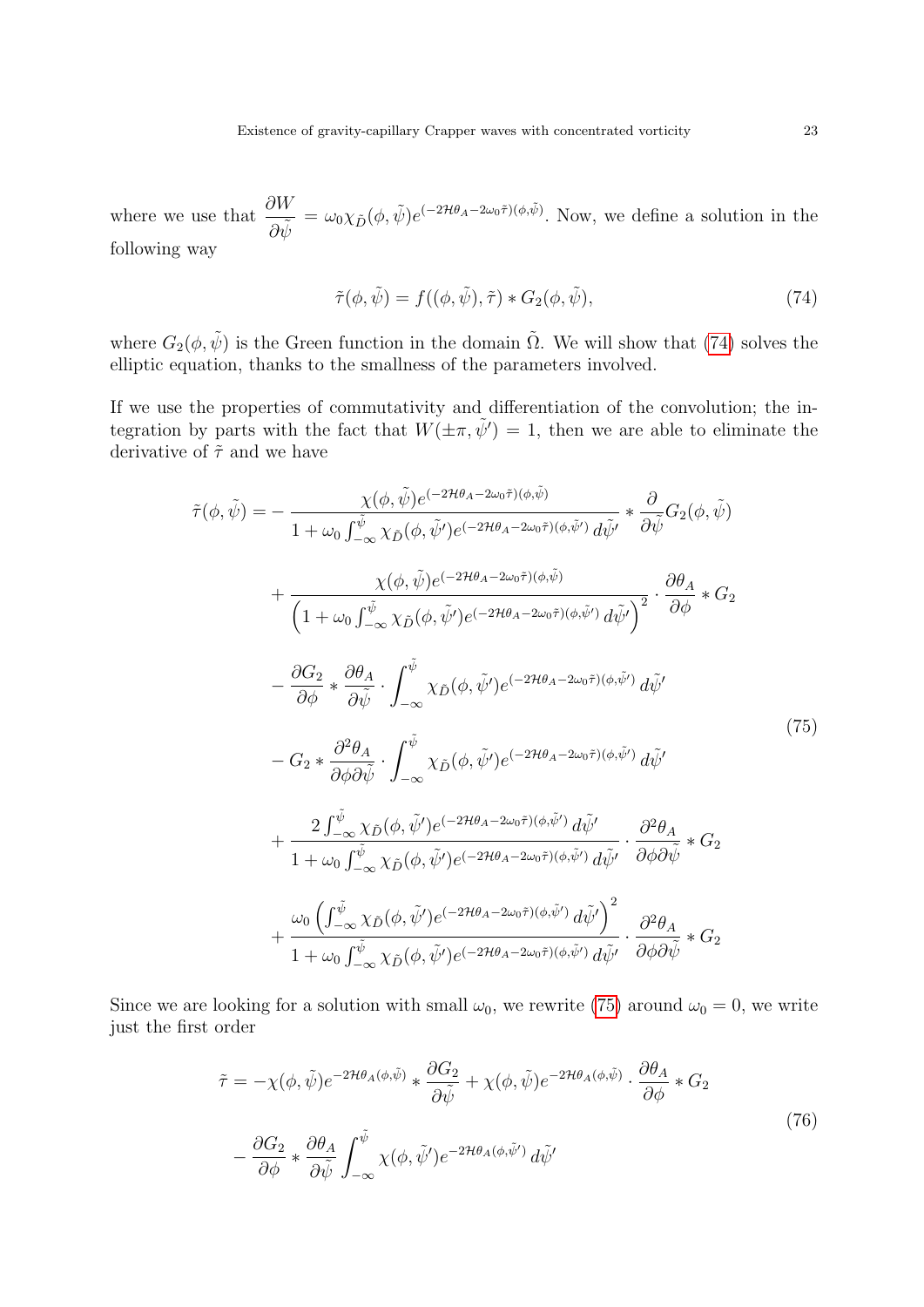$$
- G_2 * \frac{\partial^2 \theta_A}{\partial \phi \partial \tilde{\psi}} \int_{-\infty}^{\tilde{\psi}} \chi(\phi, \tilde{\psi}') e^{-2\mathcal{H}\theta_A(\phi, \tilde{\psi}')} d\tilde{\psi}' + 2 \int_{-\infty}^{\tilde{\psi}} \chi_{\tilde{D}}(\phi, \tilde{\psi}') e^{-2\mathcal{H}\theta_A(\phi, \tilde{\psi}')} d\tilde{\psi}' \cdot \frac{\partial^2 \theta_A}{\partial \phi \partial \tilde{\psi}} * G_2
$$
  
+  $\omega_0 2\chi_{\tilde{D}}(\phi, \tilde{\psi}) e^{-2\mathcal{H}\theta_A(\phi, \tilde{\psi})} \tilde{\tau}(\phi, \tilde{\psi}) * \frac{\partial G_2}{\partial \tilde{\psi}}$   
+  $\omega_0 \chi_{\tilde{D}}(\phi, \tilde{\psi}) e^{-2\mathcal{H}\theta_A(\phi, \tilde{\psi})} \int_{-\infty}^{\tilde{\psi}} \chi_{\tilde{D}}(\phi, \tilde{\psi}') e^{-2\mathcal{H}\theta_A(\phi, \tilde{\psi}')} d\tilde{\psi}' * \frac{\partial G_2}{\partial \tilde{\psi}}$   
-  $2\omega_0 \chi_{\tilde{D}}(\phi, \tilde{\psi}) e^{-2\mathcal{H}\theta_A(\phi, \tilde{\psi})} \tilde{\tau}(\phi, \tilde{\psi}) \cdot \frac{\partial \theta_A}{\partial \phi} * G_2$   
-  $2\omega_0 \chi_{\tilde{D}}(\phi, \tilde{\psi}) e^{-2\mathcal{H}\theta_A(\phi, \tilde{\psi})} \int_{-\infty}^{\tilde{\psi}} \chi_{\tilde{D}}(\phi, \tilde{\psi}') e^{-2\mathcal{H}\theta_A(\phi, \tilde{\psi}')} d\tilde{\psi}' \cdot \frac{\partial \theta_A}{\partial \phi} * G_2$   
+  $\omega_0 \frac{\partial G_2}{\partial \phi} * \frac{\partial \theta_A}{\partial \tilde{\psi}} \cdot 2 \int_{-\infty}^{\tilde{\psi}} \chi_{\tilde{D}}(\phi, \tilde{\psi}') e^{-2\mathcal{H}\theta_A(\phi, \tilde{\psi}')} \tilde{\tau}(\phi, \tilde{\psi}') d\tilde{\psi}'$   
+  $\omega_0 G_2 * \frac{\partial^2 \theta_A}{\partial \phi \partial \tilde{\psi}} \cdot 2 \$ 

We define the operator

$$
\mathcal{G}(\tilde{\tau}; \omega_0, \theta_A) = \tilde{\tau} - \omega_0 \mathcal{A}_1(\tilde{\tau}, \theta_A) - \omega_0 \mathcal{A}_2(\theta_A) - b(\theta_A) + o(\omega_0^2), \tag{77}
$$

where  $\mathcal{G}(\tilde{\tau};\omega_0,\theta_A): H^2_{even}\times\mathbb{R}\times H^2_{odd}\to H^2$  and to invert this operator in a neighborhod of  $\omega_0 = 0$  we will use the Implicit function theorem [3.2.](#page-10-2) We observe that

<span id="page-23-1"></span><span id="page-23-0"></span>
$$
\begin{cases}\n\mathcal{G}(\tilde{\tau}; 0, \theta_A) = 0 \\
D_{\tilde{\tau}}\mathcal{G}(\tilde{\tau}; 0, \theta_A) = \tau_1.\n\end{cases}
$$
\n(78)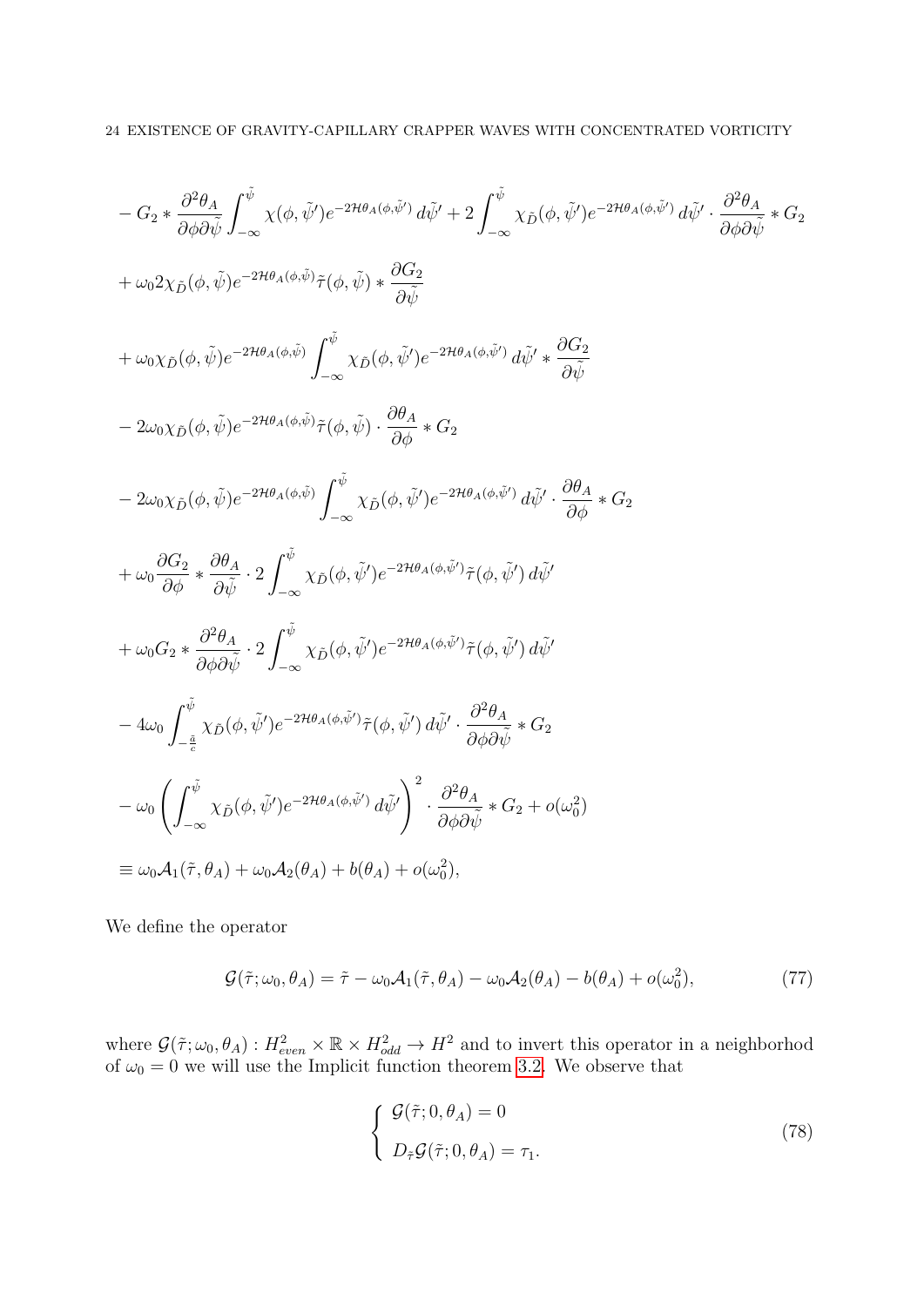The equations [\(78\)](#page-23-0) guarantees that in a neighborhod of ( $\omega_0 = 0, \theta_A$ ), there exists a smooth function  $\tilde{\tau}^*(\omega_0, \theta_A)$ , such that  $\tilde{\tau}^*(0, \theta_A) = \tilde{\tau}$ .

4.3. Existence of Crapper waves in the presence of a small vortex patch. In this section we prove the existence of a perturbation of the Crapper waves, with small gravity and small vorticity. We will prove the existence theorem (Theorem [4.1\)](#page-25-0), by means of the implicit function theorem. However, to prove it we need an explicit parametrization for  $\gamma(\alpha)$  in such a way that the operator, related to [\(56\)](#page-17-3), fulfils the hypotesis of the implicit function theorem. We define  $\gamma(\alpha)$  as follows

<span id="page-24-0"></span>
$$
\gamma(\alpha) = \begin{cases}\nr\left(-\frac{\alpha + \pi}{\sin \alpha}\cos \alpha, -\alpha - \pi\right) & -\pi \le \alpha < -\frac{\pi}{2} \\
r\left(\frac{\alpha}{\sin \alpha}\cos \alpha, \alpha\right) & -\frac{\pi}{2} \le \alpha \le \frac{\pi}{2} \\
r\left(-\frac{\alpha - \pi}{\sin \alpha}\cos \alpha, -\alpha + \pi\right) & \frac{\pi}{2} < \alpha \le \pi,\n\end{cases} (79)
$$

where  $r \in \mathbb{R}$  the small radius. So that its derivative is

$$
\partial_{\alpha}\gamma(\alpha) = \begin{cases}\nr\left(\frac{(\alpha + \pi) - \cos \alpha \sin \alpha}{\sin^2 \alpha}, -1\right) & -\pi \le \alpha < -\frac{\pi}{2} \\
r\left(\frac{\cos \alpha \sin \alpha - \alpha}{\sin^2 \alpha}, 1\right) & -\frac{\pi}{2} \le \alpha \le \frac{\pi}{2} \\
r\left(\frac{(\alpha - \pi) - \cos \alpha \sin \alpha}{\sin^2 \alpha}, -1\right) & \frac{\pi}{2} < \alpha \le \pi\n\end{cases} (80)
$$



FIGURE 4. The choice of  $\gamma(\alpha)$ .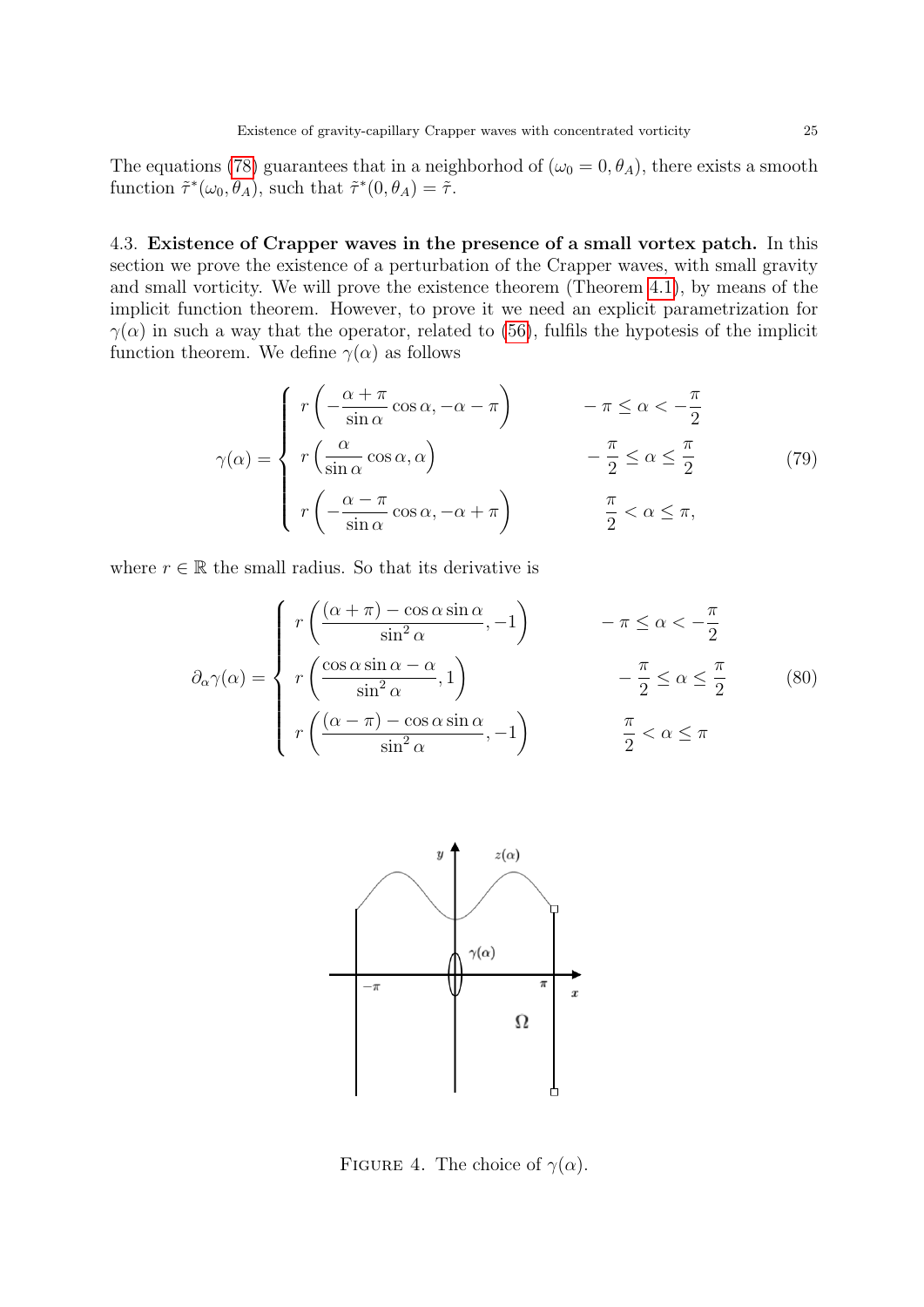# <span id="page-25-1"></span>26 EXISTENCE OF GRAVITY-CAPILLARY CRAPPER WAVES WITH CONCENTRATED VORTICITY However, we will work in a neighborhood of  $\omega_0 = 0$ , then we substitute  $\tau = \mathcal{H}\theta_A + \omega_0 \tilde{\tau}^*$ .

$$
\mathcal{F}_1(\theta_A, \tilde{\omega}, r; B, p, \omega_0) = \sinh(\mathcal{H}\theta_A + \omega_0 \tilde{\tau}^*)
$$

$$
- p e^{-\mathcal{H}\theta_A - \omega_0 \tilde{\tau}^*} \left( \int_{-\pi}^{\alpha} \frac{e^{-\mathcal{H}\theta_A - \omega_0 \tilde{\tau}^*} \sin \theta(\alpha', 1)}{W(\alpha', 1)} d\alpha' - 1 \right)
$$

$$
+ q W(\alpha, 1) \frac{\partial(\theta_A + \omega_0 \tilde{\theta}^*)}{\partial \alpha} - B e^{-\mathcal{H}\theta_A - \omega_0 \tilde{\tau}^*}.
$$

$$
\mathcal{F}(\theta, \tilde{\omega}, r; B, r, \omega) := W(\omega, 1) \left( 2 B P(\alpha(\omega), \tilde{\omega}(\omega)) - \partial_{\alpha} \alpha(\omega) + \tilde{\omega}(\omega) \right)
$$

$$
\mathcal{F}_2(\theta_A, \tilde{\omega}, r; B, p, \omega_0) := W(\alpha, 1) \left( 2BR(z(\alpha), \tilde{\omega}(\alpha)) \cdot \partial_{\alpha} z(\alpha) + \tilde{\omega}(\alpha) \right) + \frac{\omega_0}{2\pi} \int_{-\pi}^{\pi} \log |z(\alpha) - \gamma(\alpha')| \partial_{\alpha} \gamma(\alpha') d\alpha' \cdot \partial_{\alpha} z(\alpha) \Big) + 2
$$
\n(81b)

$$
\mathcal{F}_3(\theta_A, \tilde{\omega}, r; B, p, \omega_0) := \frac{1}{2\pi} \int_{-\pi}^{\pi} \frac{(\gamma(\alpha) - z(\alpha'))^{\perp}}{|\gamma(\alpha) - z(\alpha')|^2} \cdot \tilde{\omega}(\alpha') d\alpha' \cdot \partial_{\alpha} \gamma(\alpha)^{\perp} \n+ \frac{\omega_0}{2\pi} P.V. \int_{-\pi}^{\pi} \log |\gamma(\alpha) - \gamma(\alpha')| \partial_{\alpha} \gamma(\alpha') d\alpha' \cdot \partial_{\alpha} \gamma(\alpha)^{\perp}
$$
\n(81c)

We have that

$$
(\mathcal{F}_1, \mathcal{F}_2, \mathcal{F}_3)(\theta_A, \tilde{\omega}, r; B, p, \omega_0): H^2_{odd} \times H^1_{even} \times \mathbb{R}^4 \to H^1_{even} \times H^1_{even} \times H^1.
$$

The main theorem we want to prove is the following

<span id="page-25-0"></span>**Theorem 4.1.** Let us consider the water waves problem  $(1)$ , with a small vortex patch and a small gravity g. Then, for some values of  $A < A_0$ , defined in [\(26\)](#page-7-3), there exist periodic solutions to [\(1\)](#page-0-0) with overhanging profile.

4.3.1. Proof of Theorem [4.1.](#page-25-0) We will analyse the three operators [\(81\)](#page-25-1) that identify our problem. And we will show they satisfy the hypotesis of the implicit function theorem. First of all we have to show that

<span id="page-25-2"></span>
$$
(\mathcal{F}_1, \mathcal{F}_2, \mathcal{F}_3)(\theta_c, \tilde{\omega}_c, 0; 0, 0, 0) = (0, 0, 0). \tag{82}
$$

For  $\mathcal{F}_1$ , we use [\(24\)](#page-7-5)

$$
\mathcal{F}_1(\theta_c, \tilde{\omega}_c, 0; 0, 0, 0) = \sinh(\mathcal{H}\theta_c) + q\frac{\partial \theta_c}{\partial \alpha} = 0
$$

For  $\mathcal{F}_2$  it holds by construction [\(66\)](#page-19-1). For  $\mathcal{F}_3$ , we write explicitly  $\gamma(\alpha)$  as in [\(79\)](#page-24-0) and by taking the radius r to be 0. Thus  $\mathcal{F}_3(\theta_c, \tilde{\omega}_c, 0; 0, 0, 0, 0)$  satisfies [\(82\)](#page-25-2).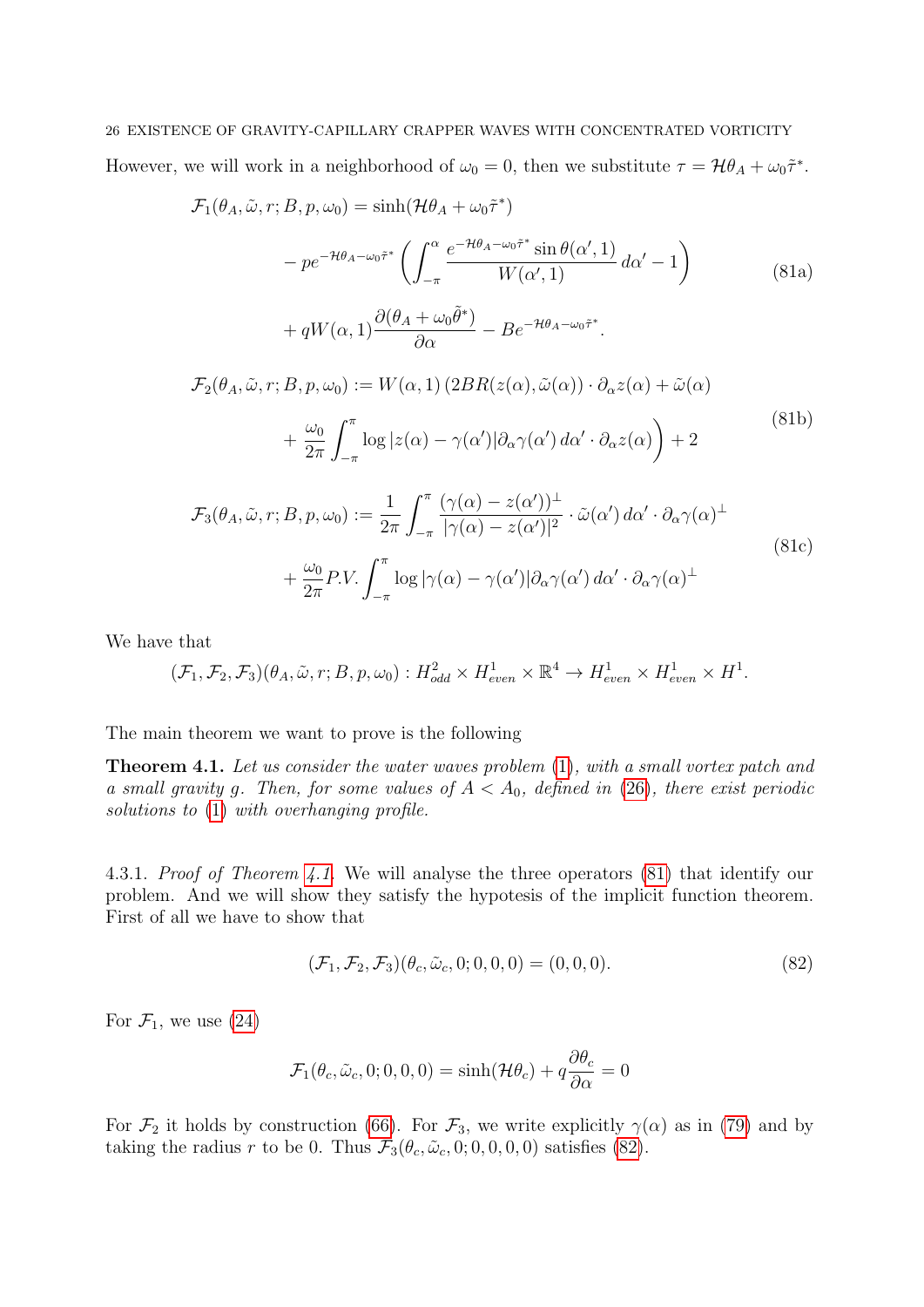The most considerable part is to prove the invertibility of the derivatives. We observe that  $D_{\tilde{\omega}}\mathcal{F}_1 = D_r\mathcal{F}_1 = 0$ , so it remains to compute  $D_{\theta_A}\mathcal{F}_1$ .

$$
D_{\theta_A} \mathcal{F}_1 = \frac{d}{d\mu} \left[ \sinh(\mathcal{H}\theta_A + \mu \mathcal{H}\theta_1 + \omega_0 \tilde{\tau}^* (\theta_A + \mu \theta_1)) + qW_{\mu} \frac{\partial(\theta_A + \mu \theta_1 + \omega_0 \tilde{\theta}^* (\theta_A + \mu \theta_1))}{\partial \alpha} \right]
$$
  
\n
$$
- p e^{-\mathcal{H}\theta_A - \mu \mathcal{H}\theta_1 + \omega_0 \tilde{\tau}^* (\theta_A + \mu \theta_1))} \int_{-\pi}^{\alpha} \frac{e^{-\mathcal{H}\theta_A - \mu \mathcal{H}\theta_1 - \omega_0 \tilde{\tau}^* (\theta_A + \mu \theta_1))} \sin(\theta_A + \mu \theta_1 + \omega_0 \tilde{\theta}^* (\theta_A + \mu \theta_1))}{W_{\mu}} d\alpha'
$$
  
\n
$$
- B e^{-\mathcal{H}\theta_A - \mu \mathcal{H}\theta_1 - \omega_0 \tilde{\tau}^* (\theta_A + \mu \theta_1))} \cdot \left( \mathcal{H}\theta_1 + \omega_0 \left[ \frac{d}{d\mu} \tilde{\tau}^* (\theta_A + \mu \theta_1) \right]_{|\mu=0} \right)
$$
  
\n
$$
+ q \left[ \frac{d}{d\mu} W_{\mu} \right]_{|\mu=0} \frac{\partial (\theta_A + \omega_0 \tilde{\theta}^* (\theta_A))}{\partial \alpha} + qW \frac{\partial}{\partial \alpha} \left( \theta_1 + \omega_0 \left[ \frac{d}{d\mu} \tilde{\theta}^* (\theta_A + \mu \theta_1) \right]_{|\mu=0} \right)
$$
  
\n
$$
+ p e^{-\mathcal{H}\theta_A - \omega_0 \tilde{\tau}^* (\theta_A)} \left( \mathcal{H}\theta_1 + \omega_0 \left[ \frac{d}{d\mu} \tilde{\tau}^* (\theta_A + \mu \theta_1) \right]_{|\mu=0} \right) \cdot \int_{-\pi}^{\alpha} \frac{e^{-\mathcal{H}\theta_A - \omega_0 \tilde{\tau}^* (\theta_A)} \sin(\theta_A + \omega_0 \tilde{\theta}^* (\theta_A))}{W} d\alpha'
$$
  
\n
$$
- p e^{-\mathcal{H}\theta_A - \omega_0 \tilde{\tau}^*
$$

<span id="page-26-0"></span>**Remark 4.2.** The equation for  $W_\mu(\alpha, 1)$  is the following

<span id="page-26-1"></span>
$$
W_{\mu}(\alpha,1) = 1 + \int_0^1 \omega_0 \chi_{\tilde{D}_{\mathcal{A}}}(\alpha,\rho') \frac{e^{-2\mathcal{H}\theta_A - 2\mu\mathcal{H}\theta_1 - 2\tilde{\omega}_0 \tilde{\tau}^*(\theta_A + \mu\theta_1)}}{\rho'} d\rho' \tag{83}
$$

Now we have to compute  $\frac{dW_\mu}{dt}$  $\frac{\partial u}{\partial \mu}$ , that is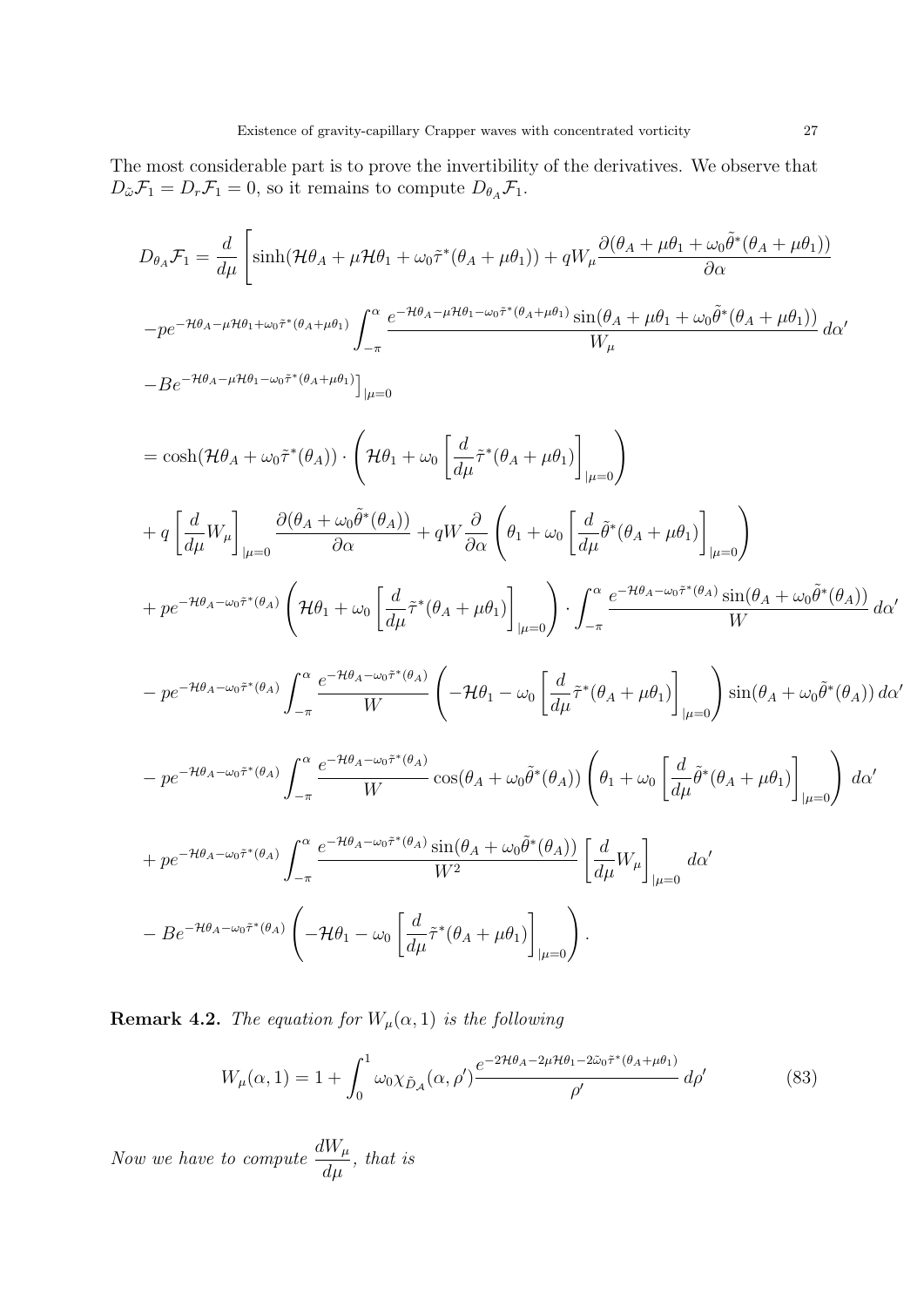$$
\begin{split}\n\left[\frac{dW_{\mu}}{d\mu}\right]_{|\mu=0} &= \left[\frac{d}{d\mu}\left(1+\int_{0}^{1}\omega_{0}\chi_{\tilde{D}_{\mathcal{A}}}(\alpha,\rho')\frac{e^{-2\mathcal{H}\theta_{A}-2\mu\mathcal{H}\theta_{1}-2\omega_{0}\tilde{\tau}^{*}(\theta_{A}+\mu\theta_{1})}}{\rho'}\,d\rho'\right)\right]_{|\mu=0} \\
&= \left[\int_{0}^{1}\omega_{0}\chi_{\tilde{D}_{\mathcal{A}}}(\alpha,\rho')\frac{e^{-2\mathcal{H}\theta_{A}-2\mu\mathcal{H}\theta_{1}-2\omega_{0}\tilde{\tau}^{*}(\theta_{A}+\mu\theta_{1})}}{\rho'}\cdot \\
&\cdot\left(-2\mathcal{H}\theta_{1}-2\omega_{0}\frac{d}{d\mu}\tilde{\tau}^{*}(\theta_{A}+\mu\theta_{1})\right)d\rho'\right]_{|\mu=0} \\
&= \omega_{0}\int_{0}^{1}\chi_{\tilde{D}_{\mathcal{A}}}(\alpha,\rho')\frac{e^{-2\mathcal{H}\theta_{A}-2\omega_{0}\tilde{\tau}^{*}(\theta_{A})}}{\rho'}\left(-2\mathcal{H}\theta_{1}-2\omega_{0}\left[\frac{d}{d\mu}\tilde{\tau}^{*}(\theta_{A}+\mu\theta_{1})\right]_{\mu=0}\right)d\rho' \\
\end{split}
$$
\n
$$
(84)
$$

It remains to observe that for our purpose it is sufficient to have the existence of  $\frac{d}{d\mu}\tilde{\tau}^*(\theta_A +$  $\mu\theta_1$ ), coming from the elliptic equation [\(72\)](#page-21-1). Indeed we must compute the Fréchet derivative at the point  $(\theta_c, \tilde{\omega_c}, 0; 0, 0, 0)$  and, as we can see in  $D_{\theta_A} \mathcal{F}_1$ , the term  $\begin{bmatrix} d \\ \frac{d}{dt} \end{bmatrix}$  $\frac{d}{d\mu}\tilde{\tau}(\theta_A+\mu\theta_1)$ 1  $|\mu=0$ is always multiplied by  $\omega_0$  that it is taken equal to zero. And we can state that also  $\left[\frac{dW_\mu}{d\mu}\right]_{|\mu=0}$ is zero.

The remark [4.2](#page-26-0) implies that

$$
D_{\theta_A} \mathcal{F}_1(\theta_c, \tilde{\omega}_c, 0; 0, 0, 0) = \cosh(\mathcal{H}\theta_c) \cdot \mathcal{H}\theta_1 + q \frac{\partial \theta_1}{\partial \alpha}.
$$

For the second operator, we observe that for computing  $D_{\theta_A} \mathcal{F}_2$ , we need to use the equation for  $z(\alpha)$  can be obtained by integrating [\(68\)](#page-20-2) and we define

$$
z_{\mu}(\alpha) = -\int_{-\pi}^{\alpha} \frac{e^{-\mathcal{H}\theta_{A} - \mu\mathcal{H}\theta_{1} - \omega_{0}\tilde{\tau}^{*}(\theta_{A} + \mu\theta_{1}) + i(\theta_{A} + \mu\theta_{1} + \omega_{0}\tilde{\theta}^{*}(\theta_{A} + \mu\theta_{1}))}}{W_{\mu}(\alpha', 1)} d\alpha' - e_{2}
$$

where  $W_{\mu}(\alpha', 1)$  is defined in [\(83\)](#page-26-1).

In the same way, we did for computing  $D_{\theta_A} \mathcal{F}_1$ , we can compute  $D_{\theta_A} \mathcal{F}_2$  and then at the point  $(\theta_c, \tilde{\omega}_c, 0; 0, 0, 0)$  we will get  $D_{\theta_A} \mathcal{F}_2(\theta_c, \tilde{\omega}_c, 0; 0, 0, 0)$ .

Instead, it is important to compute  $D_{\tilde{\omega}}\mathcal{F}_2$ .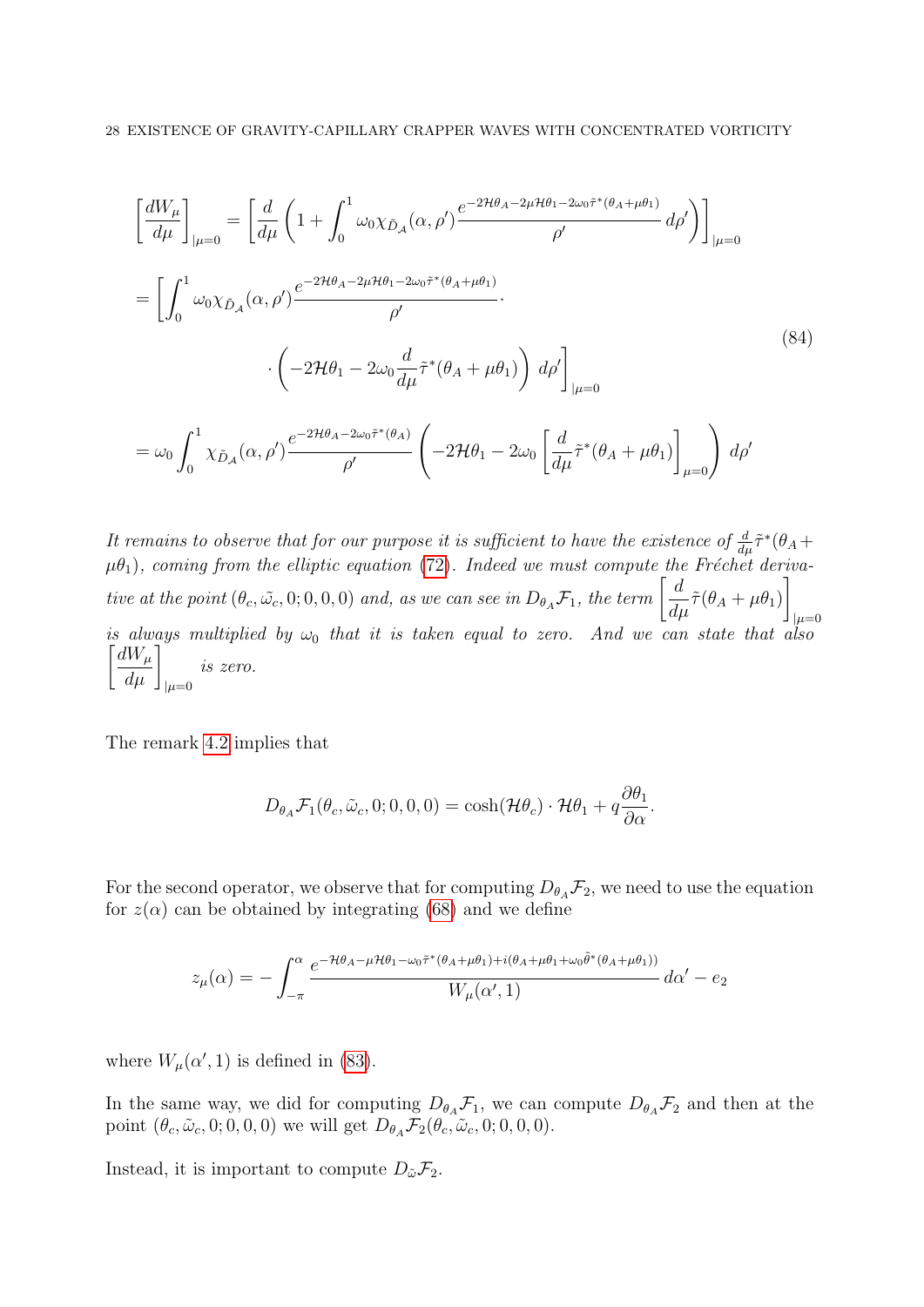$$
D_{\tilde{\omega}}\mathcal{F}_{2} = \left[\frac{d}{d\mu}\mathcal{F}_{2}(\theta_{A},\tilde{\omega}+\mu\omega_{1},r;p,\varepsilon,\omega_{0},B)\right]_{|\mu=0} = \left[\frac{d}{d\mu}\left[2W(\alpha,1)BR(z(\alpha),\tilde{\omega}(\alpha)+\mu\omega_{1})\cdot\partial_{\alpha}z(\alpha)\right]\right]_{|\mu=0}
$$
  
+
$$
W(\alpha,1)(\tilde{\omega}(\alpha)+\mu\omega_{1}(\alpha))+W(\alpha,1)\frac{\omega_{0}}{2\pi}\int_{-\pi}^{\pi}\log|z(\alpha)-\gamma(\alpha')|\partial_{\alpha}\gamma(\alpha')d\alpha'\cdot\partial_{\alpha}z(\alpha)+2\right]\bigg]_{|\mu=0}
$$
  
= 
$$
2W(\alpha,1)P.V.\frac{1}{2\pi}\int_{-\pi}^{\pi}\frac{(z(\alpha)-z(\alpha'))^{\perp}}{|z(\alpha)-z(\alpha')|^{2}}\cdot\omega_{1}(\alpha')d\alpha'\cdot\partial_{\alpha}z(\alpha)+W(\alpha,1)\omega_{1}(\alpha).
$$

At the Crapper point we have

$$
D_{\tilde{\omega}} \mathcal{F}_2(\theta_c, \tilde{\omega}_c, 0; 0, 0, 0, 0) = 2P.V. \frac{1}{2\pi} \int_{-\pi}^{\pi} \frac{(z(\alpha) - z(\alpha'))^{\perp}}{|z(\alpha) - z(\alpha')|^2} \cdot \omega_1(\alpha') d\alpha' \cdot \partial_{\alpha} z(\alpha) + \omega_1(\alpha).
$$

It remains to compute the last derivate

$$
D_r \mathcal{F}_2 = \frac{d}{d\mu} \left[ \mathcal{F}_2(\theta_A, \tilde{\omega}, r + \mu r_1; B, p, \omega_0) \right]_{|\mu=0}
$$
  
\n
$$
= \left[ \frac{d}{d\mu} \left[ 2W(\alpha, 1)BR(z(\alpha), \tilde{\omega}(\alpha)) \cdot \partial_{\alpha} z(\alpha) + W(\alpha, 1) \tilde{\omega}(\alpha) \right. \right.\n+ W(\alpha, 1) \frac{\omega_0}{2\pi} \int_{-\pi}^{-\frac{\pi}{2}} \log \sqrt{\left( z_1(\alpha) + (r + \mu r_1) \frac{\alpha' + \pi}{\sin \alpha'} \cos \alpha' \right)^2 + \left( z_2(\alpha) + (r + \mu r_1)(\alpha' + \pi) \right)^2}
$$
  
\n
$$
\cdot (r + \mu r_1) \left( \frac{(\alpha' + \pi) - \cos \alpha' \sin \alpha'}{\sin^2 \alpha'} , -1 \right) d\alpha' \cdot \partial_{\alpha} z(\alpha)
$$
  
\n+ W(\alpha, 1) \frac{\omega\_0}{2\pi} \int\_{-\frac{\pi}{2}}^{\frac{\pi}{2}} \log \sqrt{\left( z\_1(\alpha) - (r + \mu r\_1) \frac{\alpha'}{\sin \alpha'} \cos \alpha' \right)^2 + \left( z\_2(\alpha) - (r + \mu r\_1)(\alpha') \right)^2}  
\n
$$
\cdot (r + \mu r_1) \left( \frac{\cos \alpha' \sin \alpha' - \alpha'}{\sin^2 \alpha'}, 1 \right) d\alpha' \cdot \partial_{\alpha} z(\alpha)
$$
  
\n+ W(\alpha, 1) \frac{\omega\_0}{2\pi} \int\_{\frac{\pi}{2}}^{\frac{\pi}{2}} \log \sqrt{\left( z\_1(\alpha) + (r + \mu r\_1) \frac{\alpha' - \pi}{\sin \alpha'} \cos \alpha' \right)^2 + \left( z\_2(\alpha) + (r + \mu r\_1)(\alpha' - \pi) \right)^2}  
\n
$$
\cdot (r + \mu r_1) \left( \frac{(\alpha' - \pi) - \cos \alpha' \sin \alpha'}{\sin^2 \alpha'} , -1 \right) d\alpha' \cdot \partial_{\alpha} z(\alpha) \Big]_{|\mu=0}
$$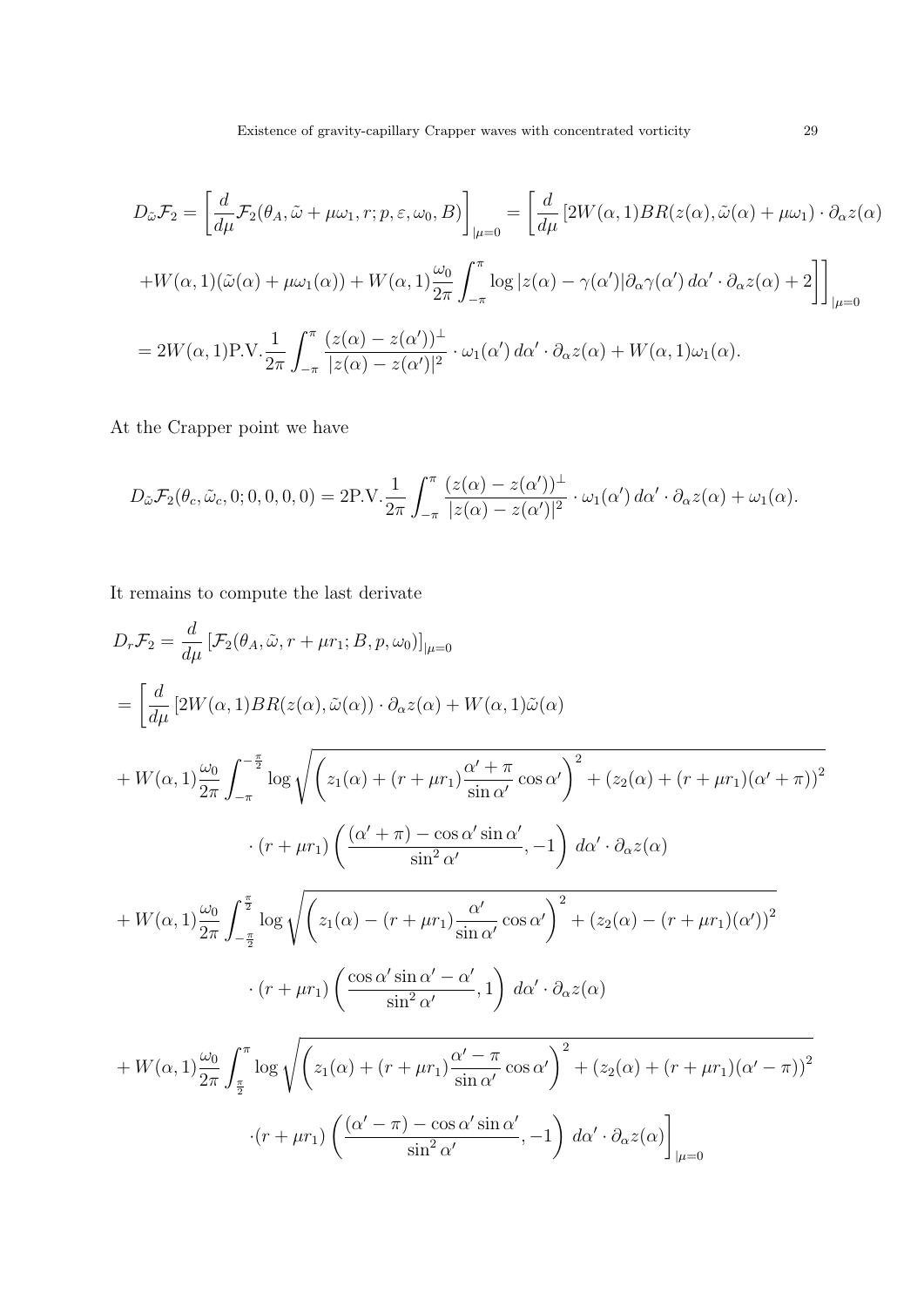30 EXISTENCE OF GRAVITY-CAPILLARY CRAPPER WAVES WITH CONCENTRATED VORTICITY

$$
=W(\alpha,1)\frac{\omega_{0}}{2\pi}\cdot r_{1}\int_{-\pi}^{\pi}\frac{z_{1}(\alpha)+r\frac{\alpha'+\pi}{\sin\alpha'}\cos\alpha'+z_{2}(\alpha)+r(\alpha'+\pi)}{(z_{1}(\alpha)+r\frac{\alpha'+\pi}{\sin\alpha'}\cos\alpha')^{2}+(z_{2}(\alpha)+r(\alpha'+\pi))^{2}}\\ \cdot\left(\frac{(\alpha'+\pi)-\cos\alpha'\sin\alpha'}{\sin^{2}\alpha'},-1\right)\,d\alpha'\cdot\partial_{\alpha}z(\alpha)\\ +W(\alpha,1)\frac{\omega_{0}}{2\pi}\cdot r_{1}\int_{-\pi}^{\pi}\log\sqrt{\left(z_{1}(\alpha)+r\frac{\alpha'+\pi}{\sin\alpha'}\cos\alpha'\right)^{2}+(z_{2}(\alpha)+r(\alpha'+\pi))^{2}}\\ \cdot\left(\frac{(\alpha'+\pi)-\cos\alpha'\sin\alpha'}{\sin^{2}\alpha'},-1\right)\,d\alpha'\cdot\partial_{\alpha}z(\alpha)\\ +W(\alpha,1)\frac{\omega_{0}}{2\pi}\cdot r_{1}\int_{-\frac{\pi}{2}}^{\pi}\frac{z_{1}(\alpha)-r\frac{\alpha'}{\sin\alpha'}\cos\alpha'+z_{2}(\alpha)-r(\alpha')}{\sin^{2}\alpha'}\\ \cdot\left(\frac{(\cos\alpha'\sin\alpha'-\alpha'}{\sin^{2}\alpha'},1\right)\,d\alpha'\cdot\partial_{\alpha}z(\alpha)\\ +W(\alpha,1)\frac{\omega_{0}}{2\pi}\cdot r_{1}\int_{-\frac{\pi}{2}}^{\pi}\log\sqrt{\left(z_{1}(\alpha)-r\frac{\alpha'}{\sin\alpha'}\cos\alpha'\right)^{2}+(z_{2}(\alpha)-r\alpha')^{2}}\\ \cdot\left(\frac{\cos\alpha'\sin\alpha'-\alpha'}{\sin^{2}\alpha'},1\right)\,d\alpha'\cdot\partial_{\alpha}z(\alpha)\\ +W(\alpha,1)\frac{\omega_{0}}{2\pi}\cdot r_{1}\int_{-\frac{\pi}{2}}^{\pi}\log\sqrt{\left(z_{1}(\alpha)-r\frac{\alpha'}{\sin\alpha'}\cos\alpha'\right)^{2}+(z_{2}(\alpha)-r\alpha')^{2}}\\ \cdot\left(\frac{\cos\alpha'\sin\alpha'-\alpha'}{\sin^{2}\alpha'},1\right)\,d\alpha'\cdot\partial_{\alpha}z(\alpha)\\ +W(\alpha,1)\frac{\omega_{0}}{2\pi}\cdot r_{1}\int_{\frac{\pi}{2}}^{\pi}\frac{z_{1}(\alpha)+r\frac{\alpha'-\pi}{\sin\
$$

When we evaluate this derivative at  $(\theta_c, \tilde{\omega}_c, 0; 0, 0, 0)$ , we get

$$
D_r \mathcal{F}_2(\theta_c, \tilde{\omega}_c, 0; 0, 0, 0) = 0.
$$

For the last operator  $\mathcal{F}_3$  we have to compute the derivates, but for  $D_{\theta_A} \mathcal{F}_3$  and  $D_{\tilde{\omega}} \mathcal{F}_3$ , we have just to substitute  $\theta_A \mapsto \theta_A + \mu \theta_1$  and  $\tilde{\omega} \mapsto \tilde{\omega} + \mu \omega_1$ , respectively and compute the derivatives as we did for the previous operators. Then we will compute them at the Crapper point, so that we get  $D_{\theta_A} \mathcal{F}_3(\theta_c, \tilde{\omega}_c, 0; 0, 0, 0)$  and  $D_{\tilde{\omega}} \mathcal{F}_3(\theta_c, \tilde{\omega}_c, 0; 0, 0, 0)$ . In order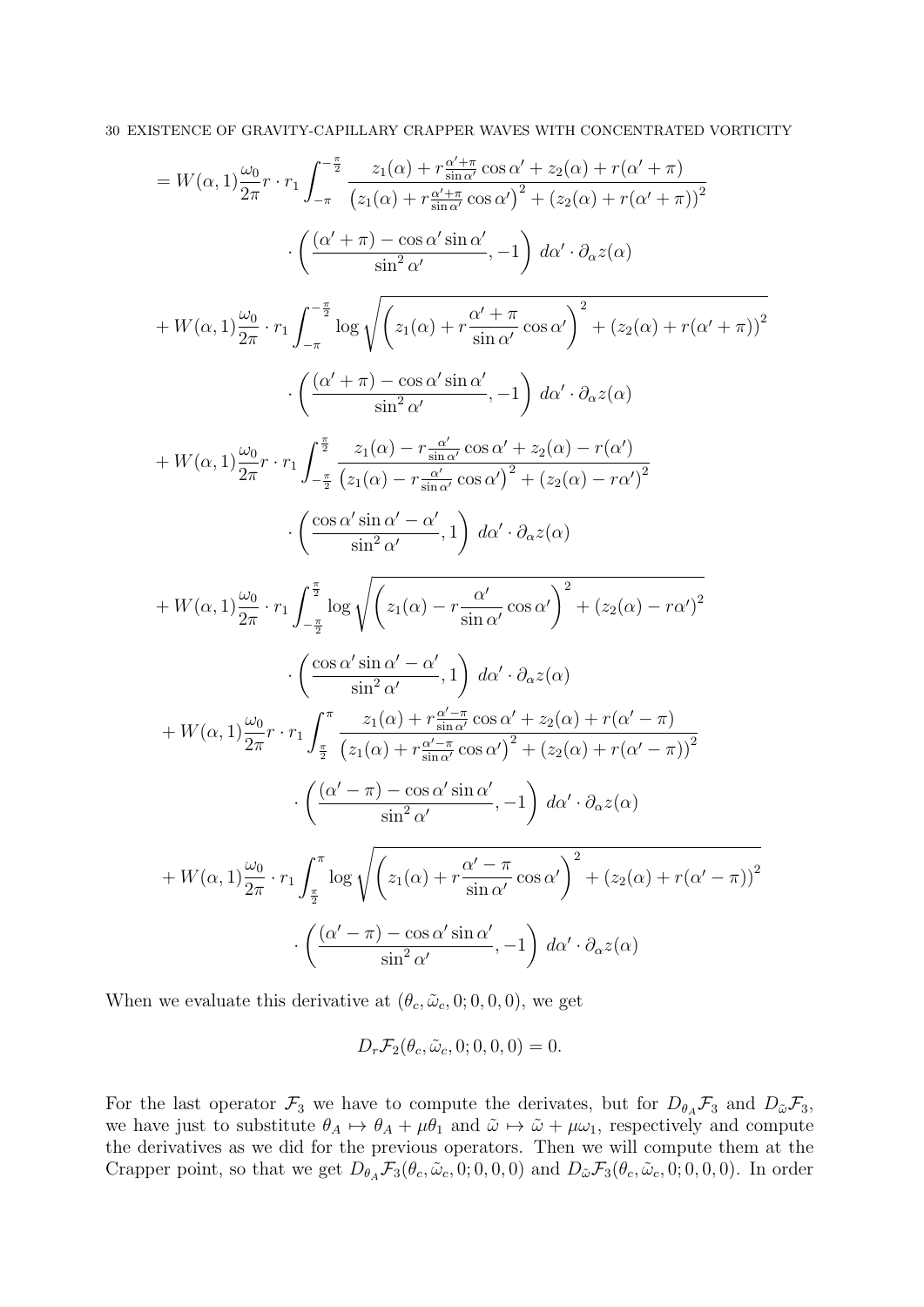to apply the implicit function theorem the relevant derivative for the third operator is the one with respect to r. The presence of r is in the definition of  $\gamma(\alpha)$  in [\(79\)](#page-24-0), so we rewrite  $\mathcal{F}_3$  in a convenient way.

$$
\mathcal{F}_3(\theta_A, \tilde{\omega}, r; B, p, \omega_0) = \frac{-\partial_{\alpha} \gamma_2(\alpha)}{2\pi} \int_{-\pi}^{\pi} \frac{-\gamma_2(\alpha) + z_2(\alpha')}{(\gamma_1(\alpha) - z_1(\alpha'))^2 + (\gamma_2(\alpha) - z_2(\alpha'))^2} \tilde{\omega}(\alpha) d\alpha' \n+ \frac{\partial_{\alpha} \gamma_1(\alpha)}{2\pi} \int_{-\pi}^{\pi} \frac{\gamma_1(\alpha) - z_1(\alpha')}{(\gamma_1(\alpha) - z_1(\alpha'))^2 + (\gamma_2(\alpha) - z_2(\alpha'))^2} \tilde{\omega}(\alpha) d\alpha' \n- \frac{\omega_0}{2\pi} \partial_{\alpha} \gamma_2(\alpha) P.V. \int_{-\pi}^{\pi} \log \sqrt{(\gamma_1(\alpha) - \gamma_1(\alpha'))^2 + (\gamma_2(\alpha) - \gamma_2(\alpha'))^2} \partial_{\alpha} \gamma_1(\alpha') d\alpha' \n+ \frac{\omega_0}{2\pi} \partial_{\alpha} \gamma_1(\alpha) P.V. \int_{-\pi}^{\pi} \log \sqrt{(\gamma_1(\alpha) - \gamma_1(\alpha'))^2 + (\gamma_2(\alpha) - \gamma_2(\alpha'))^2} \partial_{\alpha} \gamma_2(\alpha') d\alpha'.
$$

In order to simplify the computation we will define  $\gamma(\alpha) = r(\tilde{\gamma}_1(\alpha), \tilde{\gamma}_2(\alpha))$  and  $\partial_{\alpha} \gamma(\alpha) =$  $r \left( \partial_\alpha \tilde{\gamma}_1(\alpha), \partial_\alpha \tilde{\gamma}_2(\alpha) \right)$ .

$$
D_r \mathcal{F}_3 = \frac{d}{d\mu} \left[ \mathcal{F}_3(\theta_A, \tilde{\omega}, r + \mu r_1; B, p, \omega_0) \right]_{|\mu=0} =
$$
  
\n
$$
= -\frac{r_1 \partial_\alpha \tilde{\gamma}_2(\alpha)}{2\pi} \int_{-\pi}^{\pi} \frac{-r \tilde{\gamma}_2(\alpha) + z_2(\alpha') + 1}{(r \tilde{\gamma}_1(\alpha) - z_1(\alpha'))^2 + (r \tilde{\gamma}_2(\alpha) - z_2(\alpha') - 1)^2} \tilde{\omega}(\alpha') d\alpha'
$$
  
\n
$$
- \frac{r \partial_\alpha \tilde{\gamma}_2(\alpha)}{2\pi} \left\{ \int_{-\pi}^{\pi} \frac{-r_1 \tilde{\gamma}_2(\alpha)}{(r \tilde{\gamma}_1(\alpha) - z_1(\alpha'))^2 + (r \tilde{\gamma}_2(\alpha) - z_2(\alpha') - 1)^2} \tilde{\omega}(\alpha') d\alpha' - \int_{-\pi}^{\pi} \frac{-r \tilde{\gamma}_2(\alpha) + z_2(\alpha') + 1}{[(r \tilde{\gamma}_1(\alpha) - z_1(\alpha'))^2 + (r \tilde{\gamma}_2(\alpha) - z_2(\alpha') - 1)^2]^2} \tilde{\omega}(\alpha')
$$
  
\n
$$
\cdot \left[ 2(r \tilde{\gamma}_1(\alpha) - z_1(\alpha'))r_1 \tilde{\gamma}_1(\alpha) + 2(r \tilde{\gamma}_2(\alpha) - z_2(\alpha') - 1)r_1 \tilde{\gamma}_2(\alpha) \right] d\alpha' \right\}
$$

$$
+\frac{r_1 \partial_\alpha \tilde{\gamma}_1(\alpha)}{2\pi} \int_{-\pi}^\pi \frac{r \tilde{\gamma}_1(\alpha) - z_1(\alpha')}{(r \tilde{\gamma}_1(\alpha) - z_1(\alpha'))^2 + (r \tilde{\gamma}_2(\alpha) - z_2(\alpha') - 1)^2} \tilde{\omega}(\alpha') d\alpha'
$$
  
+
$$
\frac{r \partial_\alpha \tilde{\gamma}_1(\alpha)}{2\pi} \left\{ \int_{-\pi}^\pi \frac{r_1 \tilde{\gamma}_1(\alpha)}{(r \tilde{\gamma}_1(\alpha) - z_1(\alpha'))^2 + (r \tilde{\gamma}_2(\alpha) - z_2(\alpha') - 1)^2} \tilde{\omega}(\alpha') d\alpha' - \int_{-\pi}^\pi \frac{r \tilde{\gamma}_1(\alpha) - z_1(\alpha')}{[(r \tilde{\gamma}_1(\alpha) - z_1(\alpha'))^2 + (r \tilde{\gamma}_2(\alpha) - z_2(\alpha') - 1)^2]^2} \tilde{\omega}(\alpha') - \frac{[2(r \tilde{\gamma}_1(\alpha) - z_1(\alpha'))^2 + (r \tilde{\gamma}_2(\alpha) - z_2(\alpha') - 1)^2]^2}{[2(r \tilde{\gamma}_1(\alpha) - z_1(\alpha'))^2 + (r \tilde{\gamma}_2(\alpha) - z_2(\alpha') - 1)^2]^2} \tilde{\omega}(\alpha') d\alpha' \right\}
$$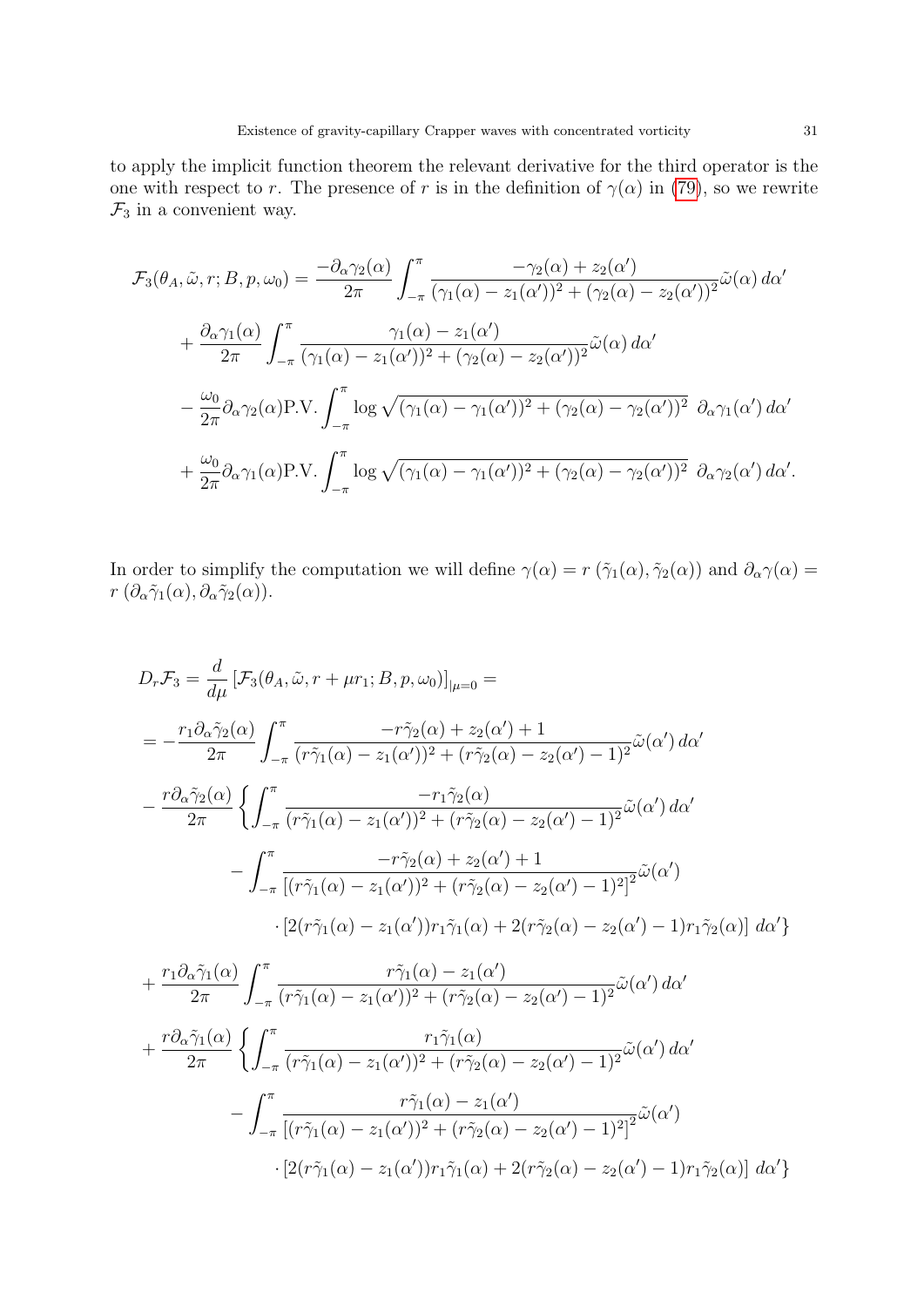$$
-\frac{\omega_0}{2\pi} 2rr_1 \partial_\alpha \tilde{\gamma}_2(\alpha) P.V. \int_{-\pi}^{\pi} \log \left( r \sqrt{(\tilde{\gamma}_1(\alpha) - \tilde{\gamma}_1(\alpha'))^2 + (\tilde{\gamma}_2(\alpha) - \tilde{\gamma}_2(\alpha'))^2} \right) \partial_\alpha \tilde{\gamma}_1(\alpha') d\alpha' - \frac{\omega_0}{2\pi} rr_1 \partial_\alpha \tilde{\gamma}_2(\alpha) \int_{-\pi}^{\pi} \partial_\alpha \tilde{\gamma}_1(\alpha') d\alpha' + \frac{\omega_0}{2\pi} 2rr_1 \partial_\alpha \tilde{\gamma}_1(\alpha) P.V. \int_{-\pi}^{\pi} \log \left( r \sqrt{(\tilde{\gamma}_1(\alpha) - \tilde{\gamma}_1(\alpha'))^2 + (\tilde{\gamma}_2(\alpha) - \tilde{\gamma}_2(\alpha'))^2} \right) \partial_\alpha \tilde{\gamma}_2(\alpha') d\alpha' + \frac{\omega_0}{2\pi} rr_1 \partial_\alpha \tilde{\gamma}_1(\alpha) \int_{-\pi}^{\pi} \partial_\alpha \tilde{\gamma}_2(\alpha') d\alpha'
$$

**Remark 4.3.** We notice that all the terms above for  $r = 0$  disappear except for the first one and the third one. Moreover, by computing them at the Crapper point  $(\theta_c, \tilde{\omega}_c)$  it follows that also the third will be zero because of the parity of the Crapper curve  $z^c(\alpha)$  (see [\(2\)](#page-2-6)) and of  $\tilde{\omega}(\alpha)$  which is even. Hence, in order to have the Fréchet derivative different from zero for every  $\alpha \in [-\pi, \pi]$ , we will choose  $\gamma(\alpha)$  as [\(79\)](#page-24-0) so that the first term will always be different from zero.

Then we end up in

$$
D_r \mathcal{F}_3(\theta_c, \tilde{\omega}_c, 0; 0, 0, 0, 0) = -\frac{r_1 \partial_\alpha \tilde{\gamma}_2(\alpha)}{2\pi} \int_{-\pi}^{\pi} \frac{z_2^c(\alpha') + 1}{(z_1^c(\alpha'))^2 + (z_2^c(\alpha') + 1)^2} \omega(\alpha') d\alpha'.
$$

It remains to prove the invertibility of the derivatives. In particular, the derivatives' matrix is the following

$$
D\mathcal{F}(\theta_c, \tilde{\omega}_c, 0; 0, 0, 0) = \begin{pmatrix} D_{\theta_A} \mathcal{F}_1 & 0 & 0 \\ D_{\theta_A} \mathcal{F}_2 & D_{\tilde{\omega}} \mathcal{F}_2 & 0 \\ D_{\theta_A} \mathcal{F}_3 & D_{\tilde{\omega}} \mathcal{F}_3 & D_r \mathcal{F}_3 \end{pmatrix} = \begin{pmatrix} \Gamma & 0 & 0 \\ D_{\theta_A} \mathcal{F}_2 & \mathcal{A}(z^c(\alpha)) + \mathcal{I} & 0 \\ D_{\theta_A} \mathcal{F}_3 & D_{\tilde{\omega}} \mathcal{F}_3 & D_r \mathcal{F}_3 \end{pmatrix} \cdot \begin{pmatrix} \theta_1 \\ \omega_1 \\ r_1 \end{pmatrix}
$$
\n(85)

where

$$
\Gamma \theta_1 = \cosh(\mathcal{H}\theta_c)\mathcal{H}\theta_1 + q \frac{d}{d\alpha} \theta_1
$$
  

$$
(\mathcal{A}(z^c(\alpha)) + \mathcal{I})\omega_1 = 2BR(z^c(\alpha), \omega_1) \cdot \partial_{\alpha} z^c(\alpha) + \omega_1.
$$
  

$$
D_r \mathcal{F}_3(\theta_c, \tilde{\omega}_c, 0; 0, 0, 0) = -\frac{r_1 \partial_{\alpha} \tilde{\gamma}_2(\alpha)}{2\pi} \int_{-\pi}^{\pi} \frac{z_2^c(\alpha') + 1}{(z_1^c(\alpha'))^2 + (z_2^c(\alpha') + 1)^2} \omega(\alpha') d\alpha'.
$$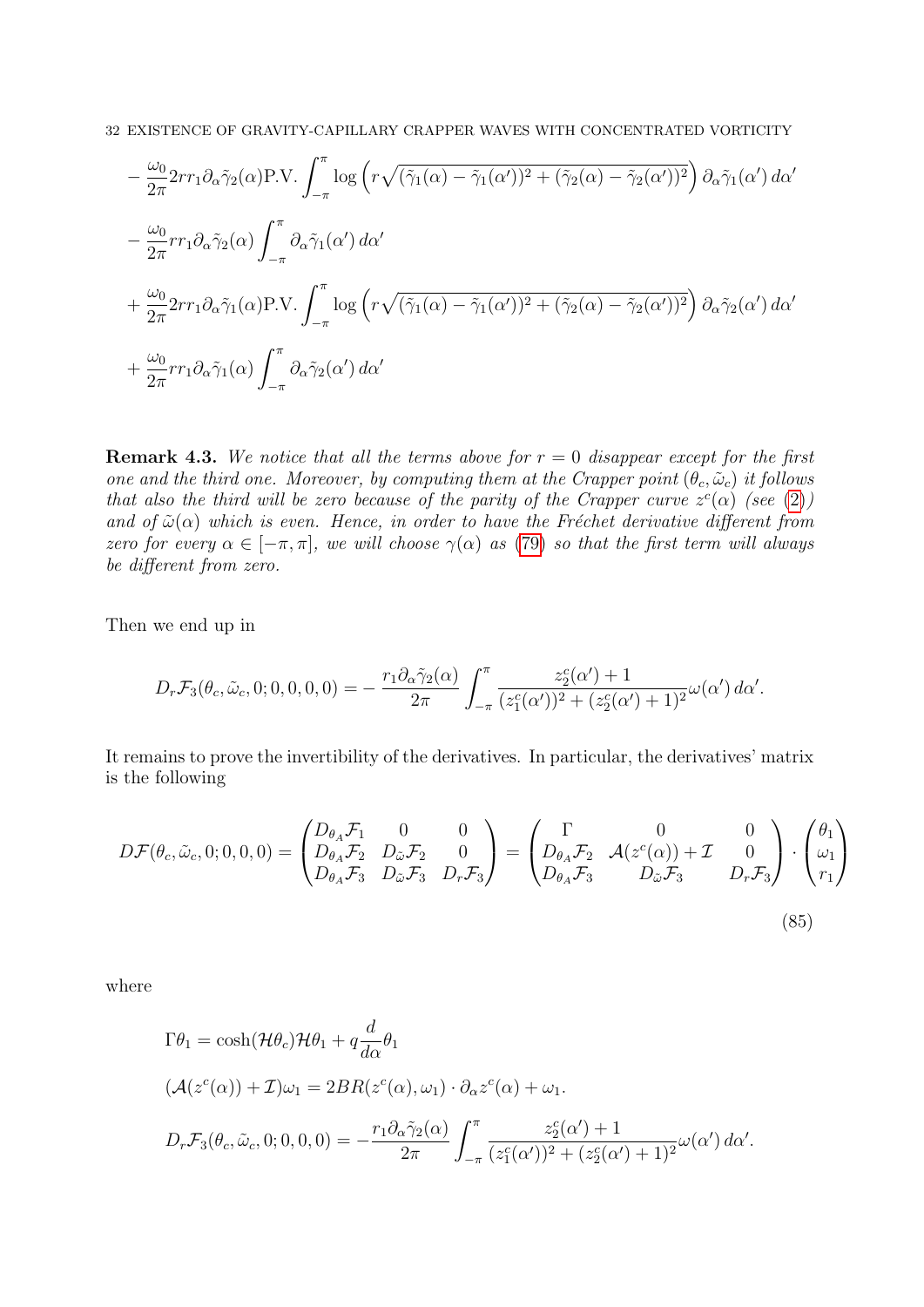#### REFERENCES 33

We put in evidence only these three operators since the matrix is diagonal and it will be invertible if the diagonal is invertible.

We observe immediately that the choice of the curve  $\gamma(\alpha)$  is crucial since the second component of  $\partial_{\alpha}\tilde{\gamma}(\alpha) \neq 0$ , for every  $\alpha \in [-\pi, \pi]$ . So we can invert  $D_r\mathcal{F}_3(\theta_c, \tilde{\omega}_c, 0; 0, 0, 0)$ , as required. For the other two operators we have to use Lemma [3.4](#page-14-1) and Lemma [3.5](#page-14-2) to overcome the problem of the non invertibility of  $\Gamma$ , see section [3.5.1.](#page-11-0) Hence, we state the following result.

**Theorem 4.4.** Let  $|A| < A_0$ . Then

- (1) there exists  $(\omega_0, \theta_A)$  and a unique smooth function  $\tilde{\tau}^* : U_{\omega_0, \theta_A} \to H_{even}^2$ , such that  $\tilde{\tau}^*(0,\theta_A) = \tilde{\tau}$  (see [\(77\)](#page-23-1)),
- (2) there exists  $(B, p, \omega_0)$  and a unique smooth function  $B^* : U_{p,\omega_0} \to U_B$ , such that  $B^*(0,0) = 0,$
- (3) there exists a unique smooth function  $\Theta_c: U_{B,p,\omega_0} \to H^2_{odd} \times H^1_{even} \times \mathbb{R}$ , such that  $\Theta_c(0,0,0) = (\theta_c, \tilde{\omega}_c, 0)$

and satisfy

$$
\mathcal{F}(\Theta_c(B^*(p,\omega_0),p,\omega_0,);B^*(p,\omega_0),p,\omega_0)=0.
$$

The proof of Theorem [4.1](#page-25-0) holds directly from this Theorem.

Acknowledgements. This work is supported in part by the Spanish Ministry of Science and Innovation, through the "Severo Ochoa Programme for Centres of Excellence in R&D (CEX2019-000904-S)" and MTM2017-89976-P. DC and EDI were partially supported by the ERC Advanced Grant 788250.

### **REFERENCES**

- <span id="page-32-0"></span>[1] Akers, B. F., Ambrose, D. M., and Wright, J. D. "Gravity perturbed Crapper waves". In: Proc. R. Soc. Lond. Ser. A 470 (2013).
- <span id="page-32-1"></span>[2] Ambrose, D. M., Strauss, W. A., and Wright, J. D. "Global bifurcation theory for periodic traveling interfacial gravity-capillary waves". In: Annales de l'Institut Henri *Poincaré C, Analyse non linéaire* 33.4 (2016), pp. 1081–1101.
- <span id="page-32-3"></span>[3] Babenko, K. I. "Some remarks on the theory of surface waves of finite amplitude". In: Dokl. Akad. Nauk, 294 (1987), 1033–1037.
- <span id="page-32-5"></span>[4] Brezis, H. Functional Analysis, Sobolev Spaces and Partial Differential Equationd. Springer-Verlag New York, 2011.
- <span id="page-32-2"></span>[5] Constantin, A. and Strauss, W. A. "Exact steady period water waves with vorticity". In: Commun. Pure Appl. Math. 57 (2004), pp. 481–527.
- <span id="page-32-4"></span>[6] Constantin, A., Strauss, W. A., and Varvaruca, E. "Global bifurcation of a steady gravity water waves with critical layer". In: Acta Math. 217 (2016), pp. 195–262.